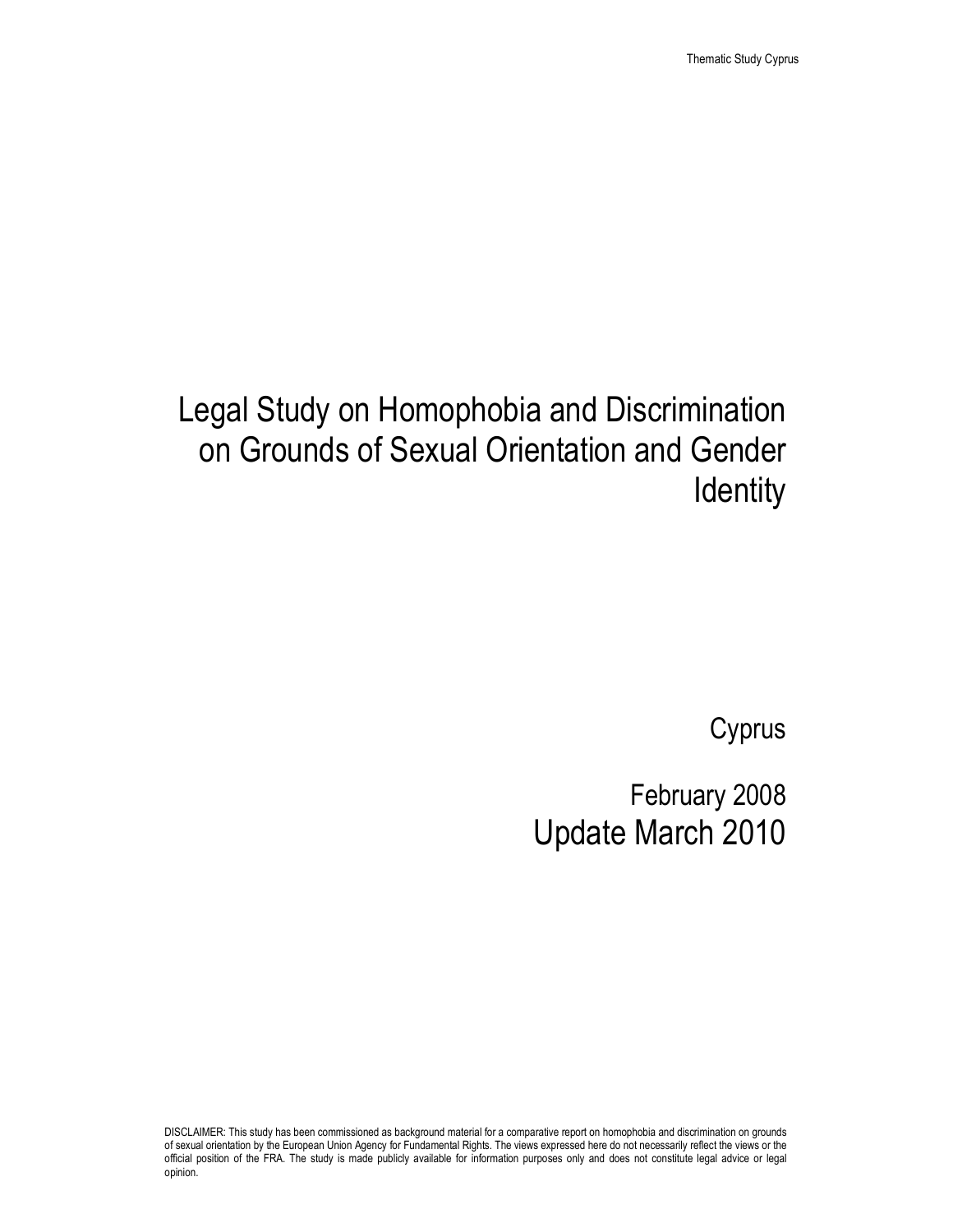## Contents

|    | A. IMPLEMENTATION OF EMPLOYMENT DIRECTIVE 2000/78/EC6 |  |
|----|-------------------------------------------------------|--|
|    |                                                       |  |
|    |                                                       |  |
| D. |                                                       |  |
| E. |                                                       |  |
| F. |                                                       |  |
| G. |                                                       |  |
| Η. |                                                       |  |
|    |                                                       |  |
|    |                                                       |  |
|    |                                                       |  |
|    |                                                       |  |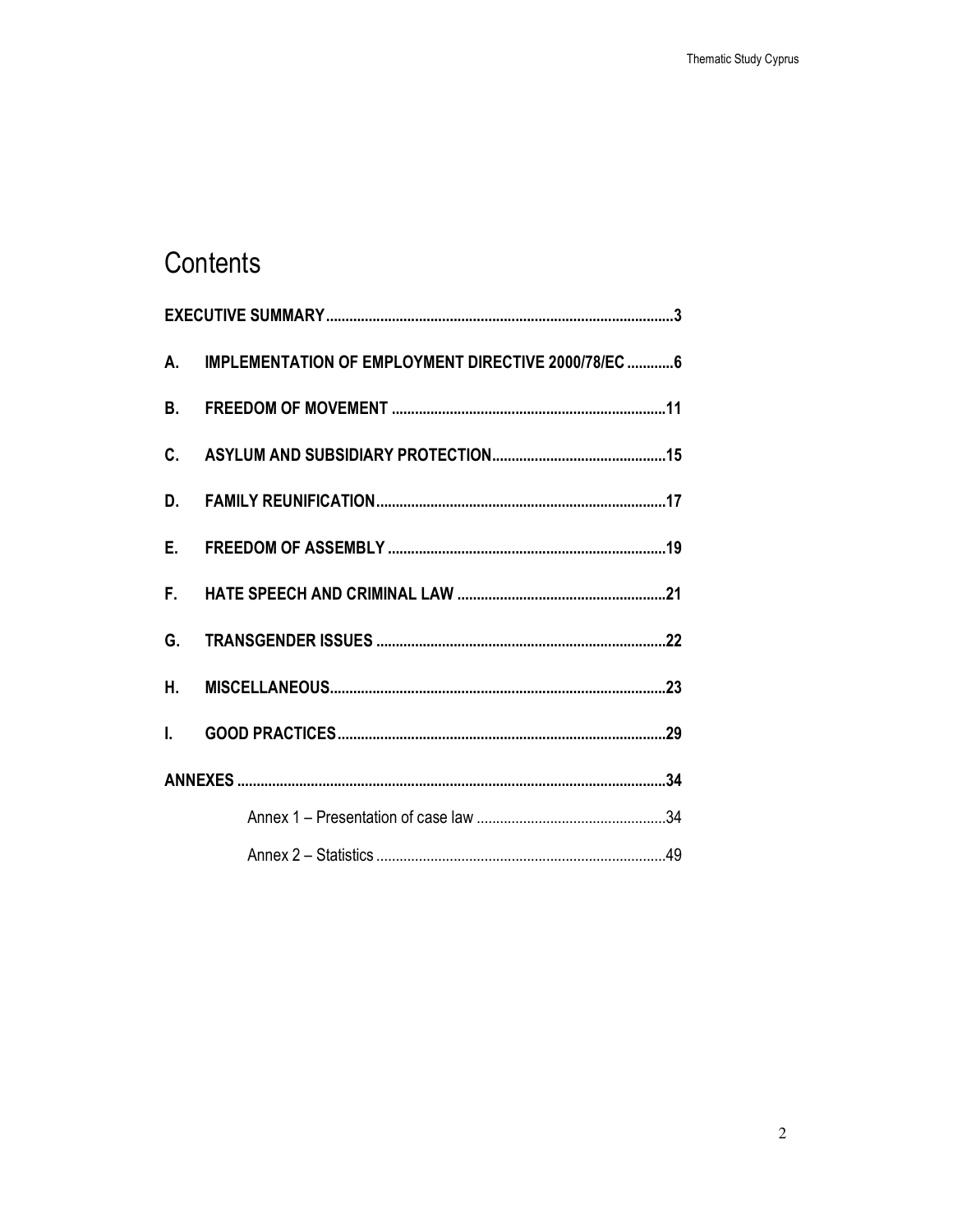# Executive Summary

## Implementation of Employment Directive 2000/78/EC

Directive 78/2000/EC was transposed into Cypriot law on the eve of Cyprus' accession to the EU, copying almost verbatim the wording of the Directive. Despite this, the transposition suffers from some limited deviations from the Directive, namely regarding the reversal of the burden of proof. Its implementation also suffers from policies and practices, such as the failure to ensure that discriminatory laws and provisions are repealed; dialogue and consultation with NGOs; dissemination of information targeting the vulnerable groups; and the limited resources afforded to the equality body to enable it to adequately perform its tasks.

At the same time, a separate law was enacted purporting to comply with article 13 of Directive 43/2000/EC, appointing the Ombudsman as the national equality body with powers extending well beyond the scope of the two anti-discrimination directives. Thus, the mandate of the equality body not only includes sexual orientation discrimination in employment and occupation, but covers also the fields of medical care, education and access to goods and services including housing. The aforesaid wide provisions, however, apply only vis-à-vis the mandate of the equality body and do not give rise to any rights for the victim to apply directly to the Court, as recourse to the Court is possible by virtue of the law transposing Directive 78/2000/EC which does not extend beyond the scope of the said Directive. However, prejudices amongst society and the lack of targeted awareness raising measures have so far prevented most Cypriot LGBT persons from using the equality body procedure.

## Freedom of movement

The scope of the Cypriot law that transposed Council Directive 2004/38/EC (29.04.2004) does not include same sex marriages or registered partnerships. Although the regulation of this matter is left to each member state, the failure of Cyprus to regulate at all results in various forms of discrimination against LGBT persons when compared with heterosexual couples. This is contrary to the equality and non-discrimination principle as well as the law that mandates the Equality Body to investigate discrimination on the ground os sexual orientation in all the fields provided by Directive 43/2000/EC. This is particularly the case with third country LGBT nationals who are partners, children and family members of Union citizens and want to exercise their right to freedom of movement and there is one such a case pending before the Equality Body at the time of writing. Also there is discrimination against Cypriot nationals, including LGBT persons, who cannot benefit from the freedom of movement available to all other Union citizens with regard to the the right to bring over to Cyprus their partner who is a third country national; instead, as they are obliged to go via the more stringent procedure of the Migration and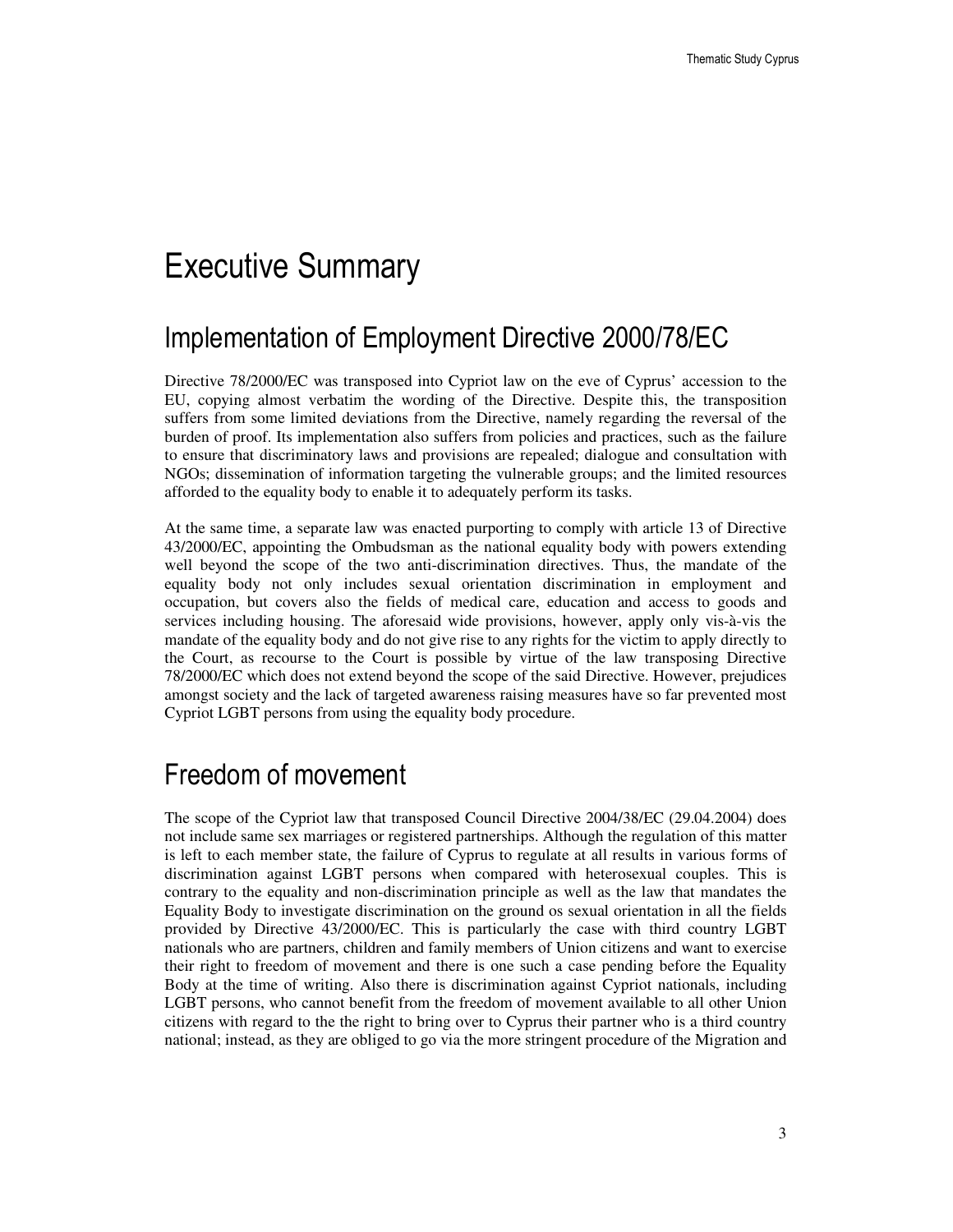Aliens Law the outcome of which is entirely discretional upon the Chief Immigration Officer.<sup>1</sup> The Ministry of Interior is planning to consult the interested parties in order to propose reforms in the law.

# Asylum and subsidiary protection

The state of transposition of Council Directive 2004/83/EC into Cypriot law accepts that fear of persecution on the ground of sexual orientation is a ground for obtaining asylum and/or subsidiary protection; however the law's definition of family members failed to include unmarried partners in a stable relationship, to the effect that homosexual partners are excluded from the right to family reunification. Under the current state of recording, it is not possible to determine the number of persons who applied for asylum, because the asylum service of the Interior Ministry does not classify cases according to the ground for persecution. However, one such case was detected, where an applicant was granted international protection following an equality body recommendation.

## Family reunification

Council Directive 2003/86/EC was transposed into Cypriot law in 2007 without making use of the provision found in Article 4/3 of the Directive. The effect is that the right to family reunification is not extended to the unmarried partner of the sponsor with whom the sponsor is in a duly attested stable long-term relationship, or to a person who is bound to the sponsor by a registered partnership. The current legal framework essentially excludes homosexual partners of the sponsor, although the question remains whether the right to family reunification may cover the homosexual spouse of the sponsor, lawfully married in accordance with the laws of another jurisdiction remains open. The Ministry of Interior is currently consulting the interested parties for the purpose of reforming in the marital law.

## Freedom of assembly

 $\ddot{ }$ 

Freedom of assembly is guaranteed by Article 21 of the Cypriot Constitution, which is equivalent to article 11 of the ECHR. However, in order to organise a procession or an assembly, the conditions laid down under the colonial Cyprus/Assemblies and Processions Law CAP. 32 must be observed which require prior application in the prescribed form to the police commissioner. There have never been any gay parades or homophobic demonstrations in Cyprus; in fact there is no significant gay lobby and there is general societal stigma against homosexual in the small and reclusive Cypriot society. Nevertheless, freedom of assembly can be significant for the purpose of protecting future gay activism.

<sup>&</sup>lt;sup>1</sup> Cyprus/ Aliens and Immigration Law, as amended by Law 8(I)/2007 (14.02.2007).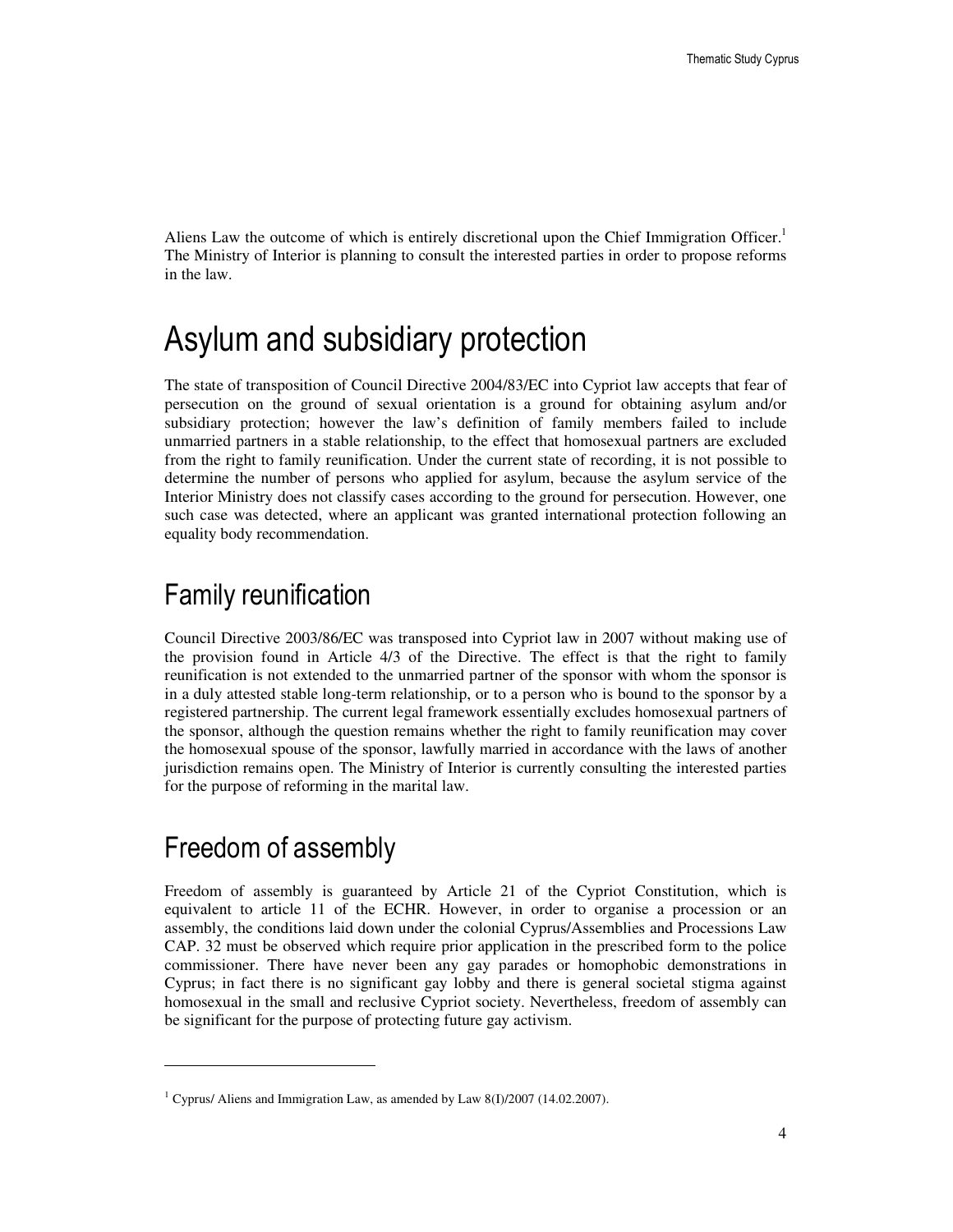## Hate speech and Criminal law

There is no legislation in Cyprus addressing hate speech against homosexuals or with a homophobic motivation, although some of the more general provisions of the penal code may safely be interpreted as applying to these cases as well. There is also no case law on the subject either. Even though there are various recorded statements in the media which are homophobic, no action was ever taken against these persons, since most homosexuals in Cyprus are "closeted" and will not pursue their rights if that involves revealing their sexual orientation

## Transgender issues

Information in this area is particularly scant, even though it is reported that in one case a transgender person was granted the refugee status. Although transgender persons are not explicitely covered by any laws, the authors assume that the the issue would be treated as discrimination on the ground of sexual orientation rather than gender. This section also describes the procedure for changing sex and and name which, although simple and straightforward, does provide that the new documentation following the change of name/gender shall not replace the previous one and that both old and new certificates shall thereafter be valid at the same time.

### **Miscellaneous**

This section lists the research available on homosexuality in Cyrus and describes the opinion survey commissioned by the equality body, as well as other surveys and research work into the general public's attitudes towards homosexuality. It also records proxy data obtained through interviews conducted by the authors regarding instances of homophobic behaviour.

## Good practice

A number of good practice measures are recorded, starting from the extensive mandate of the equality body to investigate complaints for sexual orientation discrimination in all fields, and then listing a number of awareness raising activities most of which do not focus on sexual orientation and have thus produced limited results.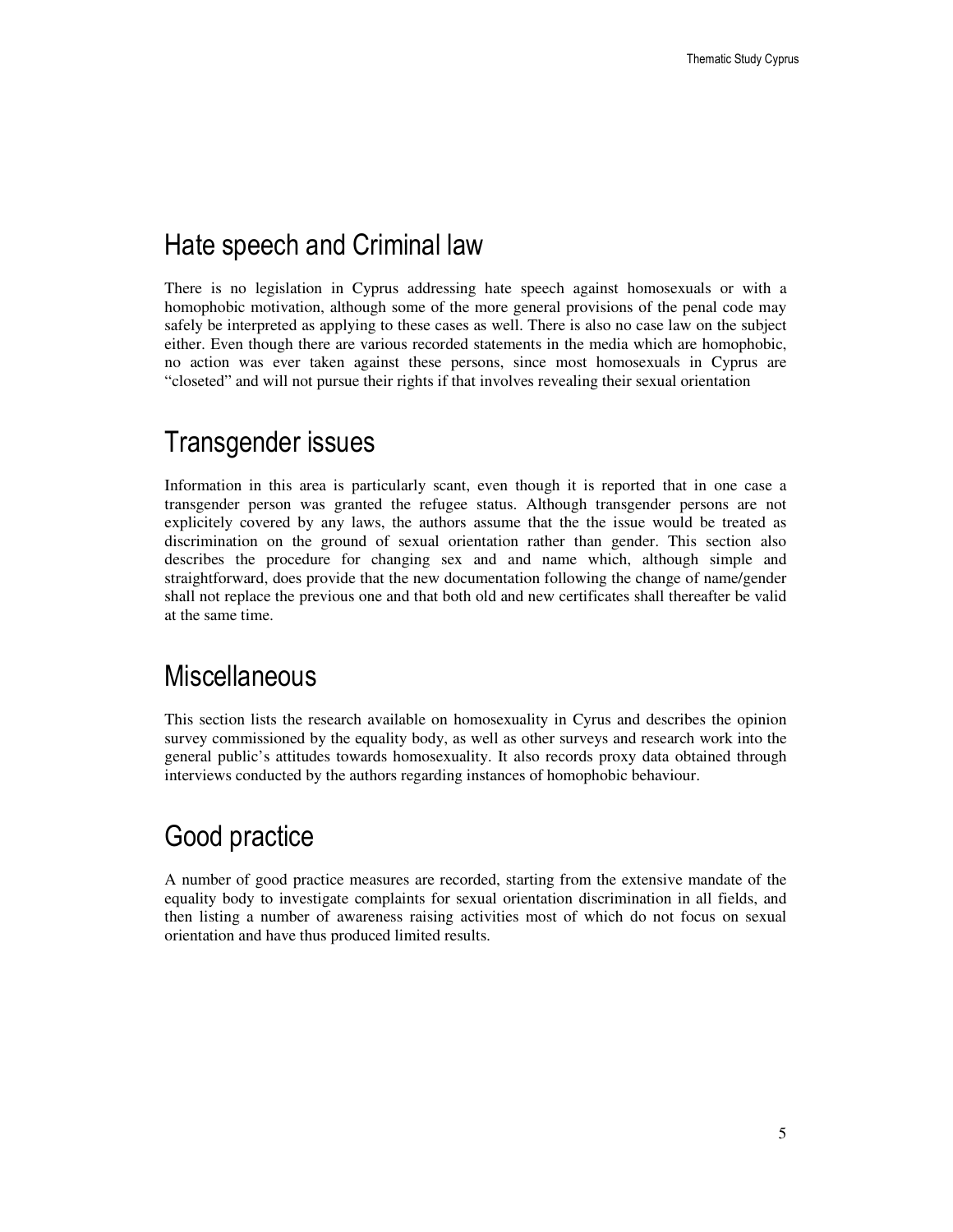# A. Implementation of Employment Directive 2000/78/EC

Out of the four laws came into force on 01.05.2004 in an effort to transpose Directives 43/2000/EC and 78/2000/EC, two are relevant to the present study:

- The Combating of Racial and Some Other Forms of Discrimination (Commissioner)  $Law^2$ which, purporting to transpose article 13 of Directive 43/2000/EC, appoints the Commissioner of Administration (or Ombudsman) as the specialised body. The scope of the law is extensive, going well beyond the requirements of article 13, and covering inter alia the grounds of both Directives 2000/43/EC and 2000/78/EC, including sexual orientation.
- The Equal Treatment in Employment and Occupation  $Law<sup>3</sup>$  which purports to transpose Directive 78/2000/EC and all the matters that refer to employment in Directive 43/2000/EC in a single legislation that deals with employment and work. As is the case with Directive 78/2000/EC, the law applies to all natural and legal persons in the private and public sphere<sup>4</sup> but its scope is restricted to employment and occupation, covering expressly conditions of access to employment, to self-employment or occupation including selection criteria and recruitment conditions, whatever the branch of activity and at all levels of the professional hierarchy, including promotion; access to vocational guidance and training, advanced vocational training and retraining including practical work experience; employment and working conditions including dismissals and pay; and membership of and involvement in trade unions or professional associations.<sup>5</sup> The exceptions of the Directive regarding the differential treatment of third country nationals and stateless persons in the conditions of entry into and residence in Cyprus have been adopted in Cypriot law. Also, the Cypriot law excludes from its scope payments by state schemes including state social security and social protection schemes, with the exception of occupational social security.<sup>6</sup> Finally, the law "does not affect any measures provided by national legislation which are, in a democratic society, necessary for security, the keeping of order and the prevention of criminal offences, the protection of health and the rights and freedoms of others"<sup>7</sup>.

The Equal Treatment in Employment and Occupation Law<sup>8</sup> was amended in  $2007^9$  following a request from the European Commission, which indicated that its burden of proof provision was not in line with the Directive. Prior to its amendment, Article 11 of this law provided that: (a) the burden of proof was reversed only in civil proceedings; (b) the claimant had to *prove* facts from which a violation can be inferred and (c) the accused was absolved from liability if s/he

<sup>&</sup>lt;sup>2</sup> Cyprus/ The Combating of Racial and Some Other Forms of Discrimination (Commissioner) Law No. 42(1)/ 2004 (19.03.2004)

<sup>3</sup> Cyprus / The Equal Treatment in Employment and Occupation of 2004 No. 58 (1)/2004 (31.3.2004).

<sup>4</sup> Cyprus / The Equal Treatment in Employment and Occupation Law No. 58 (1)/2004 (31.3.2004), Section 2.

<sup>&</sup>lt;sup>5</sup> Cyprus / The Equal Treatment in Employment and Occupation Law No. 58 (1)/2004 (31.3.2004), Section 4.

<sup>&</sup>lt;sup>6</sup> Cyprus / The Equal Treatment in Employment and Occupation Law No. 58 (1)/2004 (31.3.2004), Section 5(3)(a).

<sup>&</sup>lt;sup>7</sup> Cyprus / The Equal Treatment in Employment and Occupation Law No. 58 (1)/2004 (31.3.2004), Section 5(3)(b).

<sup>&</sup>lt;sup>8</sup> Cyprus / The Equal Treatment in Employment and Occupation of 2004 No. 58 (1)/2004 (31.3.2004).

<sup>9</sup> Cyprus/ Law Amending the Equal Treatment in Employment and Occupation Law N. 50(I)/2007 (18.5.2007).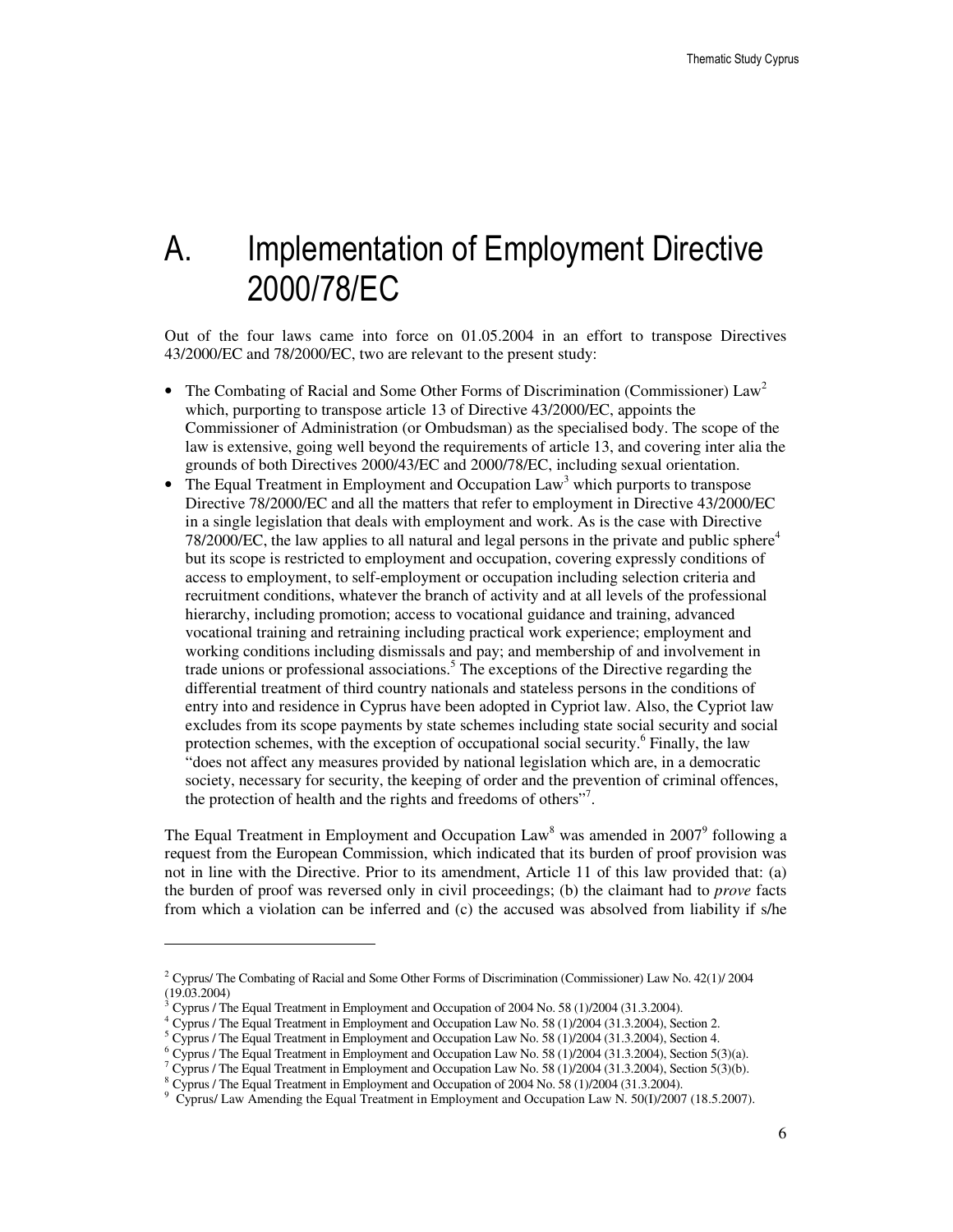proves that her/his violation had no negative impact on the claimant. The amendment introduced the following changes to Article 11: (a) the burden of proof is reversed in "all judicial proceedings except criminal ones"; (b) the claimant no longer has to *prove* facts from which a violation can be inferred, but merely to *introduce* them (c) the accused is no longer absolved from liability if s/he proves that her/his violation had no negative impact on the claimant. The amending law also amends Article 14 of the law by extending the aforesaid right also to trade unions or other organisations with a legal standing which are, with the victim's permission, either suing the perpetrator in court or submitting a complaint to the Ombudsman. The amendment to Article 11 also fails to extend the principle of reversal of the burden of proof in order to cover proceedings before the Equality body.Strangely enough, however, the amendment to Article 14 of Law 58(I)/2004 expressly extends the reversal of the burden of proof to organisations engaged in judicial proceedings as well as in proceedings before the Ombudsman, presumably meaning the Ombudsman in her capacity as the Equality body. In effect therefore, the burden of proof is impliedly reversed in the procedure before the specialised body but only if the complainant is an organisation with a legal standing and not where the claimant is the victim himself/herself. Therefore, this amendment did not bring the national legislation entirely in line with Directive 2000/78/EC.

The equality body set up by the Combating of Racial and Some Other Forms of Discrimination (Commissioner) Law has the power to investigate complaints of discrimination on the ground of, inter alia, sexual orientation (please see paragraph 6 above). The equality body's mandate extends beyond the scope of Directive 2000/78/EC and covers social insurance, medical care, education and access to goods and services including housing.<sup>12</sup> The equality body does not deal exclusively with sexual orientation but covers all grounds of both anti-discrimination directives; in fact it should be noted that since its inception in 2004, the equality body has only received one complaint for discrimination on the ground of sexual orientation and even that emanated from a non-Cypriot, a manifestation of the prejudices still prevalent in Cypriot society regarding homosexuality. The equality body has no mandate or capacity to offer victim-support or to assist victims in court or tribunal procedures, its mandate being limited to:

- receiving and investigating complaints of discriminatory treatment, behaviour, regulation, condition, criterion or practice prohibited by law;
- issuing reports of findings;

 $\ddot{ }$ 

issuing orders (through publication in the Official Gazette) for the elimination, within a specified time  $\lim_{t \to 3}$  and in a specified way, of the situation which directly produced discrimination, although such right is somewhat limited by a number of exceptions;<sup>14</sup>

<sup>&</sup>lt;sup>12</sup> Cyprus/ The Combating of Racial and Some Other Forms of Discrimination (Commissioner) Law No.  $42(1)/2004$ (19.03.2004), article 6.

<sup>&</sup>lt;sup>13</sup> Which time limit shall not exceed 90 days from publication in the Official gazette (Cyprus/ The Combating of Racial and Some Other Forms of Discrimination (Commissioner) Law No. 42(1)/ 2004 (19.03.2004), Section 28).

<sup>&</sup>lt;sup>14</sup> Cyprus/ The Combating of Racial and Some Other Forms of Discrimination (Commissioner) Law No. 42(1)/ 2004 (19.03.2004), section14(2) and section 14(3), Part III, list the limitations to the Commissioner's power to issue orders as follows: where the act complained of is pursuant to another law or regulation, in which case the Commissioner advises the Attorney General accordingly, who will advise the competent Ministry and/or the Council of Ministers about measures to be taken to remedy the situation [Cyprus/ The Combating of Racial and Some Other Forms of Discrimination (Commissioner) Law No. 42(1)/ 2004 (19.03.2004), Sections 39(3) and 39(4)]; and where discrimination did not occur exclusively as a result of violation of the relevant law; where there is no practical direct way of eradicating the situation or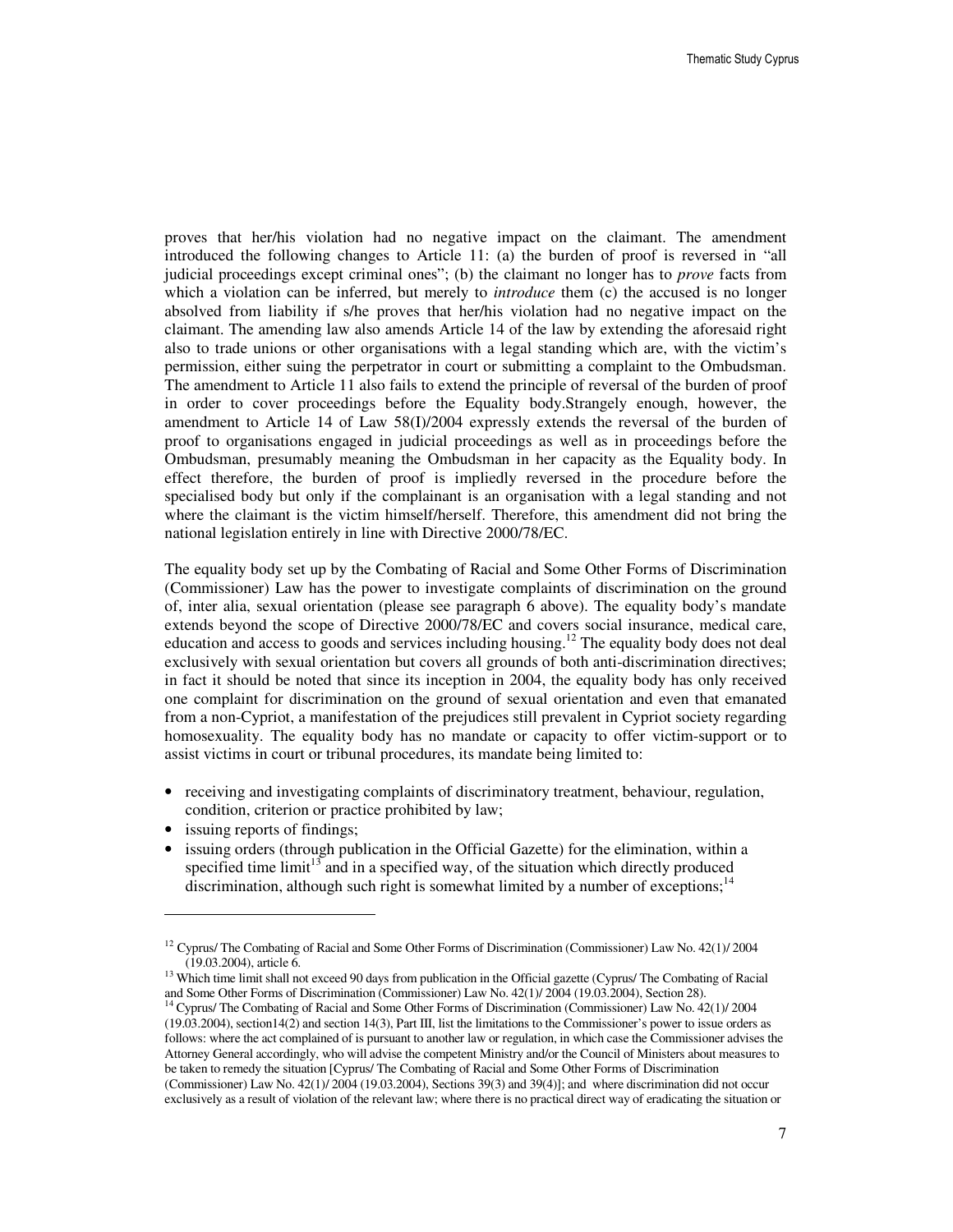• imposing small fines (which however are too low to act as a deterrent),  $^{15}$  to issue recommendations to the person found guilty of discrimination and to supervise compliance with orders issued.<sup>16</sup> However, all orders, fines and recommendations issued or imposed by the Commissioner under this Law are subject to annulment<sup>17</sup> by the Supreme Court of Cyprus upon an appeal lodged by a person with a 'vested interest.'<sup>18</sup>

In 2008, the equality body issued two reports on the right of LGBT persons to equality, one concerning freedom of movement and the other concerning asylum. The first is set out in Section 2 below and the second one in Section 3 below. Both reports as well as all other reports issued by the equality body do not create binding obligations or carry sanctions; they form part of a mediation process through which the equality body tried to extract compliance.

The equality body has also investigated a complaint of discrimination on the ground of marital status; the complainant did not allege discrimination on the ground of sexual orientation. The report issued, however, found that discrimination on the ground of marital status may also amount to indirect discrimination against homosexuals, since the latter group cannot marry in Cyprus. The complaint concerned Regulation 12 of the Educational Officers (Placements, Transfers and Movements) regulations of 1987 to 1994 which set the family status of the employee (i.e. whether he/she is married and has dependent children) as one of the criteria in determining whether such employee will be transferred to a teaching post away from his/her base. The decision of the equality body found that the differential treatment of unmarried employees vis-à-vis married ones amounts to indirect discrimination against persons who remain single out of personal conviction, or who choose to co-habit with their partners outside marriage or who do not marry due to their sexual orientation, in other words it amounts to discrimination on the ground of belief and/or sexual orientation. The Equality Body recommended the revision of this regulation.<sup>2</sup>

As a general rule, however, the equality body does not make full use of its powers, especially its powers to impose fines or issue orders, preferring to resort to mediation in order to solve

where such eradication would adversely affect third parties; where the eradication cannot take place without violating contractual obligations of persons of private or public law; where the complainant does not wish for an order to be issued; or where the situation complained of no longer subsists.

<sup>&</sup>lt;sup>15</sup> The fine to be imposed cannot exceed CYP350 (Euros 603) for discriminatory behaviour, treatment or practice [Cyprus/ The Combating of Racial and Some Other Forms of Discrimination (Commissioner) Law No. 42(1)/ 2004 (19.03.2004), Section 18(a)], CYP250 (Euros 427) for racial discrimination in the enjoyment of a right or freedom [Cyprus/ The Combating of Racial and Some Other Forms of Discrimination (Commissioner) Law No. 42(1)/ 2004 (19.03.2004), Section 18(b)], CYP350 (Euros 603) for non-compliance with the equality body's recommendation within the specified time limit [Cyprus/ The Combating of Racial and Some Other Forms of Discrimination (Commissioner) Law No. 42(1)/ 2004 (19.03.2004), Section 26(1) (a)] and CYP50 daily for continuing non-compliance after the deadline set by the equality body [Cyprus/ The Combating of Racial and Some Other Forms of Discrimination (Commissioner) Law No. 42(1)/ 2004 (19.03.2004), Section 26(1) (b)].

<sup>&</sup>lt;sup>16</sup> Cyprus/ The Combating of Racial and Some Other Forms of Discrimination (Commissioner) Law No. 42(1)/ 2004 (19.03.2004), Section 24(1).

<sup>&</sup>lt;sup>17</sup> Cyprus/ The Combating of Racial and Some Other Forms of Discrimination (Commissioner) Law No. 42(1)/ 2004 (19.03.2004), Section 23.

<sup>&</sup>lt;sup>18</sup> Term used in Section 146 of the Cyprus Constitution, which sets out the procedure for appeal to the Supreme Court of Cyprus.

 $^{20}$  Report of the Equality Body No. A.K.I 11/2004.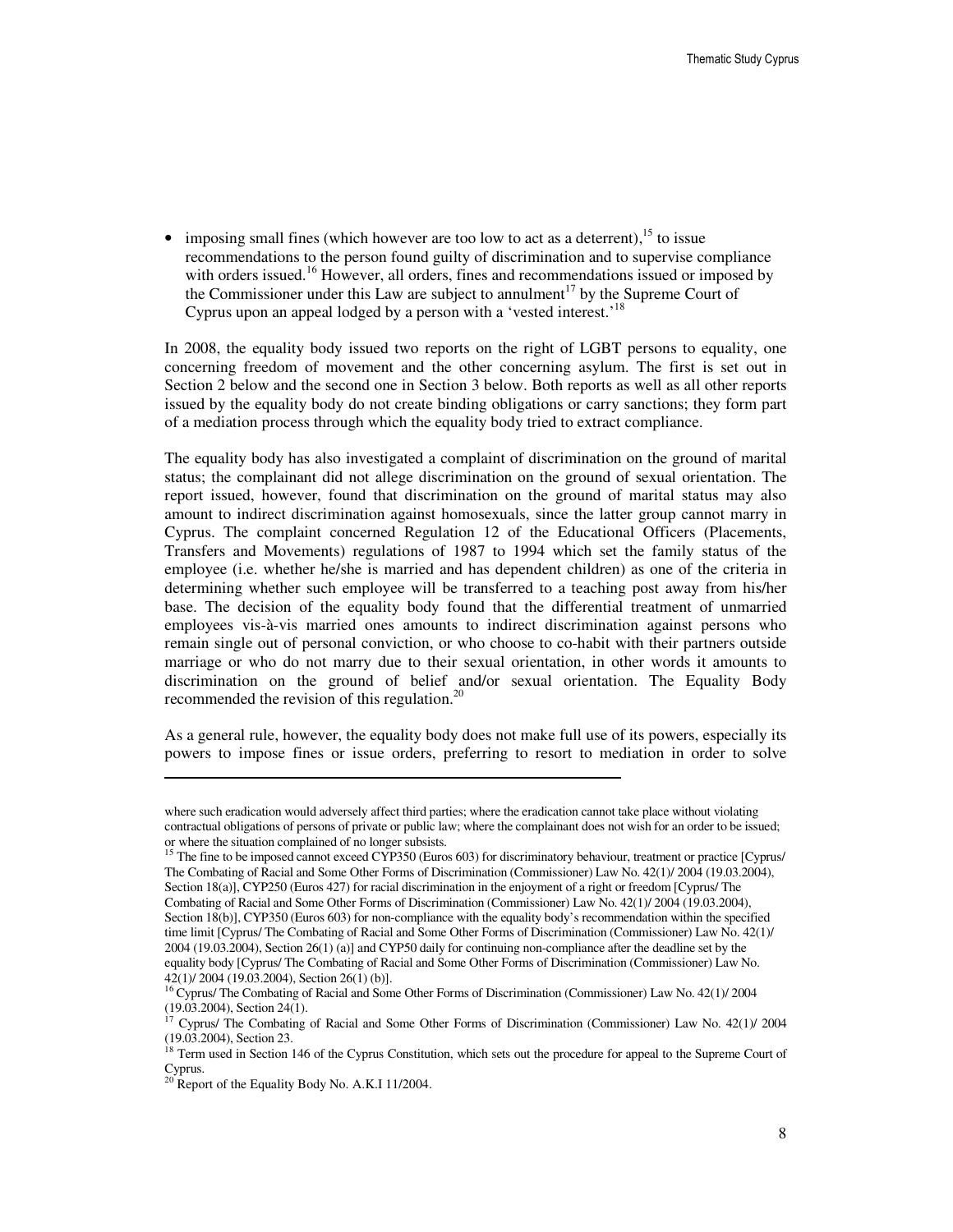disputes. Since its inception in 2004, only one fine was issued (in a gender discrimination case), presumably because the fines are in any case too low to act as a deterrent.

Another weakness of the anti-discrimination framework, which affects its overall effectiveness, is the fact that the government has not afforded sufficient funds to the Ombudsman's office to enable it to make adequate staffing arrangements so as to cope with the additional duties bestowed upon it by its new function as equality body. In his 2006 report, the Commissioner for Human Rights of the Council of Europe Mr. Alvaro Gil-Robles expresses his regrets over the fact that the necessary increase in funding to deal with the extra work-load has not been provided and recommends that greater resources be devoted to this office to enable the Ombudswoman to deal effectively with her new competencies.<sup>21</sup> In its third report on Cyprus, ECRI also stresses the need for resources to be made available to the Ombudswoman to enable her to respond to her new tasks.<sup>22</sup> The lack of resources is also the reason why little or no measures have been taken in order to bring to the attention of vulnerable groups the new legal developments and the new complaint procedures open to them. The lack of resources may also be accounted for the fact that the equality body has only used once<sup>23</sup> its power to issue Codes of Good Practice regarding the activities of any persons in both the private and public sector. $24$ 

AKOK has informed the authors that the small number of complaints for sexual orientation discrimination is accounted by the fact that most homosexuals in Cyprus are "closeted" and prefer anonymity to pursuing their rights publicly; any problems of discrimination faced at the workplace are either not addressed or are mediated by AKOK, often resulting to amicable settlements. Little information is being disseminated to homosexuals regarding the rights and procedures created by the transposition of the anti-discrimination acquis, with the helpline run by AKOK (without funding) being the only source of information for LGBT persons. A public campaign has already taken place within the framework of Progress 1 which, however, did not target LGBT persons in particular, a fact which according to AKOK minimises the impact on gay rights. The findings of the opinion survey conducted on behalf of the equality body in  $2006^{25}$  were presented at a public seminar; however, no other action or debate followed this event.

Cypriot law has transposed the right of organizations to file action in Court or to the equality body on behalf of and with the consent of the complainant,<sup>26</sup> as required by Article  $9/2$  of Directive 2000/78/EC. It affords this right to either workers' unions or to "organizations with vested interest" and there is no requirement that their objects must include the fight against discrimination (as is the case with the equivalent provision in the law transposing the Racial Equality Directive). No organisation has yet made use of this right on the ground of sexual orientation; the only organisation in Cyprus fighting for the rights of homosexuals is AKOK which

<sup>&</sup>lt;sup>21</sup> Office of the Commissioner for Human Rights, Council of Europe (2006), Follow-up Report on Cyprus (2003-2005): Assessment of the progress made in implementing the recommendations of the Council of Europe Commissioner for Human Rights, Strasbourg, 29 March 2006, page 11.

 $^{22}$  Third ECRI Report on Cyprus, adopted on 16.12.2005, Strasbourg 16.05.2006, Council of Europe.

<sup>&</sup>lt;sup>23</sup> Code of good practice regarding sexual harassment in the workplace.

<sup>&</sup>lt;sup>24</sup>Cyprus/ The Combating of Racial and Some Other Forms of Discrimination (Commissioner) Law No. 42(1)/ 2004 (19.03.2004), Sections 40, 41 and 42, Part VI.

<sup>&</sup>lt;sup>25</sup> Please see details later in this report under the section 'Miscellaneous'.

<sup>&</sup>lt;sup>26</sup> Cyprus / The Equal Treatment in Employment and Occupation Law No. 58 (1)/2004 (31.3.2004), Section 14.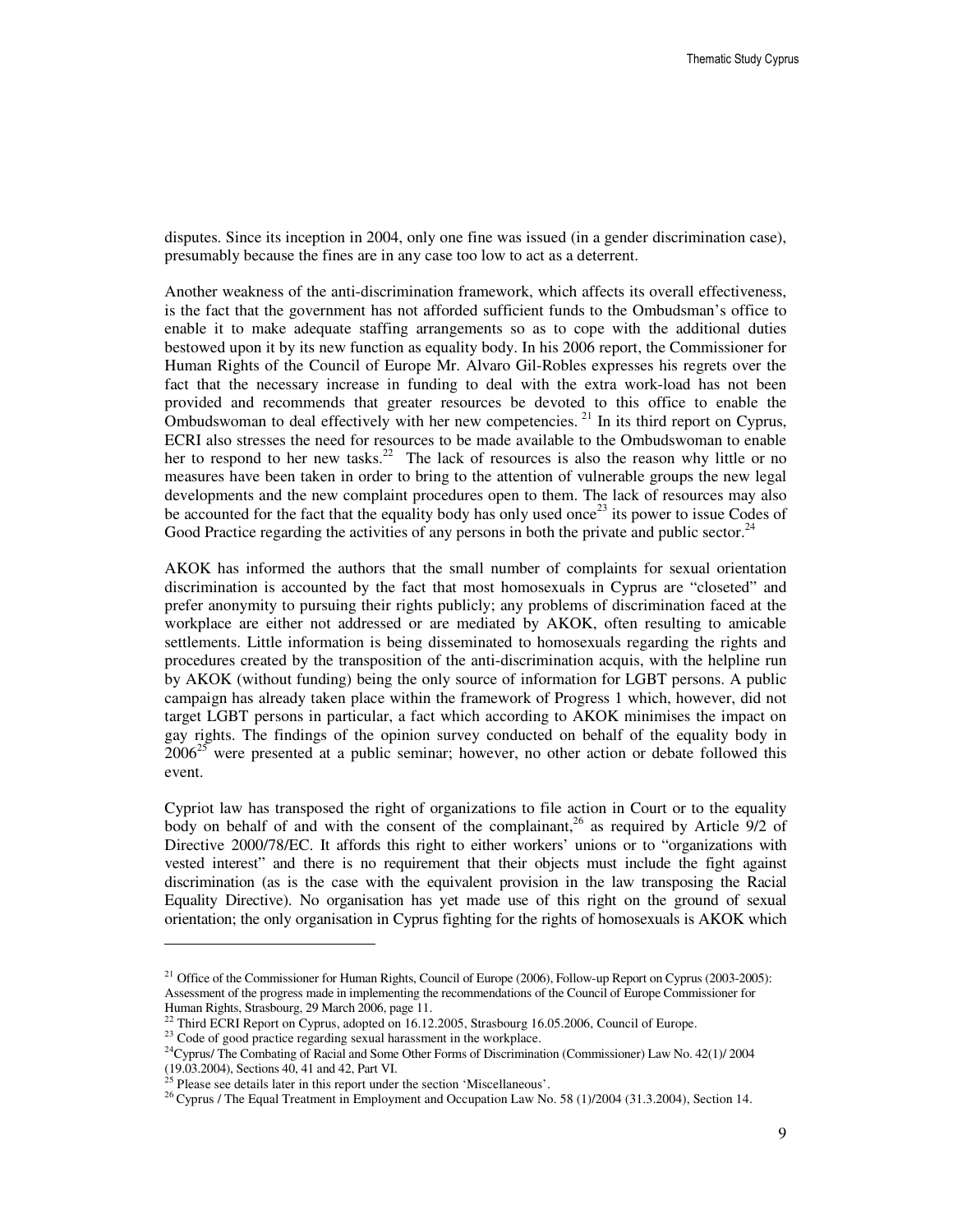has no resources or funding whatsoever except for the volunteer work of less than half a dozen persons. Under the circumstances it is next to impossible for AKOK to take a case to court on behalf of its member(s) although the procedure for applying to the equality body is feasible, given that it is simple, cost free and requires no particular expertise to prepare. However this procedure has not been used by AKOK either, because homosexuals in Cyprus are afraid to go public about their homosexuality.Further information should be disseminated on homosexual rights, to contribute towards the fomenting of a climate that will tolerate and accommodate the filing of complaints on behalf of homosexuals. A public campaign was carried out within the framework of the Progress program which however was of limited impact (please see comment in paragraph 8 above).

There is no case law in Cyprus yet invoking the law transposing Directive 2000/78/EC on any ground.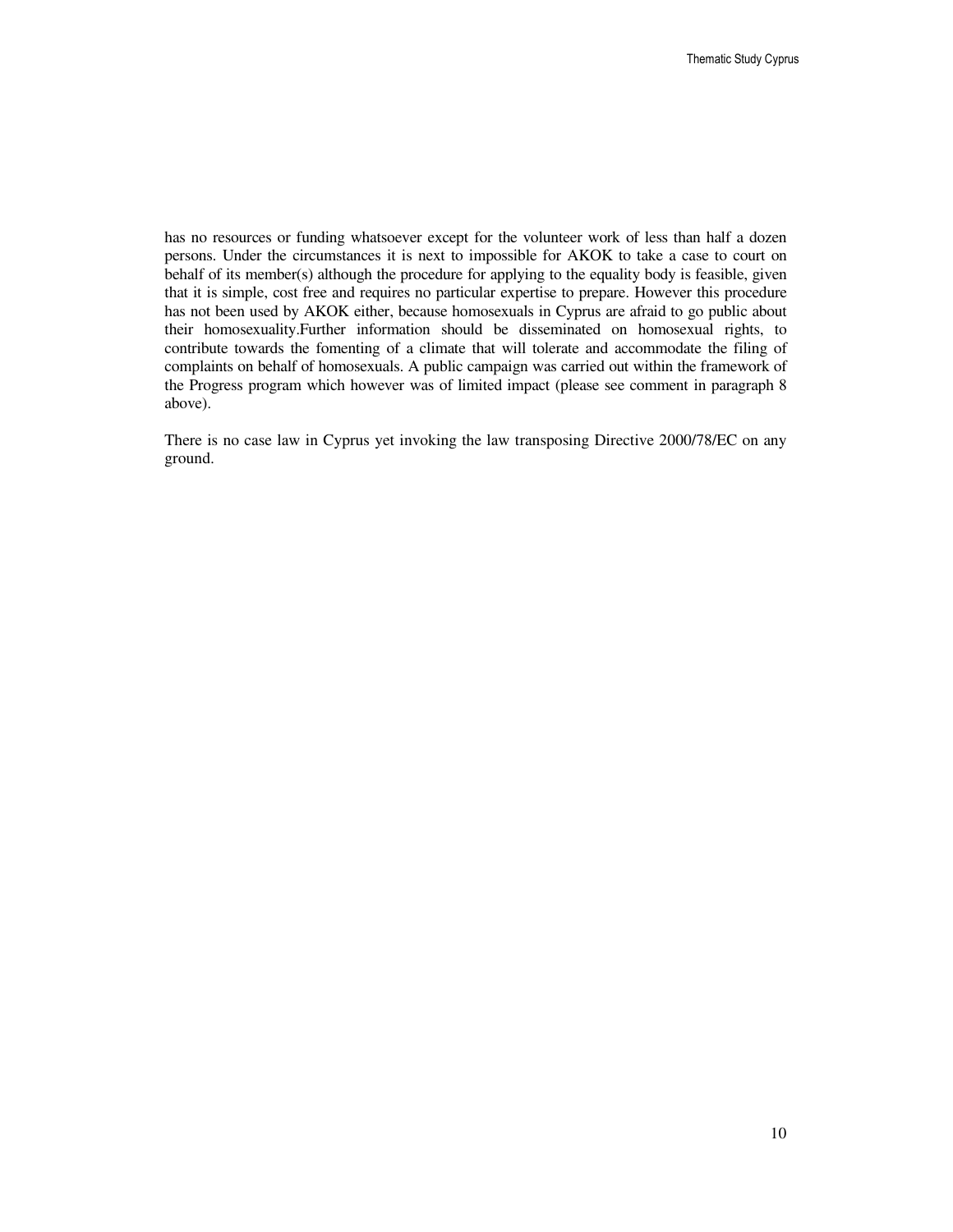# B. Freedom of movement

In 2007 Cyprus introduced a law<sup>27</sup> purporting to bring Cypriot legislation in line with Art 45 of the Charter of Fundamental Rights<sup>28</sup> and Council Directive 2004/38/EC (29.04.2004). Under article 8 of the aforesaid Cypriot law, EU citizens are entitled to enter and reside in Cyprus and the same right is extended to their family members, defined in Art. 2 of the law as (a) the spouse who is a Union citizen; (b) "the direct descendants of a Union citizen who are under the age of 21 or are dependants and those of the spouse"; (c) "the dependent direct relatives in the ascending line and those of the spouse of a Union citizen". The wording of the Cypriot law repeats verbatim the text of the Art. 2.2(a), (c), (d) of Directive 2004/38/EC save for repeating the term "Union citizen". However, the option to transpose the provisions of Directive Art. 2.2(b) was not taken up, to the effect that the right to entry and residence is not extended to the partner with whom the Union citizen has contracted a registered partnership.

At the time of drafting the aforesaid legislation, the chairman of AKOK notified the authorities of the particular importance of this legislation for gay and lesbian couples.<sup>29</sup> Mr. Modinos enquired into how Cypriot law makers intended to regulate this issue given that Cyprus as a "host country" has no provision for recognizing either homosexual marriages or registered partnerships. The response of the Authorities was that the plan is to leave this matter unregulated until a complaint arises, upon which the authorities would examine how such issues are regulated in other EU countries which, like Cyprus, do not recognise same sex marriage or registered partnerships (such as Greece and others) and decide accordingly.<sup>30</sup>

Under Art. 2.2(b) of Directive 2004/38/EC the regulation as to how to deal with LGBTs in wedlock or registered partnership is left at the discretion of member states. However, it would be contrary to the principles of equality and non-discrimination to regulate this in a manner that may result in discrimination on any of the prohibited grounds in the fields specified by the antidiscrimination acquis. An examination of the jurisprudence from the European Court of Justice, the European Union member states, the European Court of Human Rights and other international case law reveals quite diverse approaches that when it comes to the right to family life, property rights, inheritance, adoption and matrimonial issues, residence and social benefits.<sup>31</sup> However, it would run contrary to the principle of equal treatment to allow for the discretion afforded to each member state on how to regulate same sex weddings and registered partnerships in a manner that may result in prohibited direct or indirect discrimination. This is the case of Cyprus: the current legal situation as regard freedom of movement not only may result in differential treatment in the exercise of the rights of LGBTs but may also have discriminatory consequences against LGTBs in a series of civil law matters such as property

<sup>&</sup>lt;sup>27</sup> Cyprus/ Law on the Rights of Citizens of the Union and their Family Members to Move and Reside Freely in the Territory of the Republic N. 7(1)/2007 (09.02.2007).

<sup>&</sup>lt;sup>28</sup> This provides that every citizen of the Union has the right to move and reside freely within the territory of the Member States.

<sup>&</sup>lt;sup>29</sup> Interview with Mr. Alecos Modinos 25.2.2008. Mr Modinos had spoken to the official of the Ministry of Interior responsible for the drafting of this law in March 2006.

<sup>&</sup>lt;sup>30</sup> Interview with Mr. Alecos Modinos 25.2.2008.

<sup>&</sup>lt;sup>31</sup> See David M. Beatty (2004) The Ultimate Rule of Law, Oxford: Oxford University Press, pp. 98-113.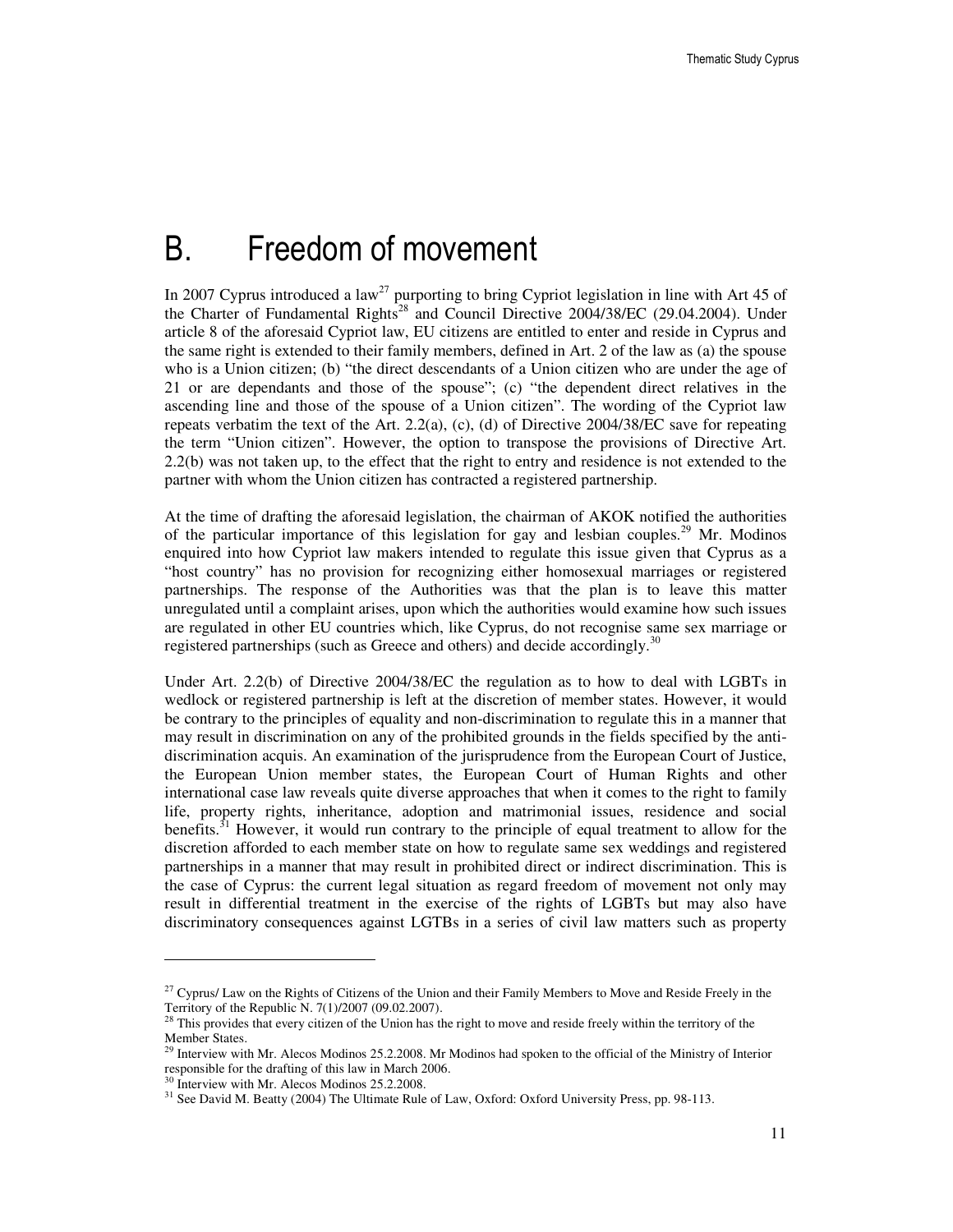rights, inheritance, adoption and matrimonial issues, residence and social benefits. This is contrary the law on Combating of Racial and Some Other Forms of Discrimination (Commissioner) which provides the mandate of the equality body in Cyprus that extends beyond the minimum requirements of Directive 2000/78/EC and includes in its scope social insurance, medical care, education and access to goods and services including housing.<sup>3</sup>

Article  $4(2)(b)$  of the Law  $7(1)/2007$  allows for a Union citizen to apply for the exercise of freedom of movement for "his/her partner with whom a Union citizen has a continuous relationship properly proven", which according to Article 4(2) of the Law 7(1)/2007 is subject to the Migration and Aliens Law.<sup>33</sup> Given that same sex marriages and registered partnerships of LGTB Union citizens are not recognised in Cyprus the above provision is the only route available to homosexual partners of EU citizens in order to claim the right of entry and residence in Cyprus. Third country nationals who are family members of EU citizens have a right of residence and permanent residence, irrespective of their nationality, under Article 4(1). It thus follows that third country national LGBT partners of EU citizens are not treated equally and do not enjoy the same rights as heterosexual partners regarding freedom of movement. Similarly the children and other family members of the LGBT partners are also not treated equally. $3^3$ 

Art. 4(1) of Law 7(1)/2007, which provides for the scope of application of the law, stipulates that "the present law applies to all Union citizens, who arrive or resides in the Republic as well as members of their family, irrespective of their nationality who accompany him in their passage to the Republic or who arrive to the Republic to join him." Even though this appears to include citizens of the Republic of Cyprus, this is not the case: the wording of article 3.1 of Council Directive 2004/38/EC (29.04.2004) stipulates that beneficiaries are "all Union citizens who move to or reside in a Member State other than that of which they are a national,"<sup>35</sup> which in practice is interpreted as excluding Cypriot citizens. It follows that third country national or EU citizen LGBT partners of citizens of Cyprus are not entitled to benefit from the freedom of movement and residence of their partners according to Directive 2004/38/EC. Similarly, the children and other family members of the LGBT partners of citizens of Cyprus may be discriminated against as they are not treated equally with children and other family members of heterosexual partners. Cypriot citizens, including LGBTs, have to apply to the immigration authorities for entry and residence of their partners via the Migration and Aliens Law, $36$  which has more stringent rules than the freedom of movement rules under Law 7(1)/2007 and which leaves the matter entirely on the discretion of the chief immigration officer.

 $32$  Cyprus/ The Combating of Racial and Some Other Forms of Discrimination (Commissioner) Law No. 42(1)/ 2004 (19.03.2004)

 $33$  Cyprus/ Aliens and Immigration Law, as amended by Law 8(I)/2007 (14.02.2007).

<sup>34</sup> For more on the question of free movement of workers in Cyprus see Trimikliniotis, N. (2010) *Free Movement of Workers in Cyprus and the EU,* volume 1 of *Studies on Fundamental Rights in Cyprus,* Vol. 1, Centre for the Study of Migration, Inter-ethnic & Labour Rights, University of Nicosia and PRIO Cyprus Centre, Nicosia.

<sup>&</sup>lt;sup>35</sup> Article 3.1 of the Directive reads: "This Directive shall apply to all Union citizens who move to or reside in a Member State other than that of which they are a national, and to their family members as defined in point 2 of Article 2 who accompany or join them."

<sup>36</sup> Cyprus/ Aliens and Immigration Law, as amended by Law 8(I)/2007 (14.02.2007).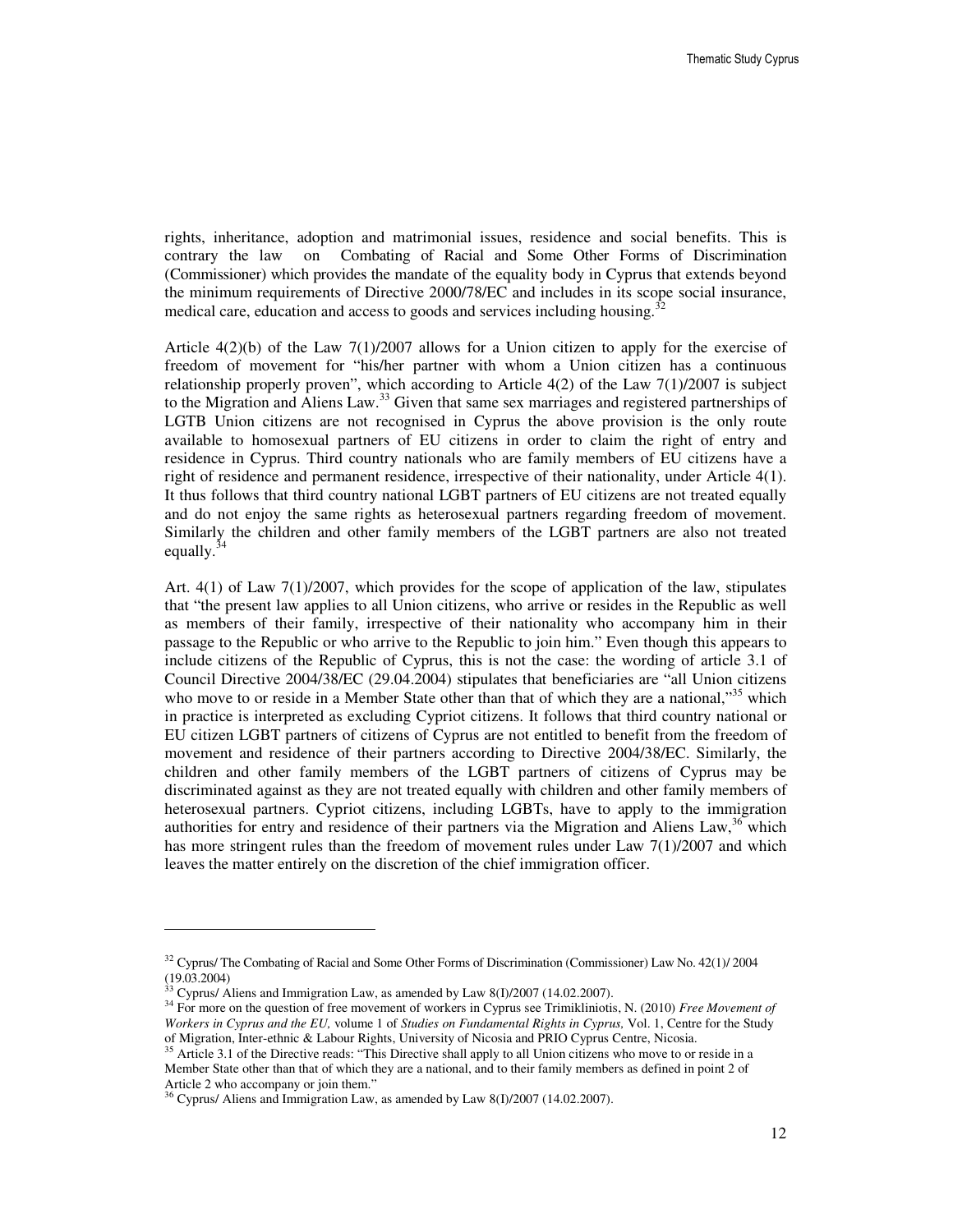The current legal situation in Cyprus may amount to indirect discrimination against LGBTs on the grounds of sexual orientation, as emerging from an equality body report discussed below.

On 23.04.2008, the Cypriot equality body issued its report on the first ever complaint submitted to it regarding sexual orientation discrimination. The complaint was directed against the immigration authorities and was submitted by a third country national who had registered a civil partnership in U.K. with a U.K. national. The complainant had applied to the immigration authorities for the rights of movement and residence afforded to partners of EU citizens under Directive 2004/38/EC; the application was rejected on the grounds that national legislation does not recognise same sex marriages. The equality body's report found that an obligation exists to secure enjoyment of legally guaranteed rights without discrimination, in accordance with article 14 of the ECHR and article 28 of the Cypriot Constitution. According to ECtHR case law, the principle of equality is violated when there is differential treatment of similar cases, which is not justified objectively and logically, or where the means used are disproportionate to the aim pursued. Based on this reasoning, the immigration authority's decision to exclude homosexual partners of EU citizens from the rights afforded to heterosexual partners was found to amount to unjustified discrimination on the ground of sexual orientation. The report acknowledges that Directive 2004/38/EC allows discretion to member states to decide whether to recognise same sex marriages and registered partnerships. It nevertheless contends that Cyprus is bound by the anti-discrimination Acquis and international conventions requiring that any discretion be exercised in line with the anti-discrimination principle.<sup>37</sup> The equality body referred the law transposing Directive 2004/38/EC to the Attorney General for revision. The immigration authorities have granted a permit on an ad hoc basis allowing the third country national partner to stay in Cyprus as an exception but the legislation governing free movement has not been revised.

On 29.07.2008 another complaint was submitted to the equality body complaining of sexual orientation discrimination, this time by a Cypriot national. The complaint was against the decision of the immigration authorities to deny his Canadian homosexual spouse the right to stay in Cyprus, on the ground that national legislation does not recognise same sex marriages. Subsequently, the immigration authorities granted the complainant's spouse a visitor's visa for one year, following which the complainant applied to the equality body again on 21.10.2008 regarding the status of the visa granted, since this does not allow him to work or to open a bank account. The equality body's report<sup>38</sup> referred to the proposal for a new Council Directive purporting to extend the principle of non-discrimination beyond the employment field, thus recognising the need for protection of homosexuals outside employment. It cites a number of ECtHR cases which established that the term 'family life' is not restricted to relationships within a marriage but includes also de facto family relations where the parties live together outside marriage. The report recognised a trend in ECtHR decisions towards the increasing recognition of the rights of gay couples, even in the absence of recognition of gay marriages per se. The report recommends that residence visas and work permits be disconnected from the legal recognition of marriages, adding that the denial of the right to work in this case amounts to

<sup>37</sup> Case Ref. No. A.K.R. 68/2008, dated 23.04.08

<sup>38</sup> Ref. no. A.K.R. 213/2008, dated 10.12.2008.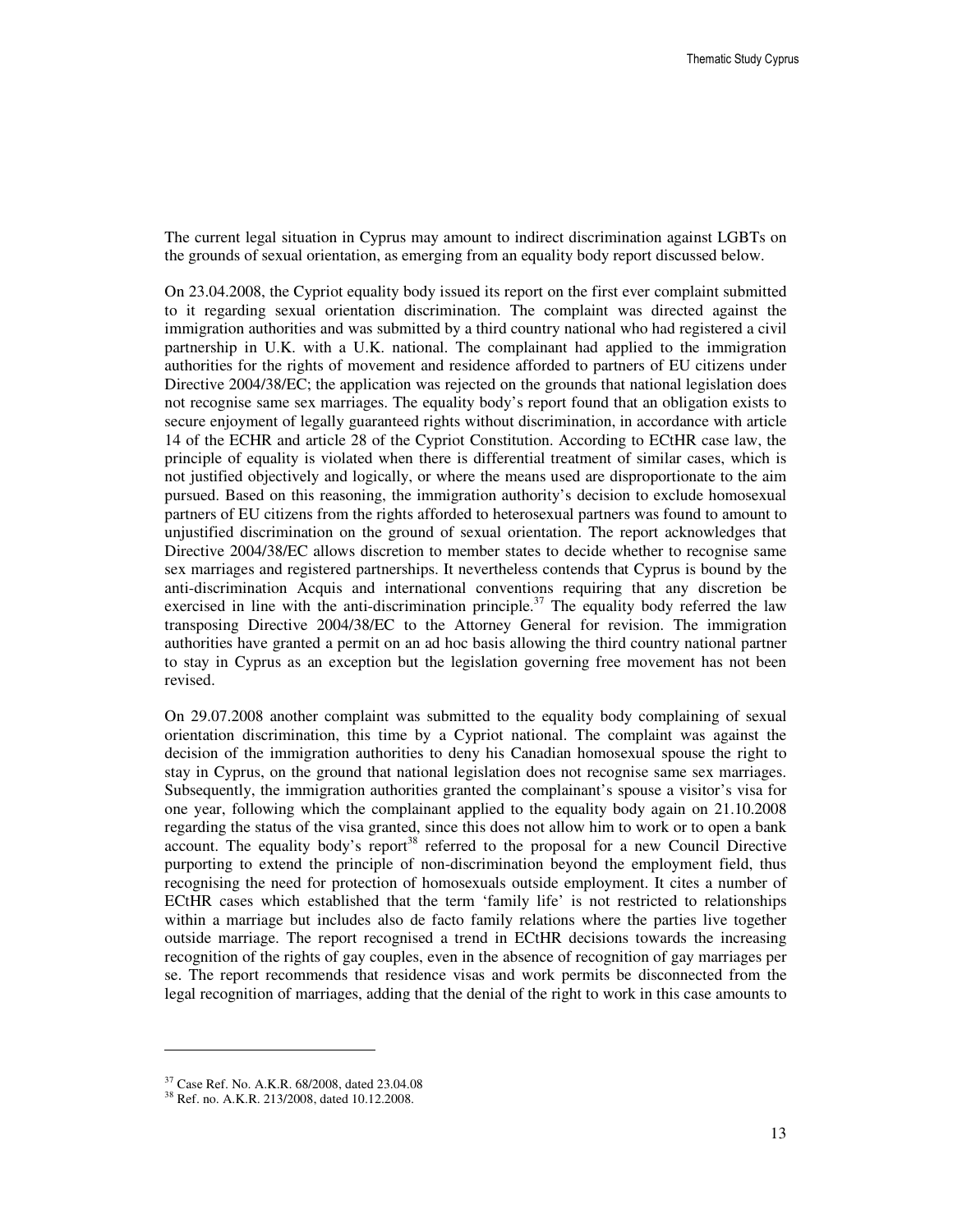unjustified discrimination on the grounds of sexual orientation. The case is now before the Supreme Court.

Although the government claims that same sex partners and partners that are of different sex are treated in the same way in the area of free movement, "in case where neither marriage, nor a registered relationship exists",<sup>39</sup> this is not supported by any data, indicating the number of LGBT persons who applied and were granted the right to be joined by their partner, as compared to heterosexual partners. The Cyprus Equality Body is currently examining a number of complaints from LGBTs who are EU or Cypriot citizens and seek to exercise their right to family reunification. The claim by authorities that that same sex partners and partners that are of different sex are treated in the same way in case where neither marriage, nor a registered relationship exist is one of the issues under investigation.

The equality body has in recent months received two complaints regarding the absence of any legal framework in Cyprus enabling gay couples to marry or to register a partnership. On 31.03.2010, it issued its report recommending the legal recognition of homosexuals cohabiting as couples.

The Ministry of Interior has invited the stakeholders to a meeting to discuss how to reform the law on marriages in order to address the problem of discrimination.<sup>4</sup>

<sup>&</sup>lt;sup>39</sup> Comments on the Report "Legal Study on Homophobia and Discrimination on Grounds of Sexual Orientation -Cyprus - February 2008" communicated to FRA (undated).

<sup>&</sup>lt;sup>40</sup> The meeting is scheduled for 10.03.2010.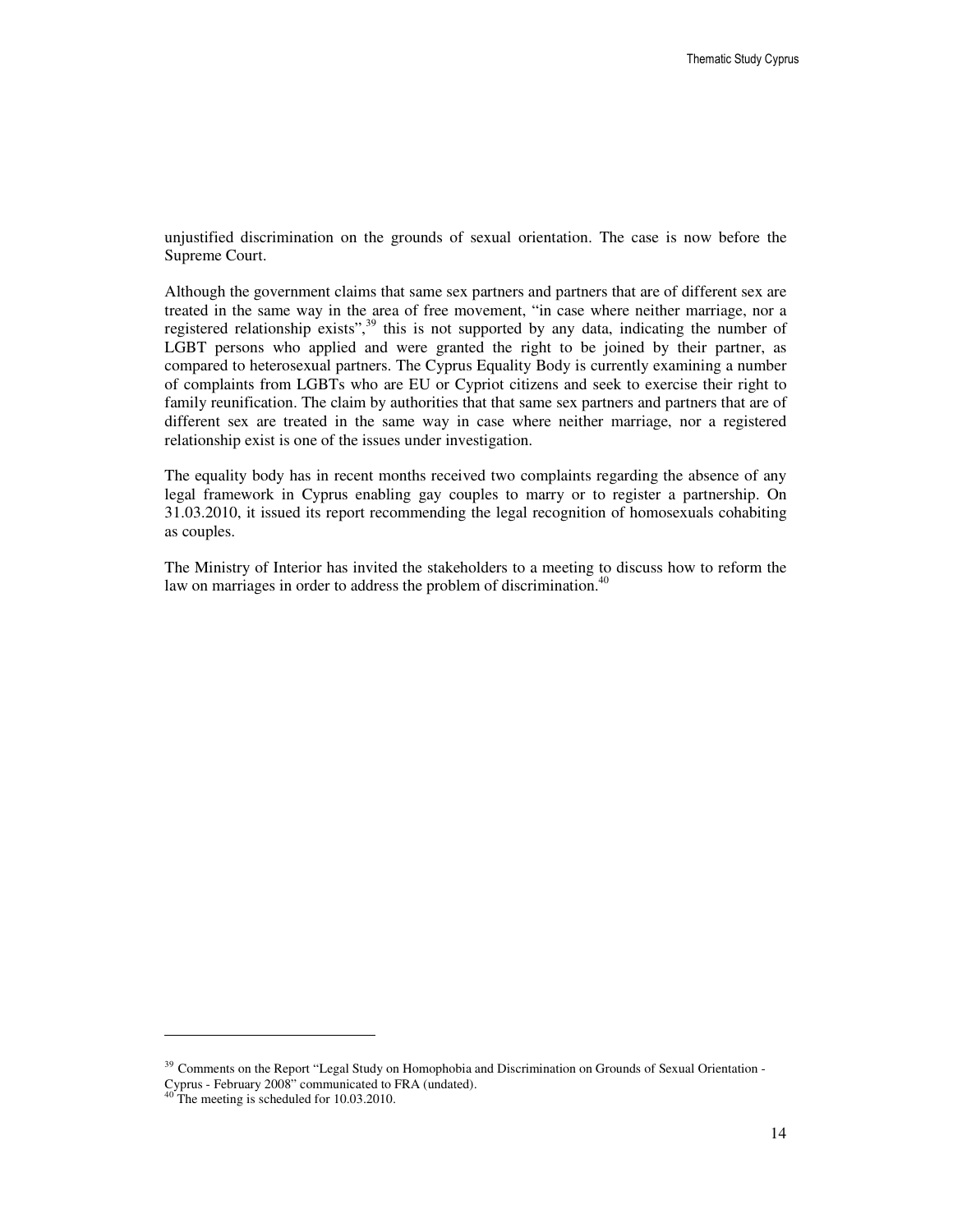# C. Asylum and subsidiary protection

Council Directive 2004/83/EC of 29.04.2004 was transposed into Cypriot law in 2007, by amending the existing refugee law.<sup>41</sup> Article 10/1/d of the Directive was transposed in article  $3D(1)(d)(ii)$  of the Refugee Law, as amended,<sup>42</sup> verbatim. Given that the Cypriot law retained the reservation of the Directive regarding "acts considered to be criminal in accordance with national law", it should be noted that according to the Cypriot criminal code sexual intercourse between two men where one of them is under 17 years of age is a criminal offence punishable with three years of imprisonment.<sup>43</sup> Prior to the 2007 amendment of the refugee law, there was no provision in Cypriot legislation accepting sexual orientation as a ground for obtaining asylum.

The enactment of the aforesaid law is too recent (2007) in order to be able to draw any conclusions as to its implementation, impact and social reality. The task of assessing the situation is aggravated by the fact that the asylum authorities in Cyprus do not classify the cases they deal with according to the ground of persecution and they are therefore unable to provide any figures regarding asylum applications where the applicant invoked the fear of persecution due to his/her sexual orientation. The only information which was supplied by the Asylum Service of the Interior Ministry was that since 2003, when this authority started accepting asylum applications<sup>44</sup> some asylum applications were submitted invoking fear of persecution due to sexual orientation, which were all rejected with the exception of one such application in 2007 from a transsexual person, who was granted refugee status.<sup>45</sup> No such case has reached the courts in Cyprus; it should be noted however that according to Cypriot legislation, an asylum seeker whose application is rejected by the Asylum Service may submit an appeal to the Reviewing Authority and if the response is still negative then s/he may appeal to the Supreme Court. However, from the point of rejection by the Reviewing Authority, the asylum seeker loses his/her protection against deportation and may well be deported before s/he has the chance to apply to the Supreme Court. The high legal costs involved in such an appeal are an additional a barrier for many applicants.

Article 2/h of Council Directive 2004/83/EC was transposed into article 25(4)(a) of the Refugee law as amended, inter alia, in 2007<sup>46</sup> without incorporating the part of the Directive definition referring to "unmarried couples in a stable relationship". In effect, the definition of "family

<sup>41</sup> Cyprus/ Refugee Law N.6(I)/2000 (28.01.2000), as amended by, inter alia, Law N.112(I) of 2007.

 $42$ <sup>42</sup> The relevant article in the amending law N. 112(I) of 2007 is article 4.

<sup>&</sup>lt;sup>43</sup> Criminal Code article 171; Law amending the Criminal Code N.145(I)/2002. This amendment is an improvement on the criminal code as it was up until 1998, according to which intercourse between two men irrespective of age was a criminal offence punishable with up to five years of imprisonment. The change in the law came after an ECtHR decision against Cyprus in the case of Modinos v Republic of Cyprus, judgement 22.04.1993, 16 EHRR 485 available at http://ius.info/EUII/EUCHR/dokumenti/1993/04/CASE\_OF\_MODINOS\_v.\_CYPRUS\_22\_04\_1993.html (26.02.2008)

 $44$  Prior to that, Cyprus did not have an asylum regime and asylum applications were examined by the Cyprus office of UNHCR.

<sup>&</sup>lt;sup>45</sup> E-mail from Kakia Demetriou, Administrative Officer at the Asylum Service, Ministry of Interior, dated 29.02.2008.

 $46$  The relevant article in the amending law N. 112(I) of 2007 is article 18(b).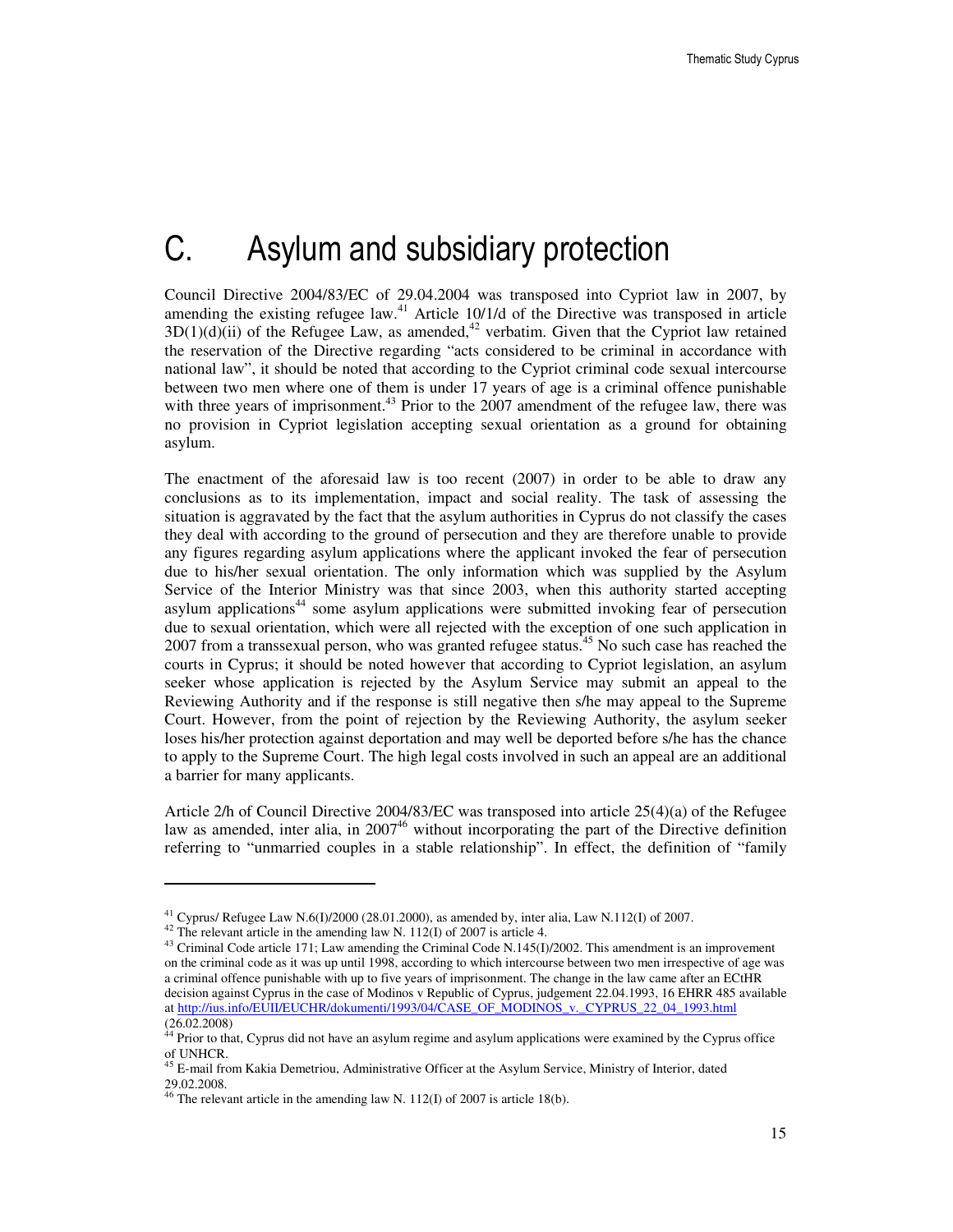members" includes only: the spouse of the refugee; the minor children of the refugee provided they are unmarried and dependent on the refugee; and the parents of the refugee provided they are his/her dependents. As a result, unmarried couples, whether homosexual or heterosexual, do not fall within this definition. The argument forwarded by the authorities in this respect is that there is no discrimination because heterosexual and homosexual couples are treated equally by the law;<sup>47</sup> this position however ignores several factors, like the fact that heterosexuals have the chance to marry and thus meet the law's preconditions whilst homosexuals don't, the fact that positive action is often necessary in order to achieve the equality principle, etc.

On 05.06.2008, a complaint was submitted the Equality Body by an Iranian national whose asylum whose application had been rejected despite the fact that he had a well founded fear of prosecution in his country of origin because of his sexual orientation. The equality body found in his favour<sup>48</sup> invoking information supplied by ILGA, Amnesty International and other NGOs that homosexuality in Iran is punishable either with hanging or with stoning and that since 1980s executions of homosexuals take place secretly and using other charges as an excuse. Reference was also made to the UN and European conventions ratified by Cyprus and to ECtHR case law, which establishes the right of homosexuals to equal treatment and forbid the deportation of persons to countries where they are likely to be subjected to torture. Special attention was drawn to article  $10(1)(d)$  of Directive 2004/83/EC which expressly includes sexual orientation into the meaning ascribed to the term 'social group', membership to which may create a well-founded fear of persecution. The Equality Body found that the Asylum Service's rejection of the application was not adequately justified and that the complainant's allegations must be examined.

 $47$  Expressed by officials of the Interior Ministry in an interview to the authors dated 29.02.2008.

<sup>48</sup> Ref. A.K.R. 103/2008, dated 18.07.2008.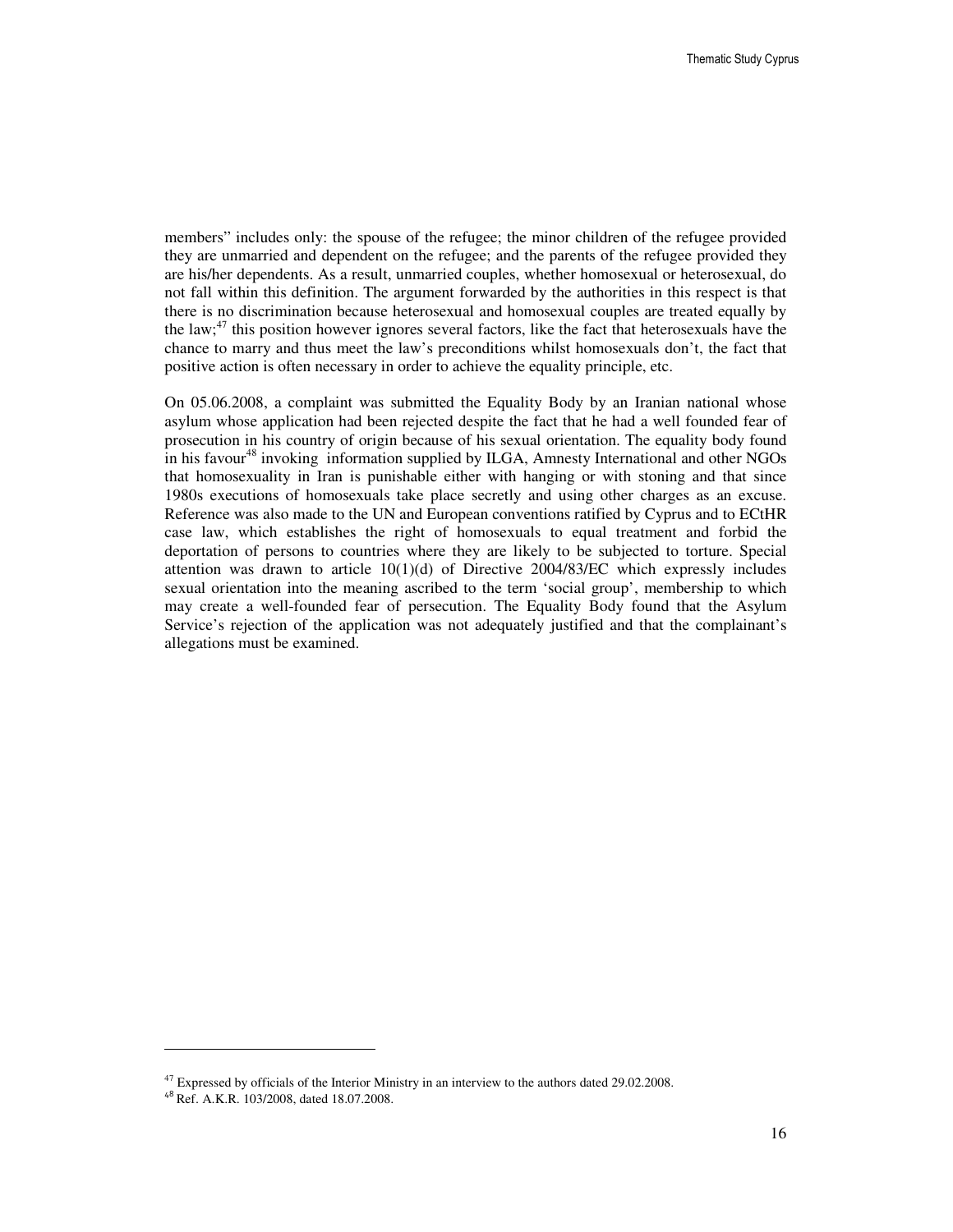# D. Family reunification

On 14.02.2007 Council Directive 2003/86/EC (22.09.2003) was purportedly transposed into Cypriot law, after approximately a delay of two years, by amending the existing Aliens and Immigration Law Cap. 105. The scope of the amending  $law<sup>49</sup>$  covers third country nationals staying lawfully in the areas controlled by the Republic of Cyprus for at least one year, who have reasonable prospects of obtaining the right of permanent residence, if the members of his or her family are third country nationals of whatever status.<sup>50</sup> The provisions of the law do not apply where the sponsor is an asylum seeker; has applied for or enjoys temporary protection; has applied for or enjoys subsidiary protection on humanitarian grounds; or is a recognised refugee under the refugee laws.<sup>51</sup> The law also excludes from its scope the family members of a European Union citizen<sup>52</sup> and applies without prejudice to more favourable provisions of bilateral and multilateral agreements.<sup>53</sup> The matter is currently under review by the Ministry of Interior, which is consulting the relevant stakeholders with a view to reform.

Subject to a number of preconditions<sup>54</sup> the entry and residence for family reunification purposes is allowed for the following family members:

- The sponsor's spouse provided that that the marriage took place at least one year before the submission of the application for family reunification. To this effect, a marriage certificate must be produced.<sup>55</sup>
- the minor children (i.e. unmarried and under 18 years of age) of the sponsor and of his/her spouse, including the sponsor's or the spouse's adopted children , as well as adopted children of the sponsor who are exclusively dependent on him or her;
- The minor children including adopted children of the sponsor and the children of the spouse, where the spouse has custody and the children are exclusively dependent on him or her.<sup>56</sup>

In the event of a polygamous marriage, where the sponsor already has a spouse living with him in the Republic of Cyprus, the family reunification of a further spouse and his/her children that s/he has with the sponsor is not allowed. $57$ 

 $^{49}$  Cyprus/ Aliens and Immigration Law, as amended by Law 8(I)/2007 (14.02.2007).

<sup>&</sup>lt;sup>50</sup> Cyprus/Aliens and Immigration Law, as amended by Law 8(I)/2007 (14.02.2007), article 18KI (1).

<sup>51</sup> Cyprus/ Refugee Law No. 6(I)/2002 (28.01.2000).

 $52$  Cyprus/Aliens and Immigration Law, as amended by Law 8(I)/2007, article 18KI (3).

<sup>&</sup>lt;sup>53</sup> Between the Community or the Community and its Member States on the one hand, and third countries on the other or the European Social Charter of 18.10.1961, the amended European Social Charter of 03.05.1987 and the European Convention on the legal status of migrant workers of 24.11.1977.

<sup>&</sup>lt;sup>54</sup> The preconditions are that the sponsor must be lawfully residing in the areas controlled by the Republic of Cyprus for at least two years; must have accommodation sufficient for a comparable family in the same region, which must meet the general health and safety standards and secure a decent life; must have health insurance for himself/herself and the members of his/her family; must have steady and regular financial means to support himself/herself and the members of his/her family without resort to the state social security system: Cyprus/Aliens and Immigration Law, as amended by Law 8(I)/2007, article 18LB.

<sup>55</sup> Cyprus/Aliens and Immigration Law, as amended by Law 8(I)/2007(14.02.2007), article 18LA(2)(c).

<sup>&</sup>lt;sup>56</sup> Cyprus/Aliens and Immigration Law, as amended by Law 8(I)/2007(14.02.2007), article 18L(1).

 $57$  Cyprus/Aliens and Immigration Law, as amended by Law 8(I)/2007, article 18L(4).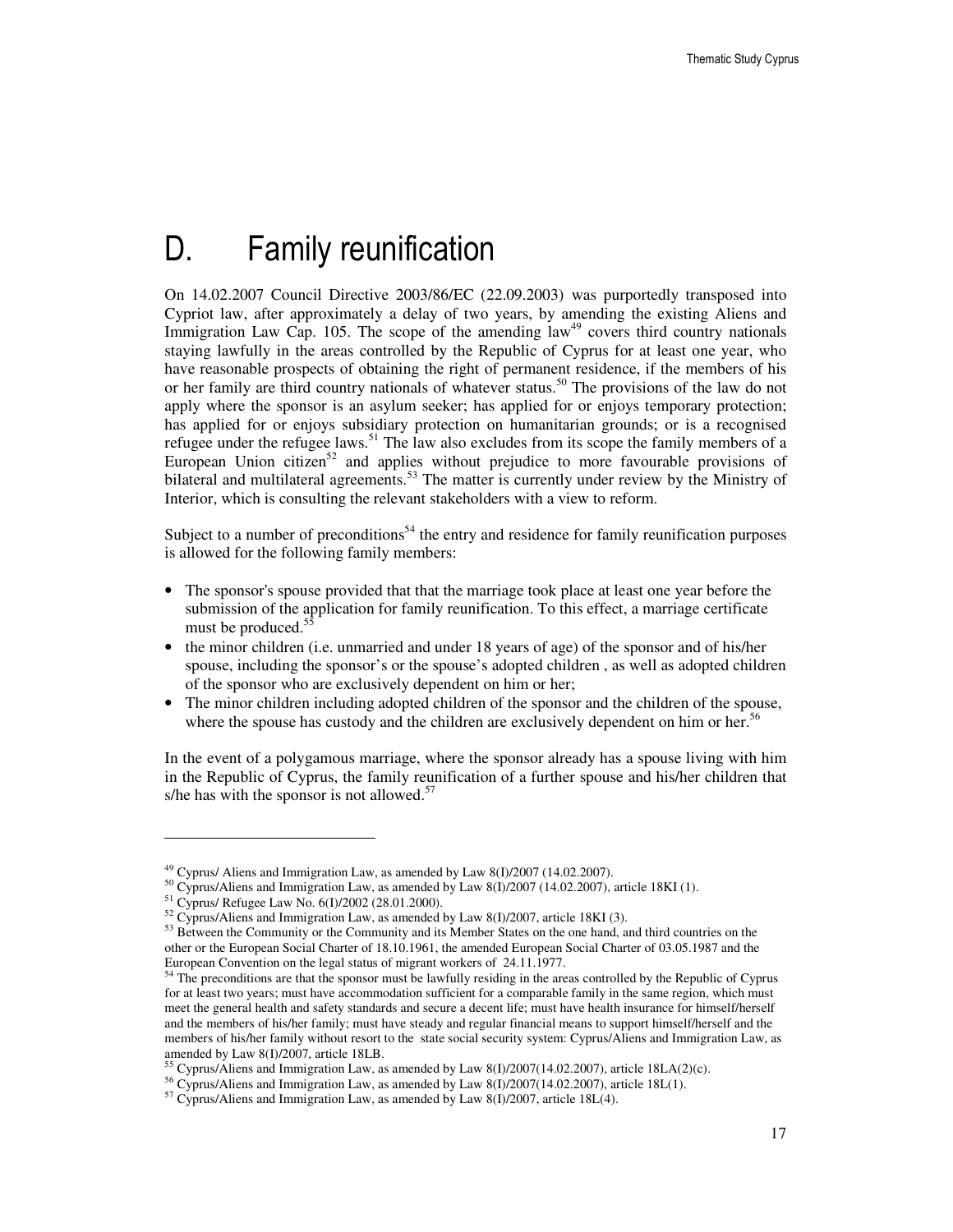The Director of Immigration Department may revoke a permit or reject the application of family members for entry and residence for the purpose of family reunification for reasons of public security, public order or public health.<sup>58</sup> The Director may also revoke a permit or reject the application where the sponsor and his/her family members no longer live in a real marital or family relationship or where it is found that that the sponsor is married or is in a stable longterm relationship with another person.<sup>59</sup>

The amending law (Law 8(I)/2007) did not transpose Article 4/3 of Council Directive 2003/86/EC and does not authorise the entry and residence either of the unmarried third country national partner of the sponsor with whom the sponsor is in a duly attested stable long-term relationship, or of a third country national who is bound to the sponsor by a registered partnership in accordance with Directive Article 5/2. Consequently, where the sponsor is a homosexual having a duly attested stable long-term relationship or a registered partnership with a third country national, s/he will not be entitled to family reunification.

It is interesting to note that the law recognises stable long-term relationships when it comes to revoking a permit or rejecting an application for family reunification (see paragraph no. 23 above) but not when it concerns the granting of the right to family reunification to unmarried couples (see paragraph 24 above).

The question remains whether a homosexual marriage lawfully conducted in a country where homosexual marriages are recognised gives rise to the right of family reunification in Cyprus. It may be argued that since Cypriot law recognises marriages lawfully conducted in other jurisdictions and considers a polygamous marriage valid, (albeit granting the right to family reunification to only one of the spouses of the sponsor), a homosexual marriage which lawfully took place in another country where homosexual marriages are recognised could potentially also give rise to the right for family reunification. This assumption however, has not been tested in practice yet and the Cypriot authorities dispute the fact that the current legal framework forces them to recognise homosexual marriages conducted outside Cyprus.<sup>60</sup>

<sup>&</sup>lt;sup>58</sup> Cyprus/Aliens and Immigration Law, as amended by Law 8(I)/2007, article 18LZ(1).

<sup>59</sup> Cyprus/Aliens and Immigration Law, as amended by Law 8(I)/2007, article 18LST(1).

<sup>&</sup>lt;sup>60</sup> Interview to the authors by Interior Ministry officials dated 29.02.2008.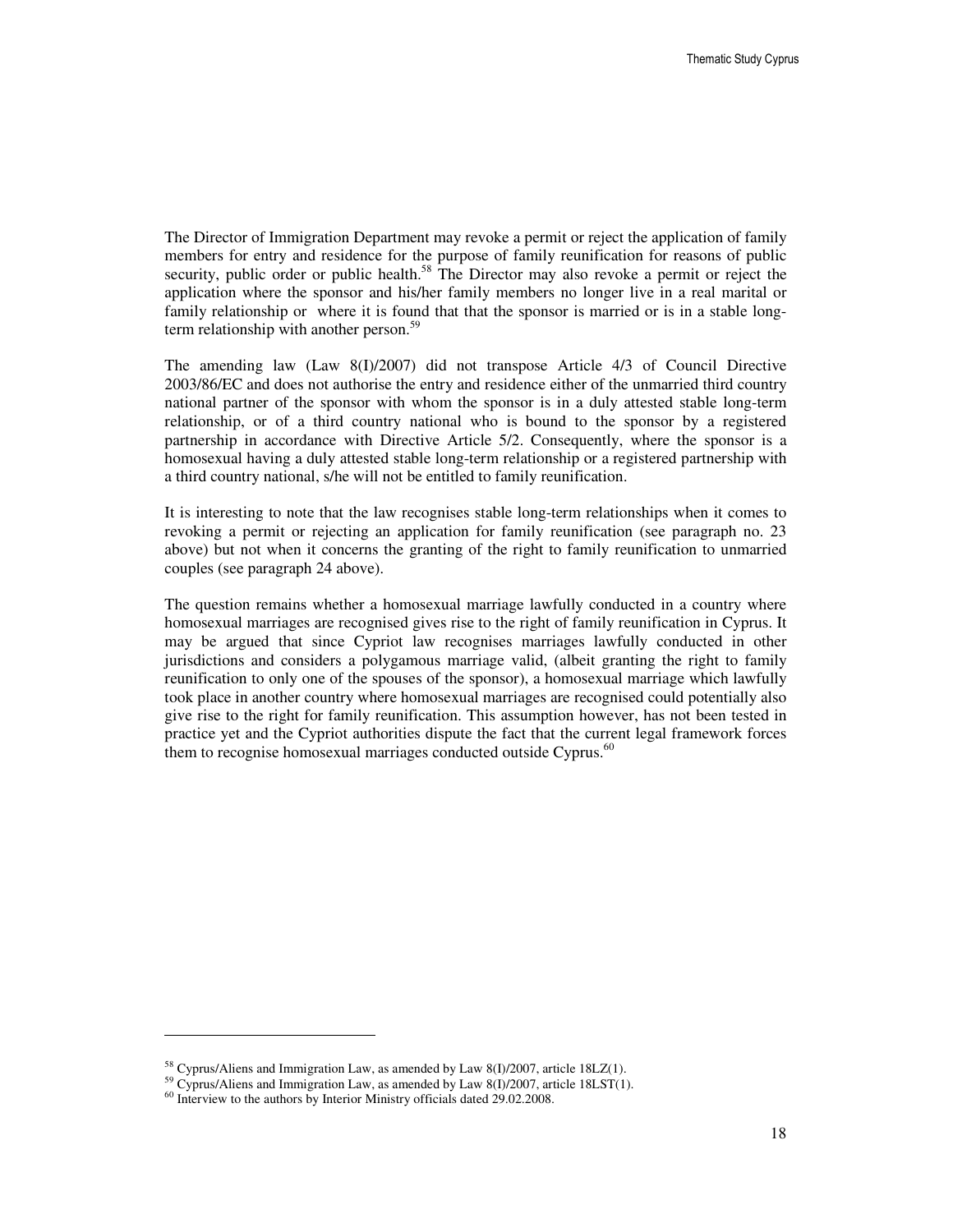# E. Freedom of assembly

The regulation of freedom of assembly in the context of homophobia and/or discrimination on the ground of sexual orientation can be crucial for the purpose of LGBT activism such as gay pride parades or concerning the curtailing of homophobic demonstrations. However, the absence of a significant gay lobby in Cyprus and the general societal stigma in a small and reclusive society makes this matter, at least at the moment, a rather theoretical legal issue.<sup>61</sup>

The essential elements of Article  $21^{62}$  of the Republic of Cyprus Constitution are equivalent to article 11 of the ECHR.<sup>63</sup> However, to organise a procession or an assembly certain procedures need to be complied with under the Assemblies and Processions Law (Cap  $32$ ), <sup>64</sup> which stipulates that prior application to the (police) commissioner<sup>65</sup> in the prescribed form is required.<sup>66</sup> The commissioner "may issue orders in general or specific terms for the purposes of directing the conduct of any assembly or procession."<sup>67</sup> Permission is granted "if the commissioner is satisfied that such assembly or procession is not likely to prejudice the maintenance of good order"<sup>68</sup> and subject to the following: in the case of a procession, the conditions such as the purpose and times for such a parade, under art.  $4(1)(a)$ ; in case of an assembly, the purpose, the place and time(s) as stated under art. 4(1)(b). The name of the person to whom such a permit is issued is responsible for the due observance of the conditions

 $\ddot{ }$ 

5. A law may provide for the imposition of restrictions on the exercise of these rights by members of the armed forces, the police or gendarmerie.

 $<sup>61</sup>$  Interview with the chairman of AKOK, Mr. Alecos Modinos 25.2.2008.</sup>

<sup>62</sup> Article 21 of the Constitution provides:

<sup>1.</sup> Every person has the right to freedom of peaceful assembly.

<sup>2.</sup> Every person has the right to freedom of association with others, including the right to form and to join trade unions for the protection of his interests. Notwithstanding any restriction under paragraph 3 of this Article, no person shall be compelled to join any association or to continue to be a member thereof.

<sup>3.</sup> No restrictions shall be placed on the exercise of these rights other than such as are prescribed by law and are absolutely necessary only in the 'interests of the security of the Republic or the constitutional order or the public safety or the public order or the public health or the public morals or for the protection of the rights and liberties guaranteed by this Constitution to any person, whether or not such person participates in such assembly or is a member of such association.

<sup>4.</sup> Any association the object or activities of which are contrary to the constitutional order is prohibited.

<sup>6.</sup> Subject to the provisions of any law regulating the establishment or incorporation, membership (including rights and obligations of members), management and administration, and winding up and dissolution, the provisions of this Article shall also apply to the formation of companies, societies and other associations functioning for profit.

<sup>63</sup> See A. Loizou (2000) Σύνταγµα Κυπριακής ∆ηµοκρατίας, Nicosia, pp. 132-136. Also, K. Tornaritis (1982) *To*  Πολιτειακόν ∆ίκαιον της Κυπριακής ∆ηµοκρατίας, Nicosia, pp. 163-167. According to P. Evangelides (1996) *The Republic of Cyprus and its Constitution with special regard to the constitutional rights*, PhD Dissertation, Bamerg: Difo-Druck GmnH., p. 398, in general "the Constitution of the Republic is more liberal than the Convention" in that any restrictions or limitations have to be "absolutely necessary" as opposed to merely "necessary" in the interest of security or the constitutional order, or public safety or for the protection of the rights of guaranteed by the constitution. However, this 'liberal' constitution is working in parallel with a strict post-colonial legacy of laws, which are hardly liberal.

<sup>64</sup> Cyprus/ Assemblies and Processions Law CAP. 32 (17.04.1958).

<sup>&</sup>lt;sup>65</sup> This is the district police officer, under Art. 2, Cyprus/ Assemblies and Processions Law CAP. 32 (17.04.1958).

<sup>66</sup> Art. 4, Cyprus/ Assemblies and Processions Law CAP. 32 (17.04.1958).

 $67$  Art. 3, Cyprus/ Assemblies and Processions Law CAP. 32 (17.04.1958).

<sup>68</sup> Art. 4, Cyprus/ Assemblies and Processions Law CAP. 32 (17.04.1958).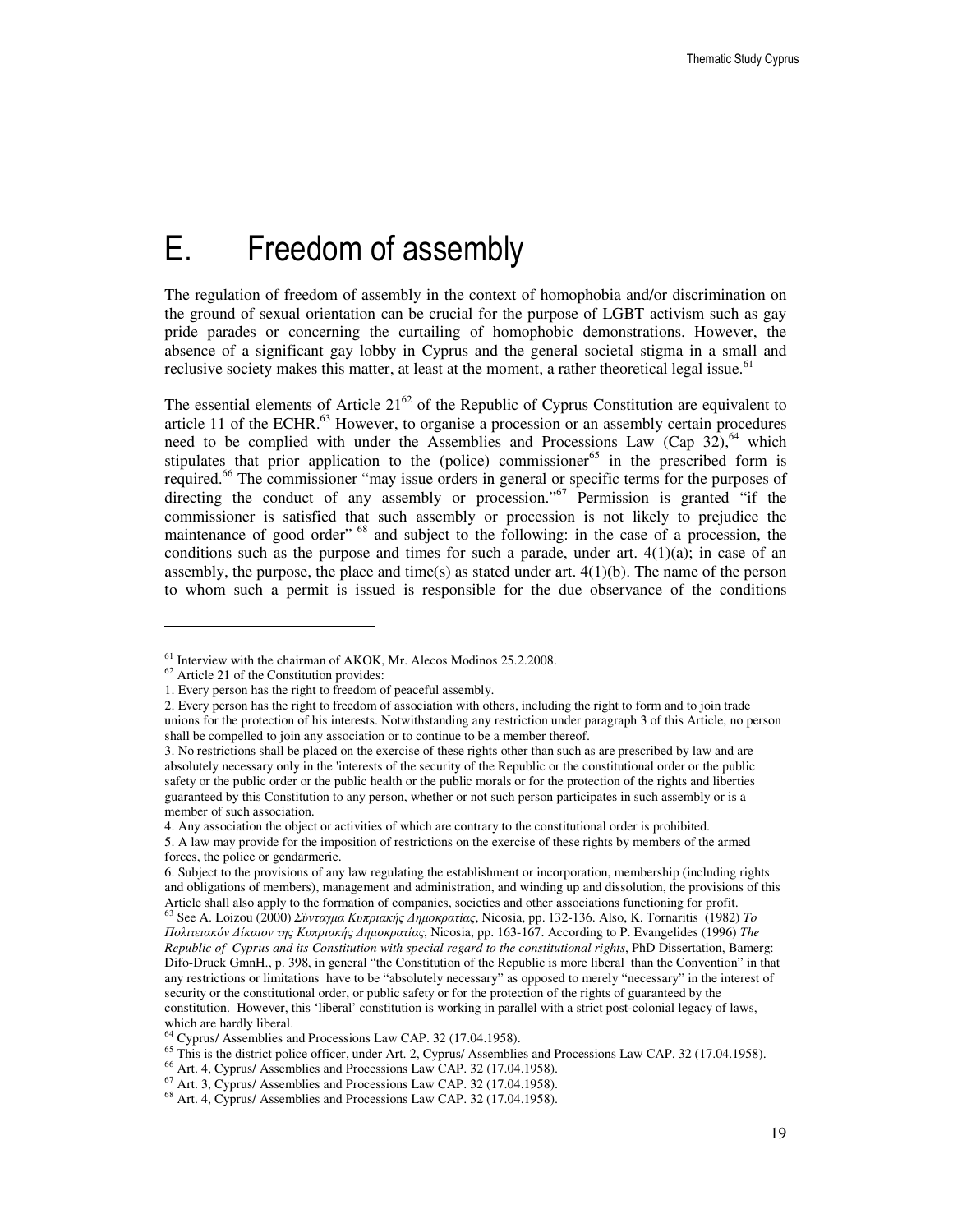specified in the permit under art.  $4(1)(c)$ . Moreover, the commissioner may prohibit, cancel or stop the procession if "it appears to him to be in the interest of good order or public safety,"<sup>69</sup> or may stop the parade or assembly when some of the conditions have contravened under art. 6(1). This rather draconian legislation, a remnant from colonial times, is the main instrument for the regulation of parades and assemblies.<sup>70</sup> A gay parade can therefore be organised; and so can, in theory, an anti-gay demonstration, but both are subject to the conditions referred to above. The purpose or results of the demonstration cannot be contrary to criminal code; for instance the demonstrations may not amount to sedition or incitement of ill feeling or hatred against any calls of persons in Cyprus. As such, it may be argued that that if the anti-gay demonstration is a homophobic assembly it is likely to be prevented, but this is a matter left to the discretion of the police commissioner.

According to the government, the socio-economic developments of the past twenty years have challenged traditional values, norms and stereotypes as a result of which homo- and bisexuality are today discussed more openly and the younger generation is more accepting of such issues.<sup>71</sup> This contention, which is not supported by evidence, runs contrary to the findings of the survey conducted on behalf of the equality body in 2006, which found that attitudes have worsened since the previous survey conducted, as well as the results of the Eurobarometre survey of the same year and a number of other surveys referred to under the section "Miscellaneous" below.

No gay parade has ever taken place in Cyprus;<sup>72</sup> nor have there been any homophobic assemblies so far. One is unable to assess whether in the hypothetical situation of a gay parade the authorities would protect the parade from interference by third parties.

There is no case law on the matter.

 $\overline{a}$ 

<sup>69</sup> Article 5, Cyprus/ Assemblies and Processions Law CAP. 32 (17.04.1958).

<sup>&</sup>lt;sup>70</sup> It has not been amended since it was enacted just before independence.

<sup>71</sup> Comments on the Report "Legal Study on Homophobia and Discrimination on Grounds of Sexual Orientation - Cyprus - February 2008", undated, communicated to FRA.

According to AKOK, this is another manifestation of the fact that most homosexuals in Cyprus are "closeted".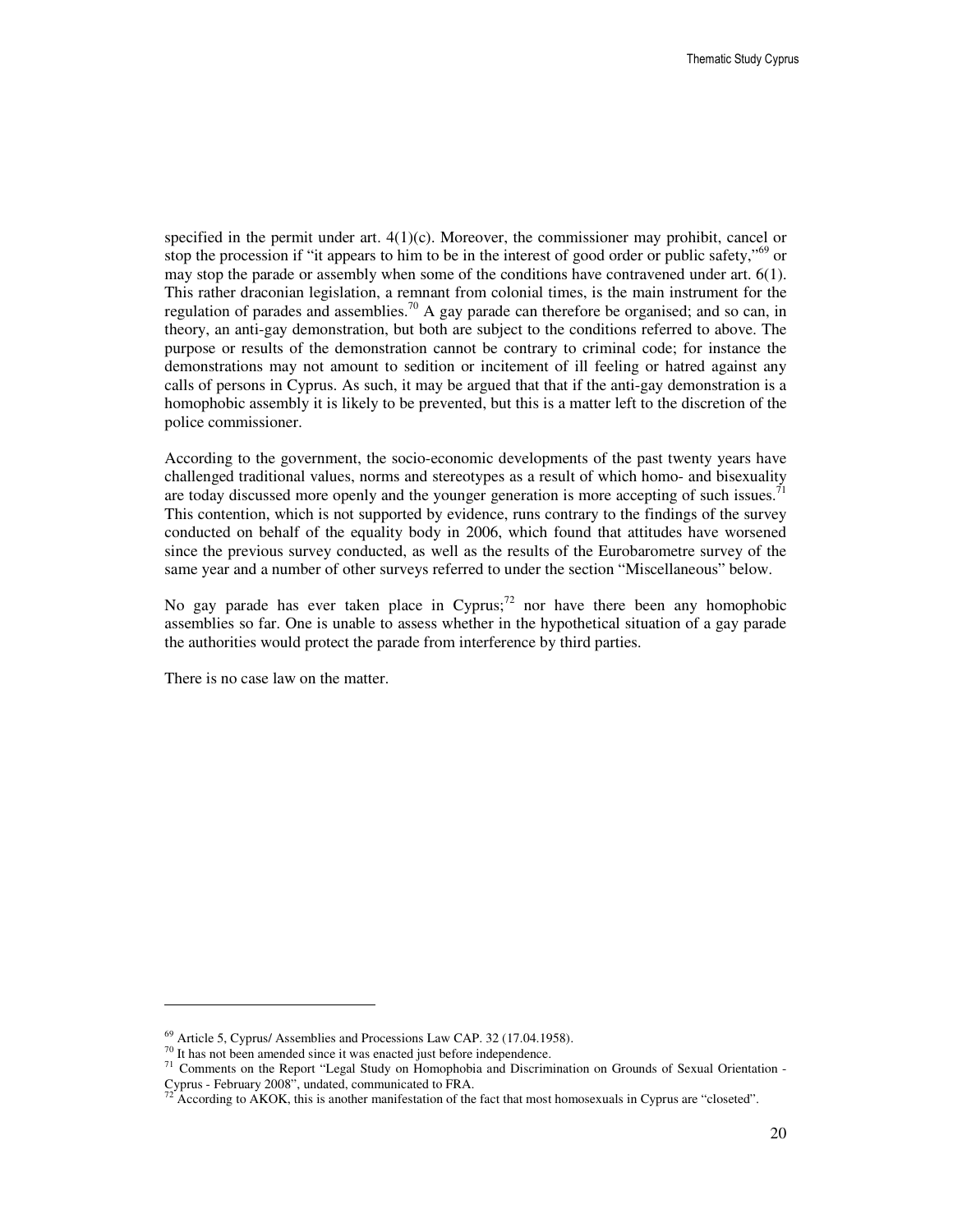# F. Hate speech and Criminal law

Under the Cypriot Criminal Code (Cap.154) a number of discriminatory acts are punishable offences. None of these offences refer either explicitly to homophobic motivation or generally to sexual orientation in any way. In fact, having in mind the political setting that formed the background at the time when the criminal code was being drafted, most of these provisions were clearly drafted having in mind ethnic discrimination, but some have been drafted widely enough so as to enable an interpretation that covers any type of discrimination. These are the following:

(c) Articles 51A provides that whoever publicly and in any way "procures the inhabitants to acts of violence against each other or to mutual discord or foments the creation of a spirit of intolerance is guilty of a misdemeanour and is liable to imprisonment of up to twelve months or to a fine.  $73$ 

The Criminal Code contains two more provisions which may, in the opinion of the Cyprus Expert of the Legal Network of Independent Experts on Fundamental Rights in  $2006$ , indirectly lead to a conviction for discriminatory acts:

(g) Article 105 provides that civil servants (i.e. government employees) may be held guilty for "abuse of power" and may be sentenced to imprisonment of up to two years and/or a fine of up to CYP£1,500 (Euros 2,563). Abuse of power may well include using one's position of power to discriminate against persons in the course of their duties, although this is not stated explicitly in the law.

(h) Article 136 provides that any person who violates the law on purpose, in relation to an act involving the public or part of the public, is guilty of an offence and is liable to up to two years imprisonment and/or a fine not exceeding £1,500 CYP (approximately Euros 2,563). It can therefore be inferred that an act violating the anti-discrimination provision of the Cypriot Constitution (article 28) or of the law transposing the Employment Directive (Law N.58(I)/2004) or any other law, may constitute a criminal offence under Section 136 of the Criminal Code if committed deliberately with a homophobic motive.

There is no case law or equality body decision regarding any of the above provisions.

 $\ddot{ }$ 

There are no provisions dealing expressly with hate speech related to homophobia and/or discrimination on the ground of sexual orientation.

There is no provision in the Cypriot legal system regarding crimes committed with a homophobic motivation nor is such motivation recognised as an aggravating factor.

 $73$  The fines are up to 1,000 Cyprus Pounds for individuals and 3,000 pounds for legal persons [1,000 Cyprus Pounds amounts to 1,708 Euros; 3,000 Cyprus Pounds amount approximately to 5,126 Euros].

 $74$  See Opinion on Racial Profiling, submitted to the EU Network of Independent Experts on Fundamental Rights by the Cyprus Expert Achilleas Demetriades, 31.08.2006, pp. 4-5.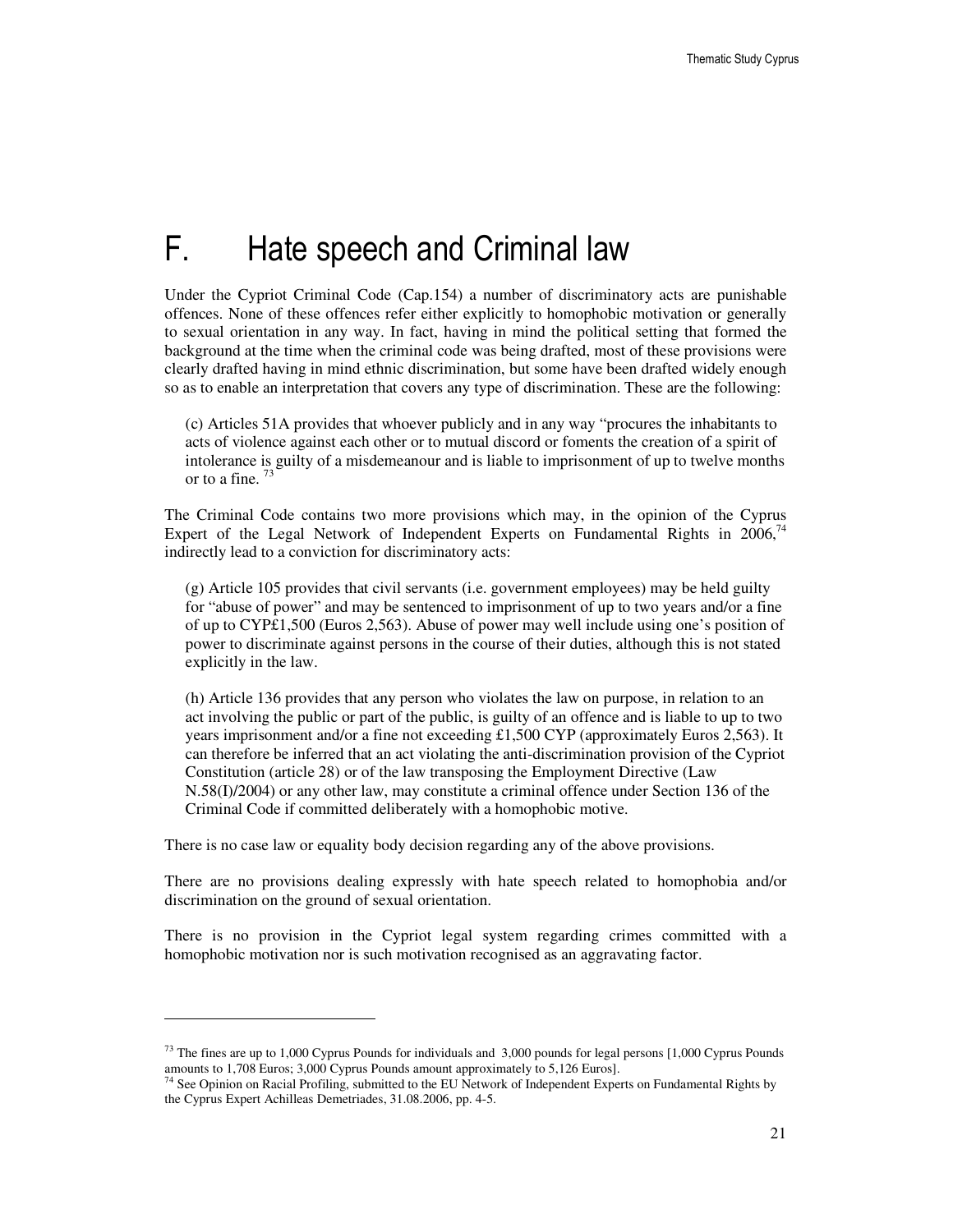# G. Transgender issues

No case has been examined by either the equality body or the Courts in Cyprus regarding discrimination against transgender people and therefore there is no precedent as to whether this issue would be treated as falling under the prohibition of discrimination on the ground of sexual orientation or on the ground of sex. The author's assumption, however, is that the approach most likely to be followed if and when such a case arises would be to treat it under the legal provisions regarding sexual orientation discrimination, which include provisions more directly relevant to one's sexual orientation identity (e.g. harassment) rather than the sex discrimination laws which are more geared towards addressing institutional discrimination against women.

In 2007, following the transposition of Council Directive 2004/83/EC of 29.04.2004 on minimum standards for the qualification and status of persons as refugees, the status of refugee was granted to one transgender person. This implies that at least the asylum authorities in Cyprus are prepared to view transgender people as a member of a particular social group persecuted on the ground of the common characteristic of sexual orientation, as per Directive article  $10/1/d$  and article  $3D(1)(d)(ii)$  of the Cypriot Refugee Law of 2000, as amended. There is no evidence on how transgender people would be treated under the other laws (law transposing the employment directive, freedom of assembly, criminal law and hate speech) but there is no reason why a different treatment should be afforded than the one used in the asylum case. Regarding family reunification since the law grants this right only to "married spouses", then it may be assumed that a person who has changed his/her gender and subsequently married a member of the opposite sex ought to qualify for this right, since this is no longer a homosexual marriage but an heterosexual one; however this has not been tested in practice.

The procedure for notifying the authorities regarding the change of name and of sex does not require any of psychological, psychotherapeutic or psychiatric assessment or treatment or diagnosis. A person who undergoes an operation for the change of sex must submit a medical certificate about this operation, together with a sworn affidavit regarding the change of name, to the District Administration authorities. The District Administration will forward the medical certificate to the Ministry of Health for approval and once this is approved, a new passport, identity card and electoral identity booklet is issued to the applicant. The population archives department of the Interior Ministry issues a new birth certificate with the new name and the new sex but the old certificate is neither cancelled or repealed and is retained on file.<sup>75</sup>

The Interior Ministry maintains a record of those transsexual persons who applied for new documents to be issued, in accordance with the aforesaid procedure. It has no record of those persons who changed sex without applying to the Interior Ministry for change of their documents.

<sup>&</sup>lt;sup>75</sup> Cyprus/Population-data Archives Law No.  $141(I)/2002$  (26.07.2002), article 40.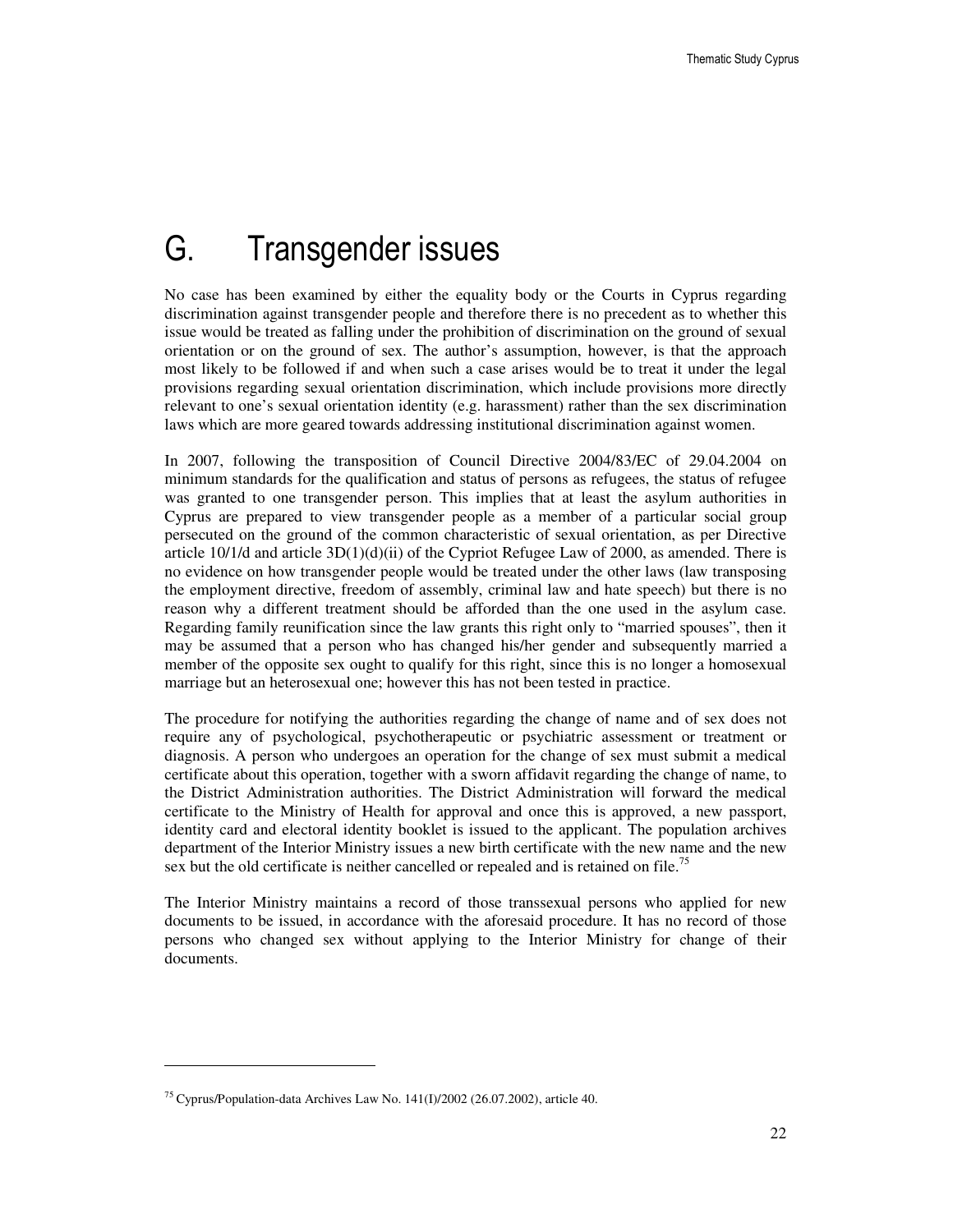# H. Miscellaneous

No developments of the type experienced recently in Lithuania have taken place in Cyprus. The institutional and legal framework regarding sexual orientation discrimination remains by and large the same as it was in 2004 when Directive 2000/78/EC was transposed. The Asylum Service of the Ministry of Interior has advised that no 'phallometric testing' is taking place during the the asylum procedure.

In 2002, only two years before its EU accession, Cyprus enacted a change in the law that has decriminalised homosexuality following the ECHR decision in the case of Modinos v Cyprus,<sup>16</sup> where the ECHR ruled that the criminalisation of homosexuality, under the antiquated Cyprus Criminal code dating back to 1885, was a violation of Article 8 of the European Convention of Human Rights. The law, which outlawed homosexuality between consenting male adults, was only amended on 21.05.1998 after five years of stalling, however, the age of consent was set at 18 for homosexuals and 16 for lesbians and heterosexuals. Up until 2002 the criminal law contained discriminatory provisions against homosexual men, which were repealed only after significant pressure from the  $EU^{7}$ . There was significant delay in responding to the recommendations of the European Court of Human Rights, $^{78}$  as there was strong opposition from some Christian organisations and church leaders,<sup>79</sup> who threatened unrepentant homosexuals with excommunication. Under pressure from the EU to equalise legislation regarding homosexuals and heterosexuals, the House of Representatives had initially planned to reduce the age of consent for homosexual males from 18 to 16, to bring it in line with legislation on heterosexuals. But the House Legal Affairs Committee decided instead to raise the age of consent for heterosexuals to 17, to avoid having to reduce the age for homosexuals to 16, therefore the age of consent for all is now 17.

From the little research that exist on homosexuality in Cyprus it is well documented that there is widespread discrimination against LGTBs. Earlier research such as the conference proceedings of the Pancyprian Company for Mental Health, $80$  a comparative study, $81$  reports on anti-

<sup>76</sup> Judgement 22.04.1993, 16 EHRR 485 available at

http://ius.info/EUII/EUCHR/dokumenti/1993/04/CASE\_OF\_MODINOS\_v.\_CYPRUS\_22\_04\_1993.html (26.02.2008)

<sup>77</sup>The report in the daily newspaper *Cyprus Mail* (24.11.2001) is indicative: "Cyprus has come under pressure from the European parliament to bring its human rights provisions up to scratch. Several Euro MPs warned they would oppose the island's accession until the changes were made".

 $78$ Even after passing the law decriminalising homosexuality the parliament managed to further insult gays by retaining in the text a reference to "unnatural licentiousness", which the gay community strongly objected to. It took two years for the House to change the offending phrase to "intercourse between men": G. Psyllides (2002) in *the Cyprus Mail* (06.07.2002).

 $79$ The late archbishop Chrysostomos, the veteran primate of Cyprus' Orthodox church, made an appeal to his womenfolk to "revolt against homosexuals", whom he called "depraved sinners". He also pledged to "personally excommunicate the perverts" if they refuse to repent their "unnatural acts ... You must stop them." (*The Guardian*, 16.10.2001).

<sup>&</sup>lt;sup>80</sup> Παγκύπρια Εταιρία Ψυχικής Υγείας [Pancyprian Company for Mental Health ] (1982) *Ομοφυλοφιλία* [Homosexuality].

<sup>81</sup>J. Kelley (2001) 'Attitudes towards homosexuality in 29 nations', *Australian Social Monitor*, Vol. 4, No. 1, June 2001,, at http://www.international-survey.org/A\_Soc\_M/Homosex\_ASM\_v4\_n1.pdf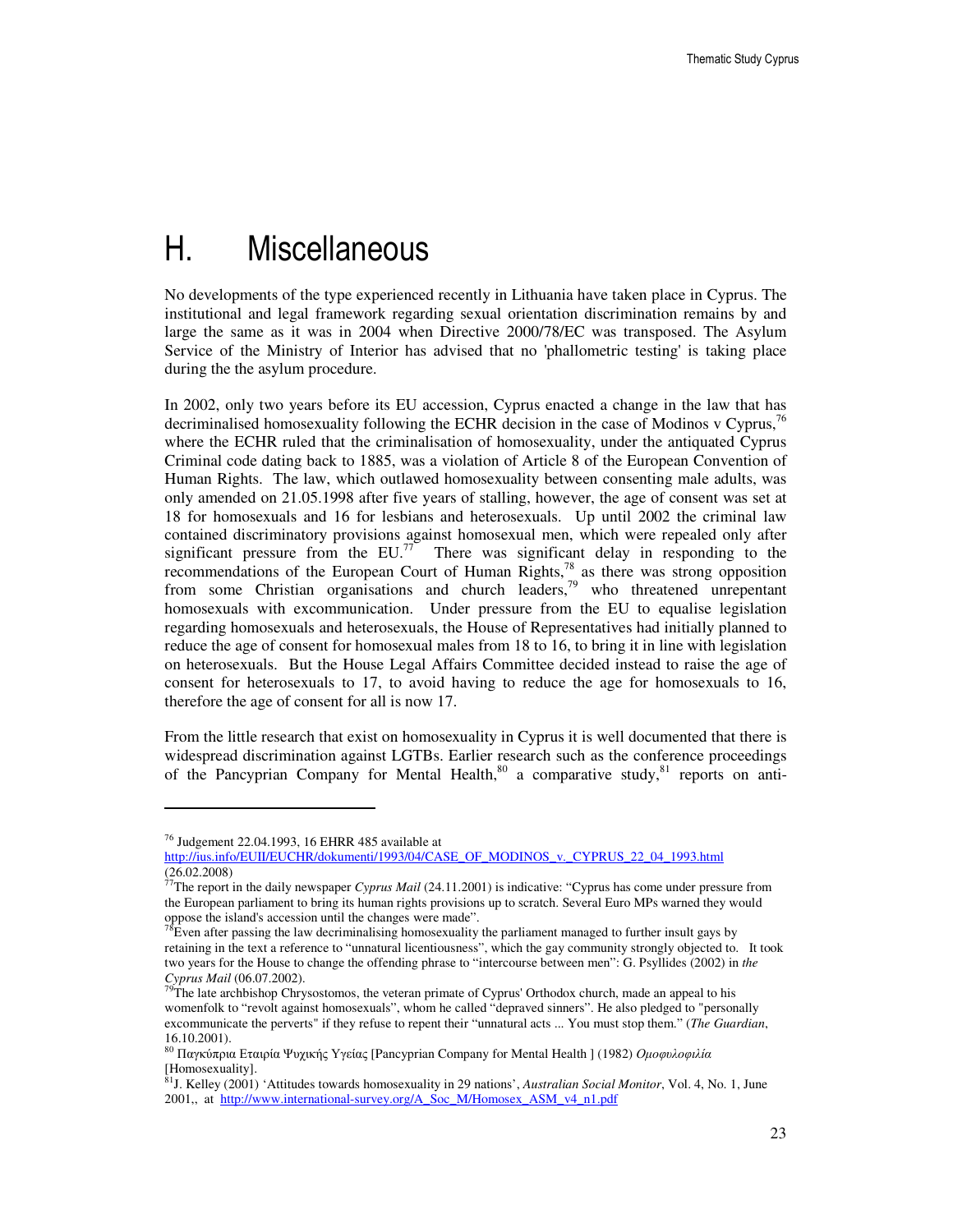discrimination on all grounds<sup>82</sup> and on sexual orientation in particular, <sup>83</sup> recent books and studies $^{84}$  all show that the issue of homosexuality is a taboo subject in Cyprus and that there is widespread homophobia and discrimination against LGTBs.

Some surveys do illustrate that Cypriot society is less tolerant of homosexuals and homosexuality than the average European society and marginally better than some eastern European societies, $85$  and that the practice of homosexuality is not tolerated in Cyprus by a large number of people.<sup>86</sup>

An important measure that has located the current state of affairs as regards attitudes of the public towards homosexuality is the opinion survey on homosexuality commissioned by the Equality Body. This took place between 5-22 January 2006 and was carried out by a private firm upon instructions from the Equality Body, on attitudes towards homosexuality. The sample was 500 persons over 18 years of age, half men half women, 70 per cent residing in urban centres and 30 per cent residing in rural areas. Twenty five per cent of the sample were single, 62 per cent were married, four per cent were divorced and five per cent were widowers. The majority of the interviewees stated that they consider relationships between same-sex partners as wrong: fifty four per cent said they were 'always wrong' and 26 per cent 'usually wrong'; only three per cent said they are 'rarely wrong' and another three per cent 'never wrong'. Amongst the 54 per cent who replied that same-sex relationships are always wrong, men and persons over 45 years of age, as well as person of low education, with children, or residing in rural areas were more critical than the rest. Comparing with another survey carried out in 2001, this survey concluded that attitudes towards homosexuality have become worse during the last two years. The percentage of persons who consider homosexual relationships 'always wrong' was 49 per cent in 2001, 50 per cent in 2003 and 57 per cent in 2005. The percentage of persons who consider homosexual relations 'usually wrong' was 18 per cent in 2001, 17 per cent in 2003 and 18 per cent in 2005. The worsening of attitudes was attributed by the researchers of the survey

 ${}^{82}$ See N. Trimikliniotis, N. 2003; 2005; 2007 "Report on Measures to Combat Discrimination in the EU Countries: A Comparison between council Directives and national legislation on the grounds of racial or ethnic origin, gender, sexual orientation, disabilities, age, religion or belief – Report on Cyprus", for EU Commission report on behalf of Human European Consultancy and the Migration Policy Group, at

http://ec.europa.eu/employment\_social/fundamental\_rights/pdf/legnet/cyrep07\_en.pdf

<sup>83</sup> H. Kountouros (2006) "Summary of legislation implementing Directive 2000/78/EC establishing a general framework for equal treatment in employment and occupation with respect to sexual orientation in Cyprus", published on the website of the E.M. Meijers Institute of Legal Studies of the Universiteit Leiden; see www.emmeijers.nl/experts

<sup>84</sup>A. G. Philaretou, C. N. Phellas, S. S. Karayiannis (2006) *Sexual Interactions, The Social Construction of Atypical Sexual Behaviors*, Florida: Universal Publishers.

<sup>&</sup>lt;sup>85</sup>A study conducted by the University of Melbourne (Melbourne Institute of Applied Economic and Social Research) with regards to the attitudes towards homosexuality in 29 countries, using data from the 1999/2000 International Social Science Survey/Australia, finds that the level of tolerance of homosexuality in Cyprus is significantly less than that of the majority of the European countries in the survey. Cyprus scores a 26/100 compared to 77/100 of the Netherlands, but it is slightly better than Northern Ireland with 25/100, Hungary 23/100, Bulgaria and Portugal 21/100 (*Australian Social Monitor*, vol.4, no.1, 2001).

<sup>&</sup>lt;sup>86</sup>This is confirmed by opinion polls, for what they are worth: seventy-four percent of Cypriots say homosexuality is wrong, according to a Cyprus College poll released April 7th 1998. The poll has exposed a yawning generation gap, revealing that 92 percent of Cypriots over the age of 60 oppose decriminalizing homosexuality, while 75 percent of 18- to 24-year-olds hold the opposite view. For the record, the survey also found that 45 percent of Cypriots believe women should be virgins when they marry but only 20 percent said men should avoid pre-marital sex.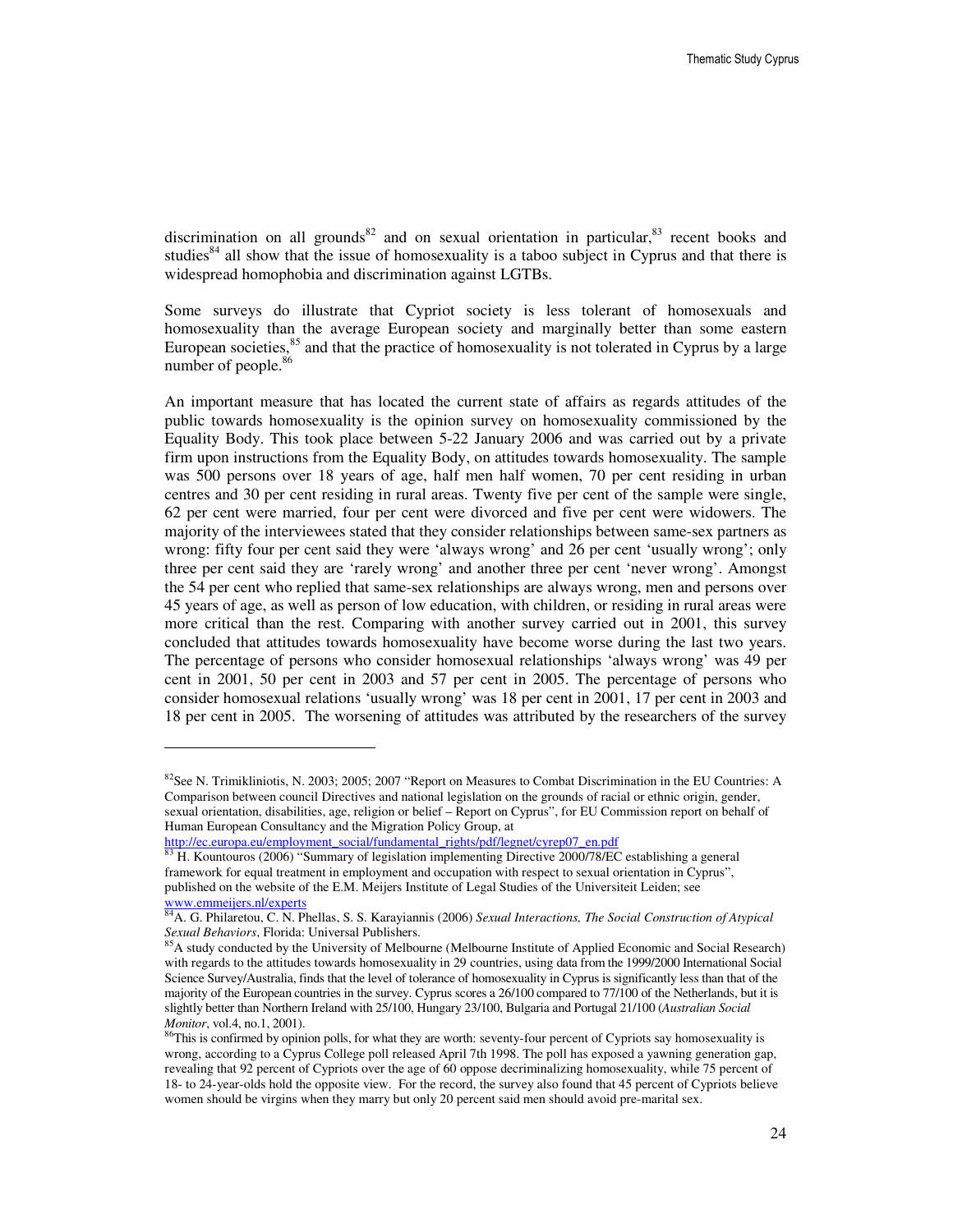to the de-criminalisation of homosexuality $^{87}$  and to the fact that homosexuals have recently become more demonstrative in public. When asked how their attitudes changed towards homosexuality in recent years, 58 per cent of the interviewees replied that their attitudes have not changed at all, 15 per cent stated that they accept homosexuals less and 27 per cent that they accept them more. The last category of 27 per cent were younger persons of higher educational standard and of higher social class, whilst the 58 per cent who stated that their attitudes had not changed and had negative approach towards homosexuality were mostly older persons of lower educational standard and of lower social class. Seventy-eight per cent of interviewees disapproved of same-sex marriages and 78 per cent disapproved of homosexual couples bringing up children. Gay liberation activists such as Alecos Modinos claimed that the survey did not illuminate on something not already known and regretted the fact that that despite the high levels of homophobia illustrated by the survey and AKOK's repeated requests, the equality body failed to issue any policy recommendations or a code of conduct or launch an awareness raising campaign to address the phenomenon. In fact Mr. Modinos claims that he was repeatedly promised that such guidelines would be issues by the Equality Body.<sup>88</sup>

In one of the latest Eurobarometer surveys,<sup>89</sup> Cyprus scored second in Europe in the view that discrimination on the ground of sexual orientation is widespread (72 per cent), a sharp contrast with Estonia and Denmark, for instance where only 26 per cent and 27 per cent respectively held such view. Cyprus also scored well above the European average (48 per cent) in the question whether the wide majority feels that homosexuality is a taboo: it scored 86 per cent, the highest in the EU. Similarly, in the Angus Reid Global Monitor of 2006,<sup>90</sup> only 14 per cent of Cypriots agreed that homosexual marriages should be allowed throughout Europe and 10 per cent agreed with authorizing the adoption of children for homosexual couples, again scoring one of the last in the EU.

An opinion survey was carried out in schools,  $91$  focusing on the pupil's attitudes on sex education: the vast majority of pupils believe that the subject must be introduced at secondary school, whilst one quarter believed it should be introduced at primary school. Sexual relations appear to start very early: 73.3 per cent of boys and 68.2 per cent girls believe that most persons start before they are 16, whilst 11.1 per cent believe that most start at the age of 13. About 10 per cent of all pupils have had at least one homosexual relationship, which according to the survey exposes them to particular "sexually transmitted diseases and mental anomalies". Also pupils with no sexual relations need to be properly educated about sex and sex health. About one fifth of all children never use condoms and about half always do so. About seven per cent have contracted sexually transmitted diseases. It was suggested by pupils that teachers engage in a dialogue on sexuality issues and that parents must also be trained. Also it was stressed that

 $87$  In 1998, the homosexual act between consenting adults in a private space was decriminalized. In 2000 the public expression of homosexuality was decriminalized, but the 'age of consent' was fixed at 18 for men and 16 for women. In 2001, the 'age of consent' was fixed at 17 years for both homosexual men and women.

<sup>88</sup> Interview with Mr. Alecos Modinos 25.2.2008.

<sup>&</sup>lt;sup>89</sup> Eurobarometer, Discrimination in the EU, Summary, Field work June-July 2006, Publication January 2007, available at http://ec.europa.eu/public\_opinion/archives/ebs/ebs\_263\_sum\_en.pdf (26.02.2008).

<sup>90</sup>Angus Reid Global Monitor- Polls & Research "Eight EU Countries Back Same-Sex Marriage" (24.12.2006) available at http://www.angus-reid.com/polls/view/eight\_eu\_countries\_back\_same\_sex\_marriage/ (26.02.2008).

<sup>&</sup>lt;sup>91</sup> The survey, published in November 2006 and carried out by the Cyprus Youth Board and the Cyprus Institute of Reproductional Medicine, was titled "Research into health in heterosexual relationships and sexuality".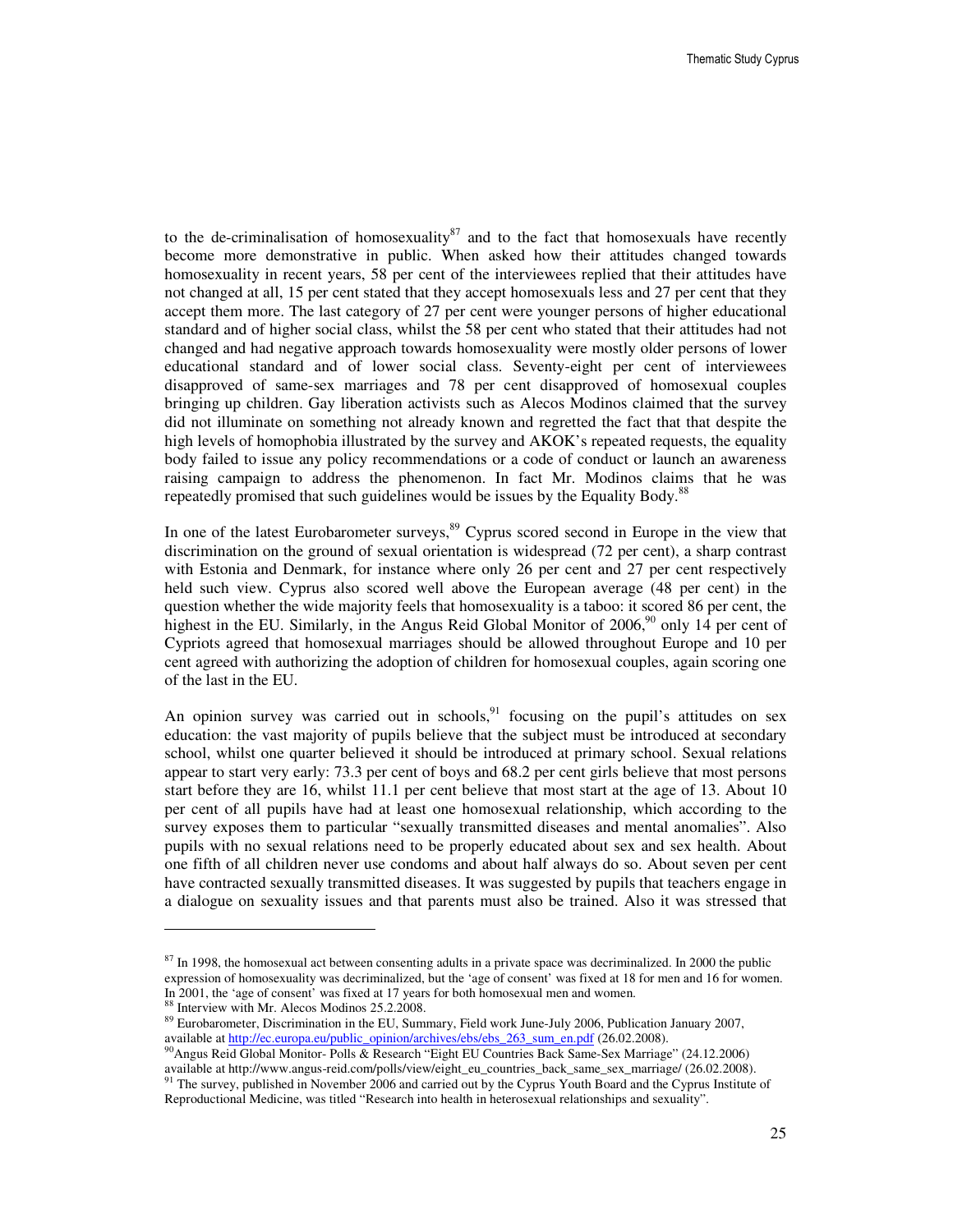Cypriot society must deal with various taboos and prejudices that characterise a small and conservative society, which result in rebellion by children and exposure to undue sexual dangers. The survey found that pupils believed that NGOs offering support and counselling on sexuality and gender relations must be supported; that modernisation and respect for diversity and open-mindedness must be promoted, whilst special care must be taken for high risk groups.

The chair of the Gay Liberation Movement of Cyprus (AKOK) is adamant that there are very few complaints submitted to the equality body for discrimination on the grounds of sexual orientation (and only one submitted by a Cypriot homosexual) because few Cypriot homosexuals would accept to be stigmatised and suffer the social, cultural and personal isolation and humiliation in a small society where there has been no campaign to inform the public about homosexuality and the rights of homosexuals.<sup>92</sup> In spite of the repeated calls by AKOK for a campaign to inform the public and specific groups about this mater, particularly after the survey conducted in January 2006 by the Cyprus Anti-discrimination Body, there are only two gay persons who have "come out of the closet" in Cyprus.<sup>93</sup> A similar view was expressed by the Director of the Research Unit in Behaviour and Social Issues (RUBSI).<sup>94</sup>

In spite of the absence of case law on homophobia, there are a number of homophobic events and instances reported to the authoris by NGOs and trade unions. In the field of education, which employs several thousands of teachers, some instances of homophobia were reported. One of such cases was reported by the General Secretary of the secondary school teachers' union (OELMEK), $95$ , the "committee of selection" of the Pedagogical Institute, which is responsible for the monitoring and approval of the on-the-job training of secondary education teachers recommended in its assessment report that a certain trainee teacher be failed on the ground that "he moves/ shakes in an odd manner,"<sup>96</sup> which is an indirect way of saying that he is gay.<sup>97</sup> The second case reported, which is indicative of the teachers' reaction towards homosexuals, occurred in 2001, when OELMEK issued a statement stating that it will endeavour to combat discrimination of all discriminated groups and referred to, inter alia, homosexuals: the union received more that 300 phone calls from teachers complaining about the inclusion of homosexuals in the list. The General Secretary of OELMEK is of the view that little has changed in terms of attitudes since then in spite of the introduction of the antidiscrimination legislation in 2004: there has not been any campaign to inform teachers, students or any other organised groups on homophobia and the rights of persons to freely choose and exercise their sexual orientation.<sup>98</sup> The third instance of discrimination concerns the regulations (currently under review) regarding the provision of assistance to family members of teachers who are members of OELMEK. Regulation 10 of the relevant draft defines the beneficiaries of

<sup>&</sup>lt;sup>92</sup> Interview with Mr. Alecos Modinos 25.2.2008.

<sup>&</sup>lt;sup>93</sup> Interview with Mr. Alecos Modinos 25.2.2008.

<sup>94</sup> Interview with Dr. Constantinos Phellas 11.1.2008. For more on RUBSI see http://www.rubsi.org/projects1.html

<sup>&</sup>lt;sup>95</sup>Οργάνωση Ελλήνων Λειτουργών Μέσης Παιδείας (ΟΕΛΜΕΚ) [Association of Greek Secondary Education Teachers (OELMEK)].

<sup>96</sup>The term often used for gay men is «κουνιστός» and the verb used in the Cypriot dialect is «κλώθεται», which can be translated as indulging in "excessive, disagreeable performance" of femininity and has even worse pejorative connotations for men, as indicated in S. Karayannis (2004) Dancing Fear and Desire: Race, Sexuality, and Imperial Politics in Middle Eastern Dance, Waterloo, Canada: Wilfred Laurier University Press, p.136.

 $^{97}$  The case took place 1.6.2006, i.e. two years after the enactment of the anti-discrimination legislation.

<sup>98</sup> Interview with Yiorgos Zissimos 15.2.2008.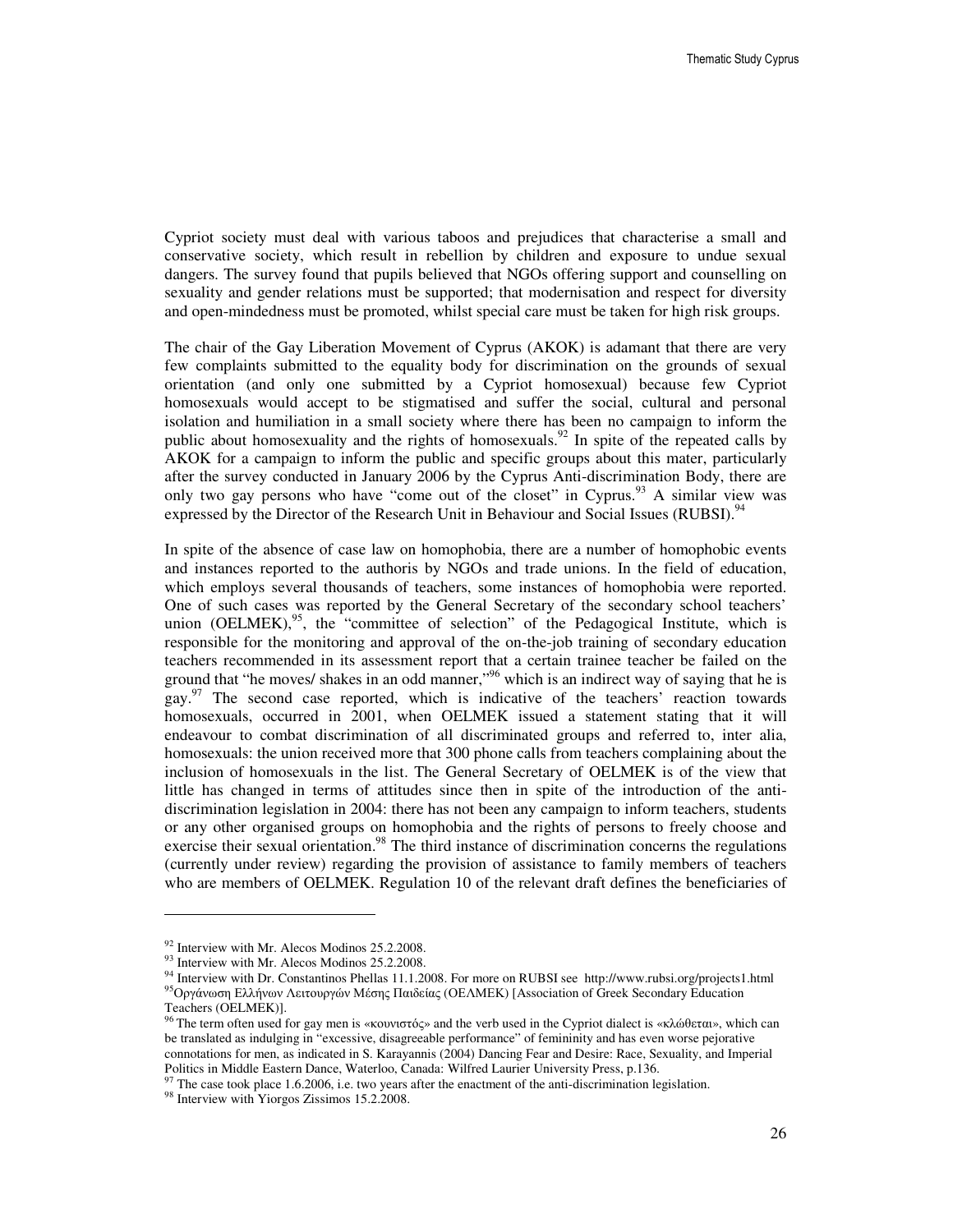such assistance as the "legal children born out of wedlock", the "financially dependant children", the parents and "financially dependant siblings". No mention is made of long-term or same sex partners.

In 2003 (i.e. prior to the setting up of the equality body) there was a complaint to the Ombudsman regarding the treatment of homosexuals in the army. The Ombudsman asked the Defence Ministry to change the content of discharge papers after a homosexual was denied a driving licence based on a military assessment that he had psychological problems. Although homosexuals are - like all other men - obliged to do military service in Cyprus, they have been allowed to seek an exemption, though not on the grounds of their homosexuality. Instead, it has been standard practice in the army to grant exemptions on various psychiatric grounds, such as personality disorder or neurosis. However, such references can deny people classed in this way other basic rights, such as a driving licence. The case investigated by Ombudsman was filed by a 28-year old homosexual, who was discharged from the army after being deemed "unsuitable" for health reasons. He had been examined by a military committee and classed as being "neurotic". He was later unable to obtain a driving licence. An official at the Road Transport Department told the media that as far as he knew when it came to issuing licences, there was no discrimination against homosexuals exempted from the army on psychological grounds.<sup>99</sup> The Ombudsman's report suggested that the Defence Ministry change the discharge papers of people exempted from military service for medical reasons to avoid their personal rights being violated. She also said that the issue of homosexuals and the military needed particular attention. "Specifically, during the handling of these matters it must be taken into consideration that the sexual choices of these people attract social and moral scepticism, and consequently the voluntary or involuntary lack of action on the part of the authorities to regulate matters concerning homosexuals while at the same time they are subjected most of the time to daily discrimination," the report said.

The issue of gay rights in the context of the army has been a bone of contention for years. In the ECHR decision in the case of Modinos v. The Republic of Cyprus, counsel for the Republic of Cyprus claimed that the penal suctions against homosexuals had been long in abeyance. In response, counsel for Mr. Modinos cited the case of Costa v. The Republic, $100$  where in 1983 the accused, a 19 year-old soldier had been convicted of the offence of permitting another male person to have carnal knowledge of him contrary to section 171(b) of the Criminal Code.

Homosexuals have in the past objected to being classed as psychologically disturbed on army discharge papers and the issue was raised before the European Court of Human Rights. In August 1994, the International Association for the Protection of Human Rights in Cyprus asked the Ministry of Defence not to use the sexual orientation of an applicant as a ground for declaring him psychiatrically unsuitable for military service, as this would violate the Constitution and the country's international obligations. Six months later, the Ministry of Defence replied to the Human Rights Association that, although homosexuality was not considered a disease, the competent committee examined the presence of personality disorders.

 $99$  The official is quoted saying: "We never refuse in such as case," he said, adding that applicants in such cases were usually sent for a second opinion "to clear the case" and that "there is no discrimination", *The Cyprus Mail*, 03.07.2003.

<sup>100</sup> 2 Cyprus Law Reports, pp. 120-133 [1982]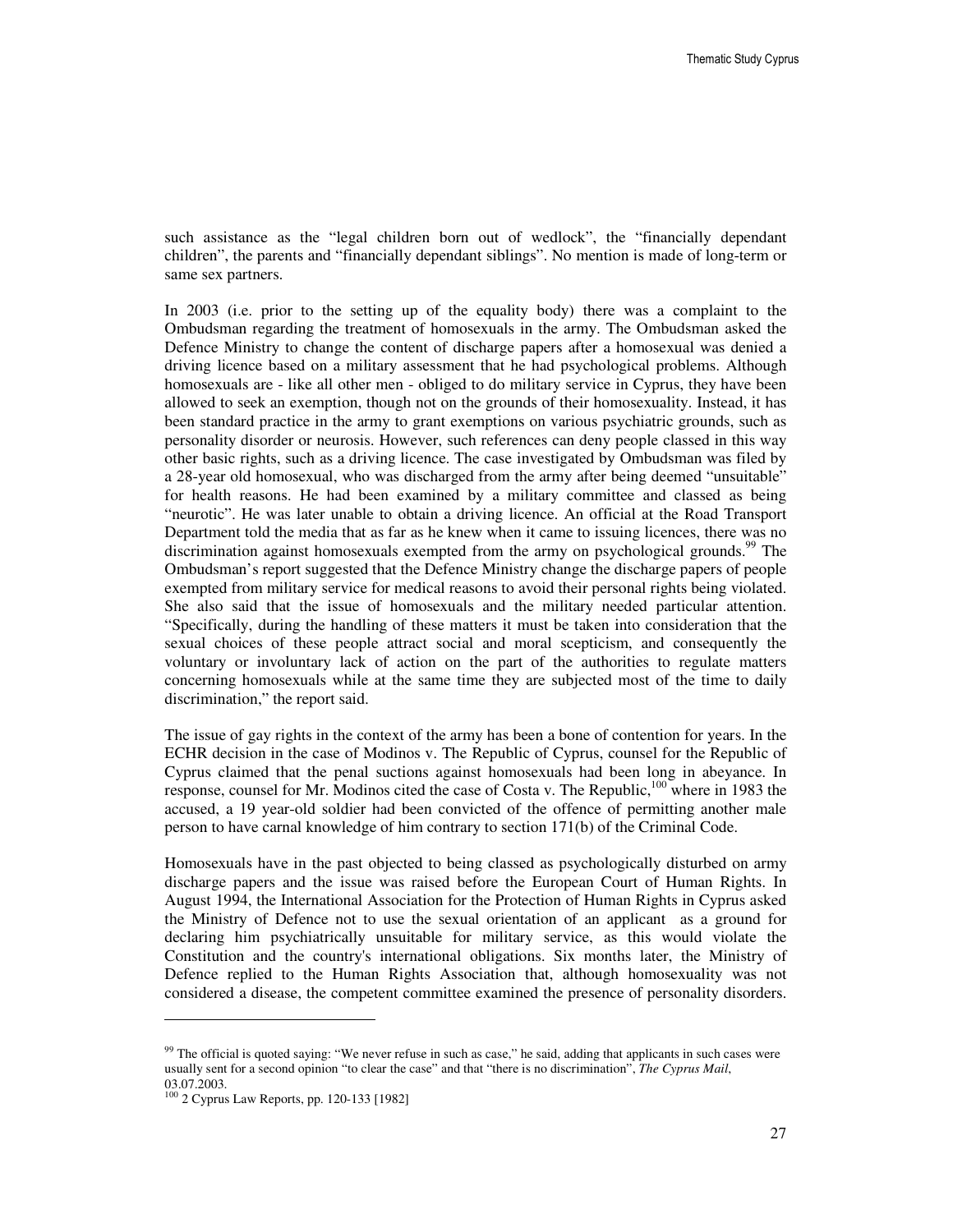In June 1995 the newspaper *Cyprus Mail* obtained a copy of a certificate of military exemption given to a gay man, which said that "Mr. S is unsuitable for military service because he suffers from a sexual perversion, being a passive homosexual".<sup>101</sup> Today the situation is not as explicitly discriminatory against gays as it was before; apparently the certificate of military exemption is longer as specific. In November 2006 the Minister of Defence attempted, but, like his predecessors, failed to push through parliament legislation that allowed the issuing of certificates that contained the reasons for release of the army and to allow for "administrative" measures against those who refuse to serve such as deprivation of driving licence and to make it difficult to obtain jobs is public service.<sup>102</sup> The House of Representatives rejected this effort because of the decision of the Ombudsman in 2003, which found that the explicit reference to "psychological problems" on the certificate would have serious repercussions on the employment opportunities of persons with mental health.<sup>103</sup>

Nevertheless, the stigma against homosexuals in the army remains largely unchanged: the landmark ECHR case of Smith & Grady v. UK 1999,  $104$  which recognised that people's sexual orientation was one of the most intimate aspects of their lives and found no evidence that gay soldiers would somehow prejudice the morale, fighting power or operational effectiveness of the armed forces and accession tot he EU has led to a more discrete approaches towards gays by the Greek-Cypriot army command. It is widely believed that amongst the thousands of persons released for psychological reasons are gay men. According to figures released by the Ministry of Defence between 1992 to 2006 one in nine new army recruits was released due to psychological reasons: out of 79.376 national guards, 4.279 were released whilst another 4.693  $\frac{1}{2}$  army service were suspended due to psychological reasons.<sup>105</sup> Apparently this was causing concern in the army leadership and Government.<sup>106</sup> The Permanent Secretary of the Ministry of Defence, Mr. Kareklas, whilst admitting that there may well be homosexuals within the category of persons with psychological problems, suggests that there are no records kept due to the protection of privacy and personal data.<sup>107</sup> He reiterated that there is no discrimination in the army, but suggested that in practice many homosexuals may be released after they appear before a Doctors' Council.<sup>108</sup> Gay liberation activists dispute the allegation that there is no discrimination against homosexuals in the Cypriot army.

<sup>&</sup>lt;sup>101</sup> J. Christou (2003) "Defence Ministry under fire after gay man denied driving licence on grounds of army discharge papers" in *The Cyprus Mail* (03.07.2003)

<sup>102</sup> C. Hadjikosta (2006) "∆ιχάζει ο «τρελο-νόµος»", Η Σηµερινή, 01.11.2006.

<sup>103</sup> C. Hajikosta (2006) "∆ιχάζει ο «τρελο-νόµος»", Η Σηµερινή, 01.11.2006.

<sup>104</sup> VI Eur. Ct. HR45, 29 EHRR 493; 31 EHRR 620.

<sup>105</sup> Michalis Hajistylianou (2007) "Απολύθηκαν από την Ε.Φ. 4279 ως ψυχασθενείς", Η Σηµερινή*,* 23.07.2007.

<sup>106</sup> Michalis Hajistylianou (2007) "Απολύθηκαν από την Ε.Φ. 4279 ως ψυχασθενείς", Η Σηµερινή*,* 23.07.2007.

<sup>&</sup>lt;sup>107</sup> Interview with Mr. Kareklas, Permanent Secretary of the Ministry of Defence 13.02.2008.

<sup>&</sup>lt;sup>108</sup> Interview with Mr. Kareklas, Permanent Secretary of the Ministry of Defence 13.02.2008.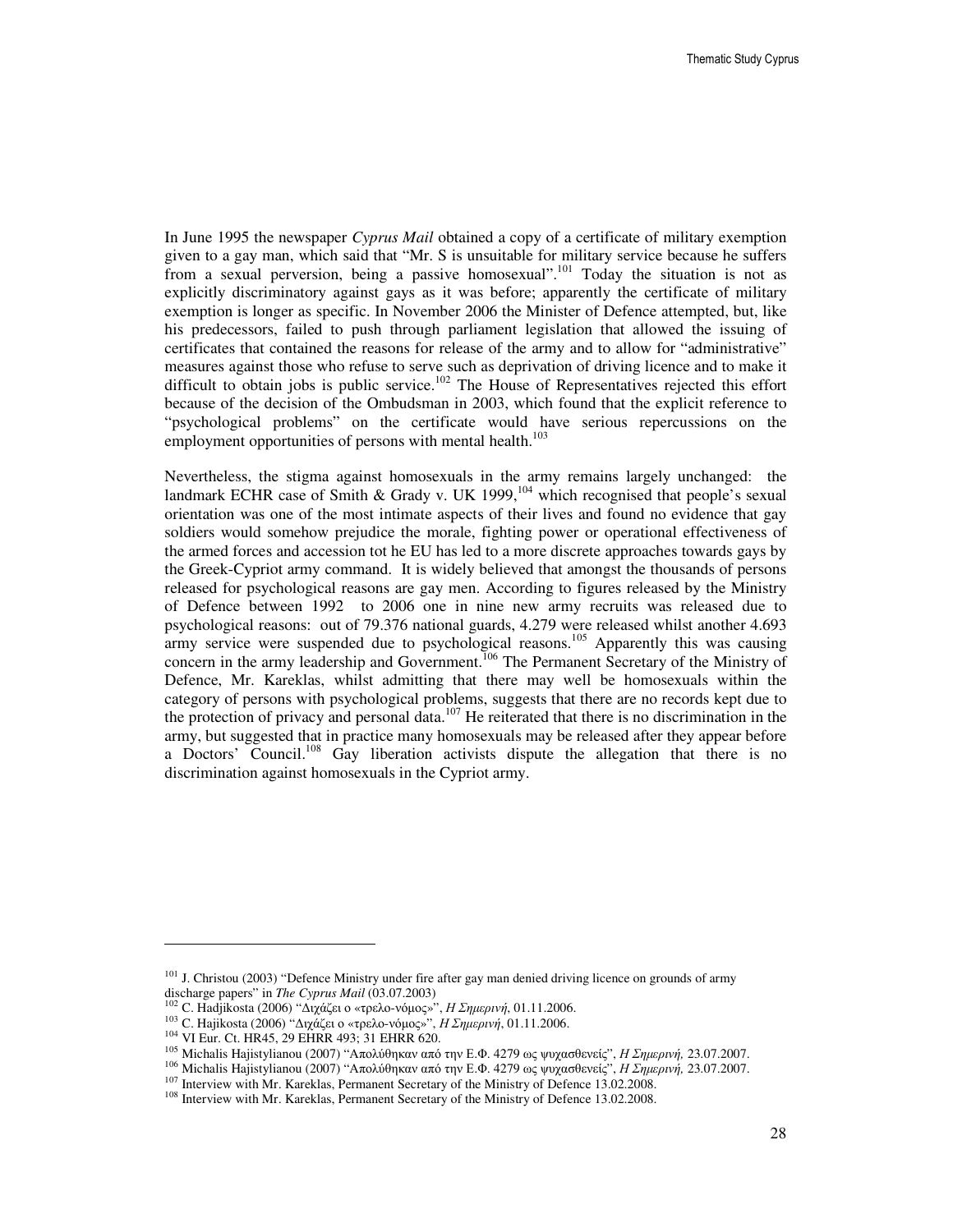# I. Good practices

Some positive measures can be reported, but only a handful of them target sexual orientation specifically or exclusively. AKOK believes that awareness raising activities on Council Directive 2000/78/EC in general do little towards combating social prejudices against homosexuals or even informing the homosexuals themselves about their rights.

Perhaps most significant of all initiatives is the legal provision in the Cypriot law that empowers the equality body to combat discrimination on all grounds and in all fields, which extends the scope for combating discrimination beyond the sphere of employment and occupation (please see paragraph 3 above) and can serve as a useful precedent for the extension of the scope throughout the EU.

There have been some general information campaigns to inform the public about the EU antidiscrimination acquis as implemented in Cyprus between 2004-2008. However, according to gay activists and anti-discrimination experts the issue of discrimination on the grounds of sexual orientation has been subsumed into the other issues and has not received any specific attention, given that it remains a taboo subject and there is no significant gay lobby.<sup>109</sup> An illuminating dimension of this is the fact that only three complaints have, so far, been submitted by Cypriots (and three complaints by non-Cypriots) to the equality body alleging discrimination on the grounds of sexual orientation. This, in spite of the abundance of evidence that there is widespread discrimination on the grounds of sexual orientation and homophobia as revealed by the research survey of the specialised body itself.<sup>110</sup> Gay activists claim that this is due to the absence of any significant targeted campaign to inform about the rights of LGBT persons and, according to AKOK, the apparent lack of confidence of LGBTs in the antidiscrimination mechanisms.<sup>111</sup>

Nevertheless, a number of general seminars on the implementation of the acquis on nondiscrimination on all grounds can be reported as good practices:

### Awareness campaign

In 2007 the Cyprus Family Planning Association in cooperation with the Gay Liberation Movement of Cyprus and NGO Astarti organized an awareness campaign in relation to the issue of sexual orientation, which was co-financed by the European Commission and the Ministry of Justice and Public Order. The campaign aimed at sensitising the general public on sexual

 $\overline{a}$ 

<sup>&</sup>lt;sup>109</sup> Interview with Dr. Constantinos Phellas 11.1.2008; also interview with Mr. Alecos Modinos 25.2.2008. Moreover, the same conclusion can be drawn from the researchers' own experience, who was present in the majority of the events, either as a speakers, trainers, coordinator or participants.

<sup>&</sup>lt;sup>110</sup> See paragraph 41 above.

<sup>&</sup>lt;sup>111</sup> Interview with Mr. Alecos Modinos 25.2.2008.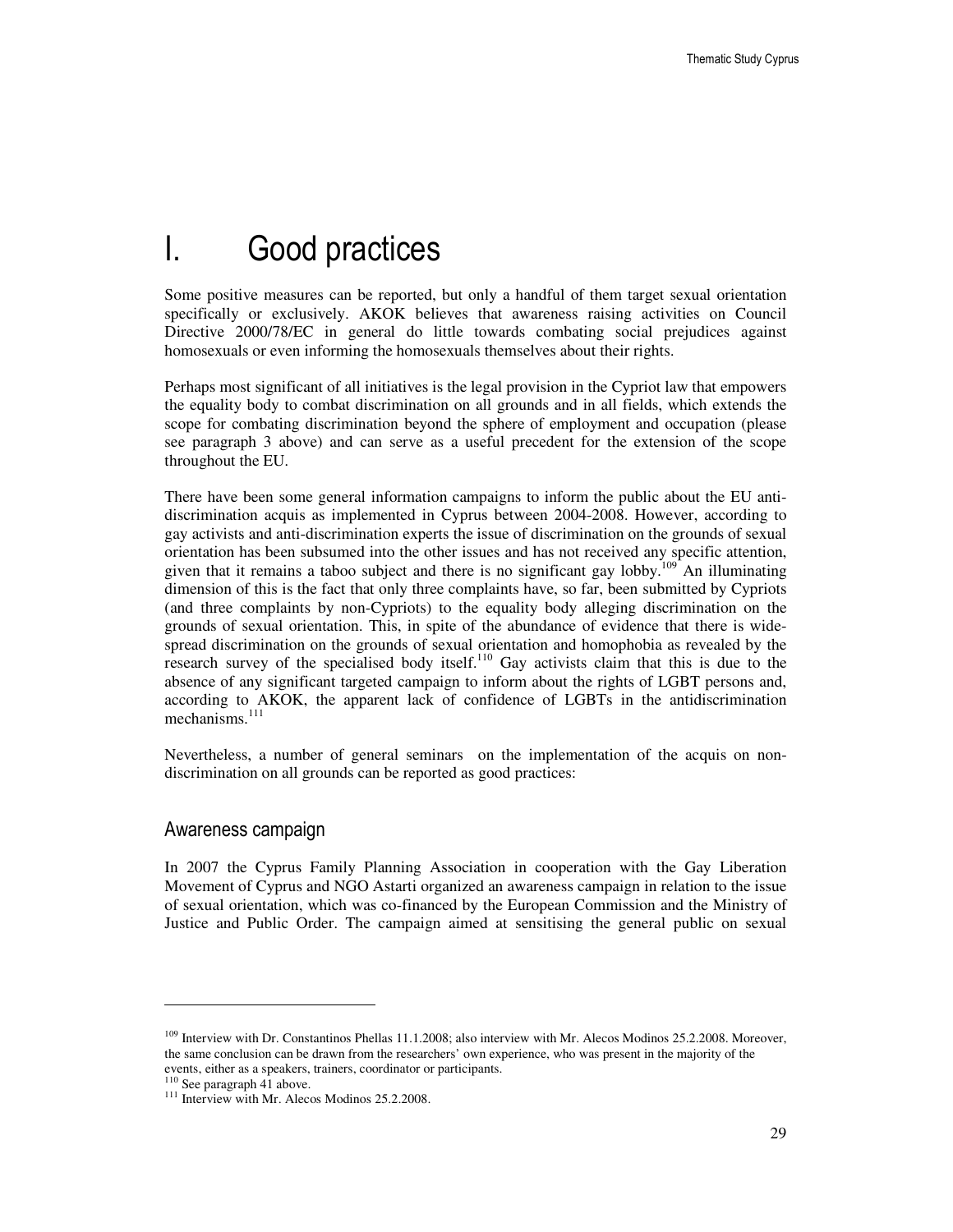orientation issues as a human right and discrimination due to sexual orientation. The booklet, aimed at organised groups such as teachers, police and others, is still to be disseminated.<sup>112</sup>

### Seminar on anti-discrimination Directives

On 14.12.2007 the Brussels-based Assistance Information Exchange Office – TAIEX, in cooperation with the Cypriot Ministry of Justice, the Attorney General's office, the Supreme Court and the Pancyprian Bar Association held a one-day seminar on developments in the antidiscrimination field and particularly on the transposition of Directives 2000/43/EC and 2000/78/EC. The language of the seminar, which targeted lawyers, judges, civil servants and NGOs, was Greek and English. The seminar was attended by 101 persons, out of whom seven judges, 19 lawyers, 21 policemen, 31 civil servants, 20 NGO representatives and three college students who are third country nationals. Focusing on EU level rather than national laws and practices, the program included presentations on: Anti-discrimination and diversity in EU law and policy, presented by a former official of the Permanent Representation of the Netherlands at the European Commission; best practices in procedural issues and enforcement, presented by an official of the Greek Court of Appeal and the Greek Police Academy; the role of the European Court of Justice in interpreting and applying anti-discrimination legislation, presented by a lecturer at the Catholic University Louvain of Belgium, etc.

### Expression of Diversity / Equality

On 12.12.2007, the European Institute of Cyprus organized an event to mark the closing of the European Year of Equal Opportunities in Cyprus – 2007. The event, which was funded by the European Commission, the Cypriot Ministry of Justice and from the organizers themselves, aimed at raising public awareness on the benefits of multiculturalism and diversity. The event included exhibition stands from social partners, NGOs, governmental departments etc; an evaluation / round table discussion; an official closing ceremony; events and competitions for children; special awards given to individuals who have contributed to the combating of discrimination; presentation of activities from high schools; screening of films/documentaries; photographic exhibition; exhibition of posters etc. The organisers stated that the event was participated by thousands of persons.

### Good Practice Guide is issued by employers' association

During 2007, the Cyprus Employers & Industrialists Federation<sup>113</sup> (OEV) has published a "Guide to employers for the promotion of equality and diversity at the workplace" setting out the legal obligations of employers according to the anti-discrimination legislation, listing

<sup>&</sup>lt;sup>112</sup> Interview with Mr. Alecos Modinos, president of AKOK, 25.2.2008. On 08.03.2010 Mr Modinos confirmed that the leaflet has not yet been disseminated.

<sup>113</sup> Οµοσπονδία Εργοδοτών και Βιοµηχάνων (ΟΕΒ)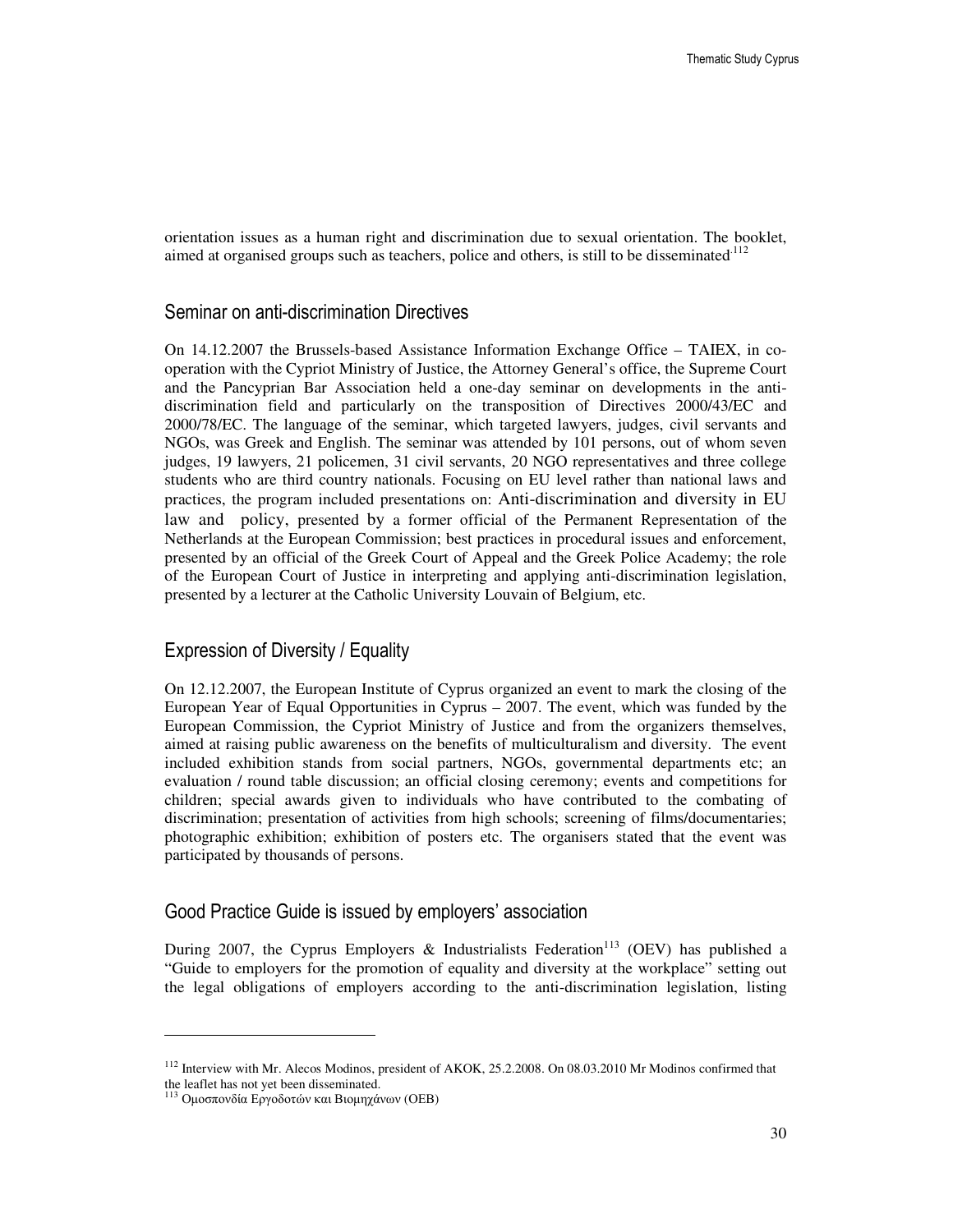examples of good practice and highlighting the promotion of equality and respect for diversity as factors for a healthier, more competitive and productive work environment.

### Anti-discrimination training for NGOs and trade unions

On 22-23.09.2007 a two-day training seminar was held in Nicosia, as part of a Europe-wide programme to develop knowledge of EU and national anti-discrimination legislation, civil society dialogue and NGO capacity building. The trainers were Greek Cypriot and Turkish Cypriot legal and non-legal persons who had undergone a "train the trainers" training. One of the trainers was the president of AKOK and well known gay activist and specific attention was placed on ensuring the participation of LGBT persons. Funded by the European Commission and designed and coordinated by the Migration Policy Group and Human European Consultancies, this seminar comes as a continuation of a similar seminar held in 2005 (reported below) in Cyprus and contained an in-built evaluation component performed by the seminar participants. This seminar targeted NGO activists and trade unionists across Cyprus' ethnic divide, it was conducted in Greek and Turkish and was attended by approximately 25 Greek Cypriot and 15 Turkish Cypriot NGO activists and trade unionists, most of them members of vulnerable groups. This seminar forms part of a series of training seminars which will also include a follow-up session for participants who were trained in 2005 and at the September 2007 seminar, and a diversity management seminar which will take place in February 2008. The national organiser of the seminar was the NGO Symfiliosi (Reconciliation).<sup>114</sup>

### Anti-discrimination training for NGOs

On 11-12.06.2005 the Cyprus Labour Institute INEK-PEO organised a two days seminar on the role of NGOs in Cyprus in combating discrimination on the grounds of Racial or Ethnic Origin, Age, Disability, Religion or Belief and Sexual Orientation. The seminar was part of a European Commission funded project: Mapping capacity of civil society dealing with anti-discrimination (VT/2004/45).<sup>115</sup> As in the 2007 training seminar, one of the trainers was the president of AKOK and well known gay activist and specific attention was placed on ensuring the participation of LGBT persons.

### Conference on the Benefits of Diversity

 $\overline{a}$ 

On 29-30.09.2006 the 'Stop Discrimination Campaign" organised a pan-European conference on "The Benefits of Diversity and Inclusion for Small and Medium-Sized Enterprises". This conference brought together about 130 representatives of European SMEs and those working with the SME community, offering a platform for exchanging experiences in diversity management and implementing anti-discrimination policies in small and medium sized

<sup>&</sup>lt;sup>114</sup> Available at: http://ec.europa.eu/employment\_social/fundamental\_rights/spot/july07\_en.htm#trainac (accessed on 22.10.2007).

<sup>&</sup>lt;sup>115</sup> The project was managed by human european consultancy (www.humanconsultancy.com) in partnership with the Migration Policy Group (www.migpolgroup.com) and was carried out in the 10 new EU member states and Bulgaria, Romania and Turkey.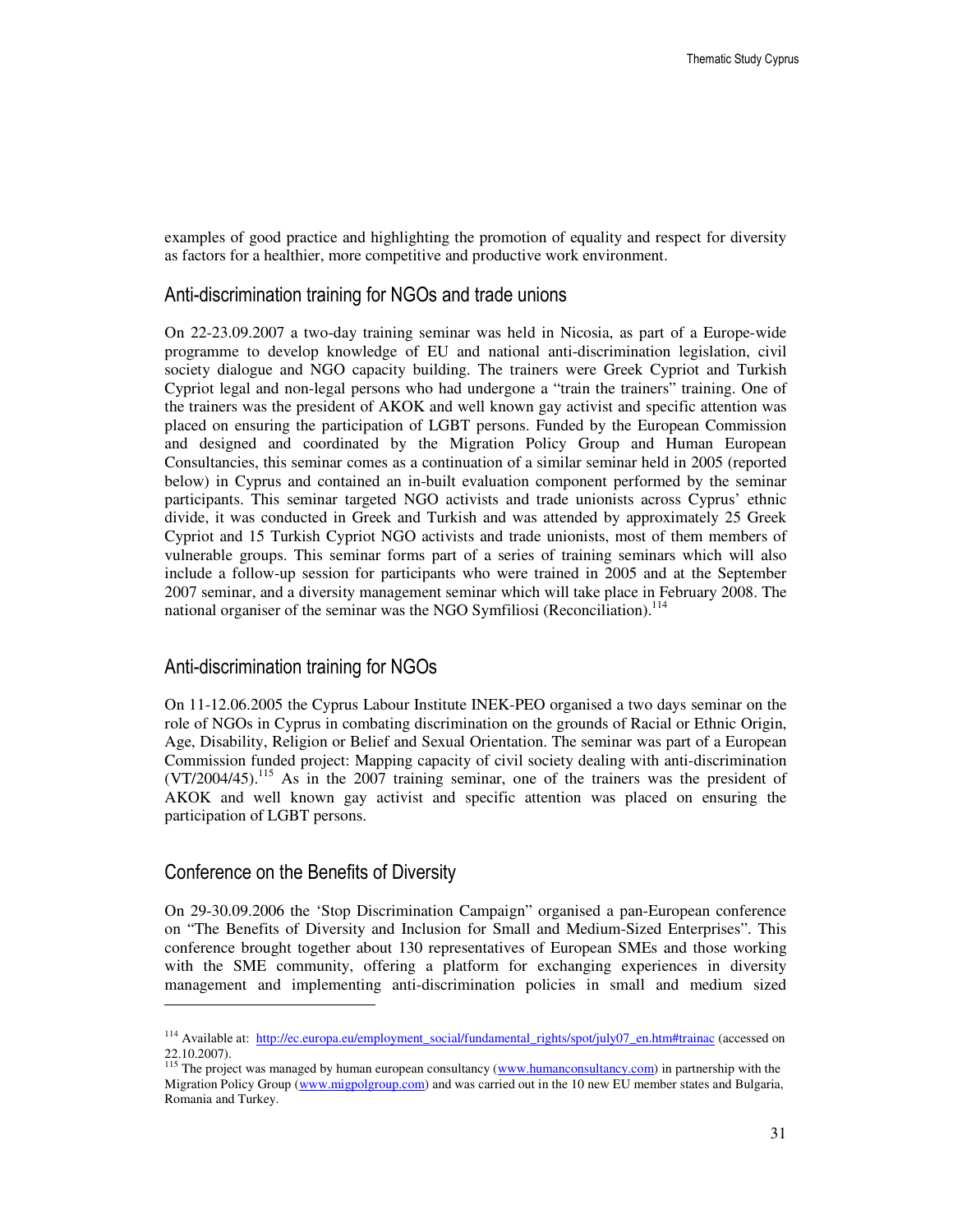businesses. Speakers from a business or academic background explained the challenges and benefits of diversity for smaller companies using practical examples and case studies. More case studies were presented in an exhibition during the conference.<sup>116</sup>

### Equality body seminar in 2005

On 18.01.2005 a major conference titled "The implementation of the principle of equality in employment and occupation" was organised in Nicosia the equality Body, focusing on employment discrimination (Directive 2000/78/EC). The activity was funded by the Community Action Program for national awareness raising activities on issues of discrimination (VF/2005/0154). The main speakers were Yiota Kravitou, Law Professor at the University of Thessaloniki, who spoke on the principle of non-discrimination in the two EU Directives 43/2000 and 78/200 and Alvaro Oliveira from DG Employment and Social Affairs of the EU, who spoke on the content of Directive 2000/78/EC and its implementation. There were additional speakers from Cyprus equality body, the Ministry of Labour and the Ministry of Justice. The event was attended by Government officials and civil servants, trade unionists and employers association representatives and a number of NGOs. This was one of the largest conferences on the subject where all social partners and many stakeholders were involved (a total of 300 persons). It was the only awareness raising event organised by the specialised body on anti-discrimination laws.

### Ministry of Justice Seminar in 2003

 $\ddot{ }$ 

A seminar titled "E.U. legislation and policies to combat discrimination" was organised by the Ministry of Justice and Public Order in June 2003, targeting NGOs, government officials and the public at large, within the framework of the Community Action Programme Against Discrimination, funded by the European Commission. Speakers included three European experts, from the Commission and from other EU member states and there was simultaneous translation from Greek to English and vice versa. It examined the concepts, content and field of implementation of the EU anti-discrimination directives. The participants were mainly stakeholders from the governmental and non-governmental sector but there was little if any representation from vulnerable groups. During the proceedings, the Ministry circulated to participants two short publications listing out the legislative framework for the combating of racism and discrimination. There was no follow up on the subject; nor was there any impact assessment on the activity or the legislation since it was implemented.

From the perspective of the NGOs<sup>117</sup> and experts<sup>118</sup> the problem with the above general training is that they fail to properly target the LGBT population and as such, it does not impact LGBT persons.

<sup>116</sup>See http://www.stop-discrimination.info/?RDCT=fd6dc498e983758e3227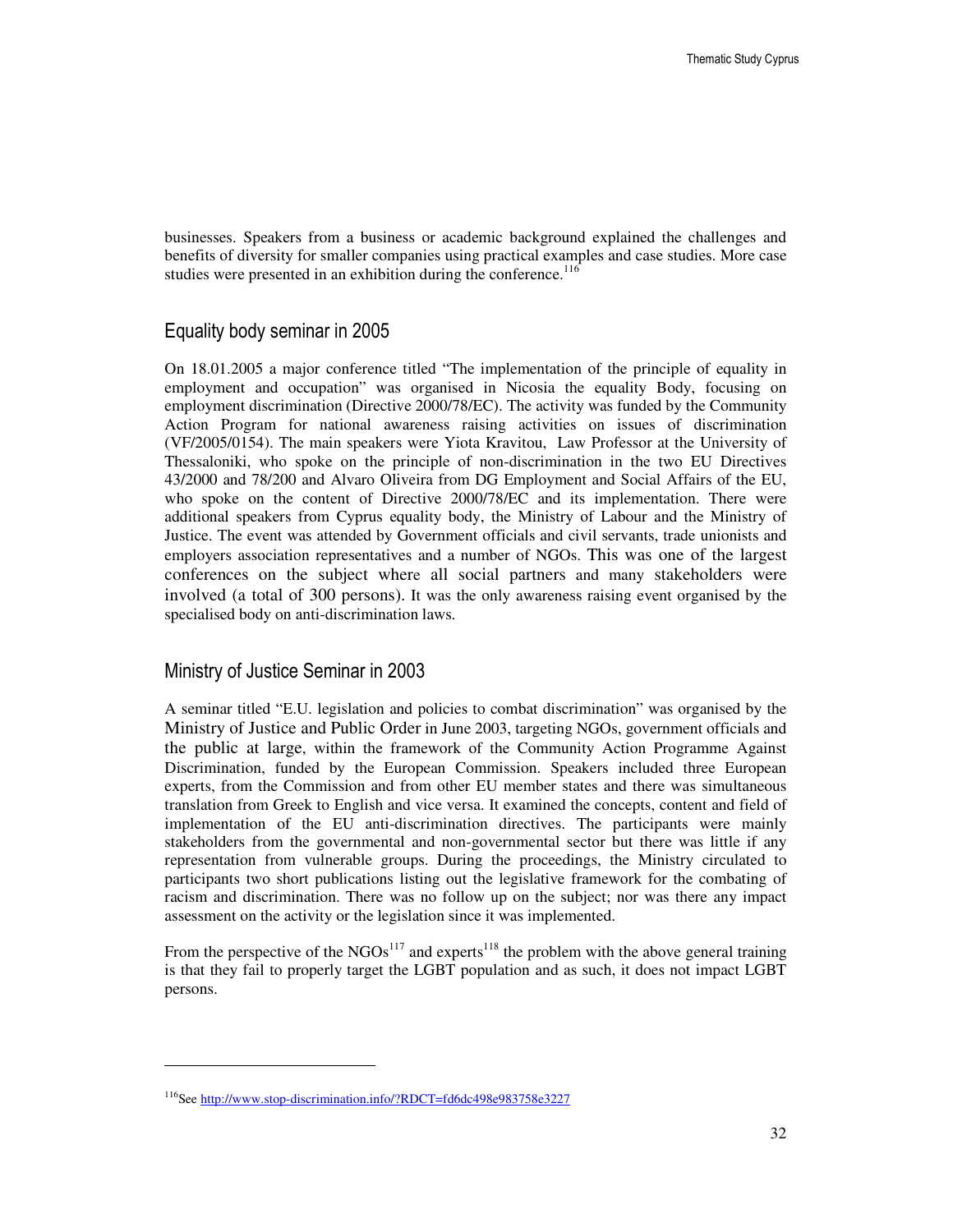There is nothing on transgender people in terms of good practice.

 $\overline{a}$ 

<sup>&</sup>lt;sup>117</sup> This is based on the views expressed by the Chair of the Gay Liberation Movement of Cyprus -AKOK (interview with Mr. Alecos Modinos 25.2.2008) as well as the knowledge research and training organisations such as SYMFILIOSI, INEK-PEO etc.

<sup>&</sup>lt;sup>118</sup> Interview with Director of RUBSI, Dr. Constantinos Phellas 11.1.2008.

 $120$  Cyprus/ Public Service Law 1990 as amended until 2000.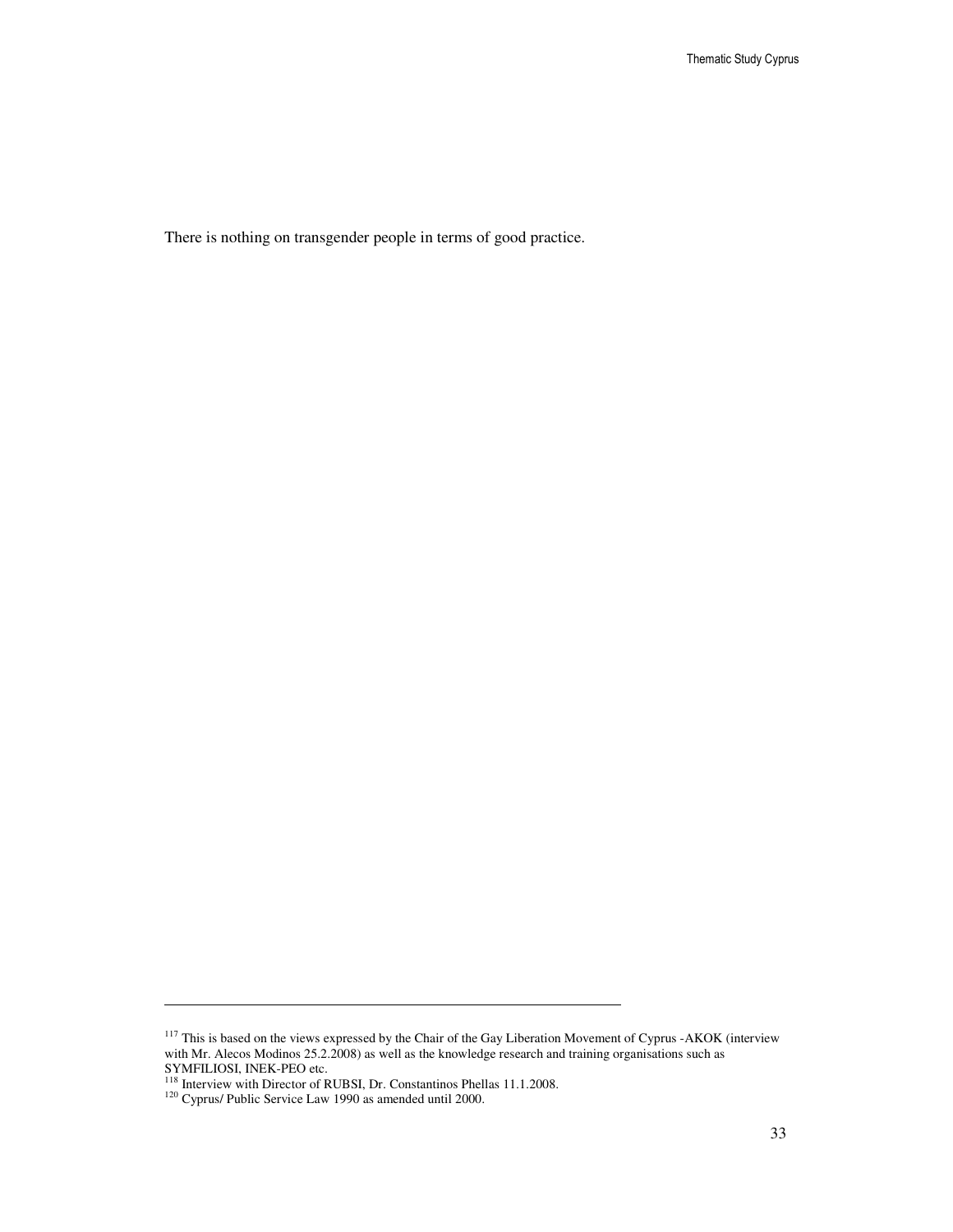# Annexes

## Annex 1 – Presentation of case law

| <b>Case title</b>                                                                                                                          | Stavros Marangou v. The Republic of Cyprus through the Public                                                                                                                                                                                                                                                                                                                                                                                                                                                                                                                                                                                                                                                                                                                                                                                                                                                                                                                                                                                                      |
|--------------------------------------------------------------------------------------------------------------------------------------------|--------------------------------------------------------------------------------------------------------------------------------------------------------------------------------------------------------------------------------------------------------------------------------------------------------------------------------------------------------------------------------------------------------------------------------------------------------------------------------------------------------------------------------------------------------------------------------------------------------------------------------------------------------------------------------------------------------------------------------------------------------------------------------------------------------------------------------------------------------------------------------------------------------------------------------------------------------------------------------------------------------------------------------------------------------------------|
|                                                                                                                                            | Service Commission                                                                                                                                                                                                                                                                                                                                                                                                                                                                                                                                                                                                                                                                                                                                                                                                                                                                                                                                                                                                                                                 |
| <b>Decision date</b>                                                                                                                       | 17.07.2002                                                                                                                                                                                                                                                                                                                                                                                                                                                                                                                                                                                                                                                                                                                                                                                                                                                                                                                                                                                                                                                         |
| <b>Reference details (type</b><br>and title of court/body; in<br>original language and<br>English [official<br>translation, if available]) | Ανώτατο Δικαστήριο Κύπρου<br>Αναθεωρητική Δικαιοδοσία<br>Υπόθεση αρ. 311/2001<br>Supreme Court of Cyprus<br>Revisional Jurisdiction<br>Case no. 311/2001                                                                                                                                                                                                                                                                                                                                                                                                                                                                                                                                                                                                                                                                                                                                                                                                                                                                                                           |
| Key facts of the case<br>$(max. 500 \text{ chars})$                                                                                        | The Applicant applied to the Public Service Commission for a post at<br>the Ministry of Interior. On the 25.01.2001, he was notified that his<br>application was rejected because of his failure to serve in the army,<br>pursuant to article $31(b)$ of the Public Service Law. <sup>120</sup> The Applicant<br>applied to the Court seeking the annulment of this decision, arguing<br>that article 31(b) of the Public Service Law violated the non-<br>discrimination principle of Article 28 of the Constitution on the<br>grounds of belief, given his particuliarities and personal convictions<br>deriving from the fact that he is a homosexual. The Republic argued,<br>by way of a preliminary objection, that the Applicant lacked<br>legitimate interest that would enable him to file the present recourse,<br>as his failure to discharge his military obligations meant that he did<br>not possess the required qualifications for the post. The Court<br>sustained the Republic's preliminary objection and rejected the<br>applicant's recourse. |
| <b>Main</b><br>reasoning/argumentation<br>(max. 500 chars)                                                                                 | The Judge stated that his judgement would be different if section<br>31(b) of the Public Service Law was held to be unconstitutional but<br>that issue was not raised by the Applicant, whose argument for<br>unequal treatment was not related directly to the constitutionality of<br>section 31(b) of the Public Service laws, but to the constitutionality<br>of the National Guard laws. In this case, the decision of the Public<br>Service Commission relied on section 31(b) of the Public Service law<br>and not on the National Guard law.                                                                                                                                                                                                                                                                                                                                                                                                                                                                                                               |
| issues<br><b>Key</b><br>(concepts,<br>interpretations) clarified<br>by the case (max. 500<br>chars)                                        | The Court did not examine the issue of constitutionality of either the<br>Public Service Law or the Public Guard Law. As a result, the<br>argument of the Applicant that the obligation imposed by the Public<br>Service Law amounts to unequal treatment on the ground of belief<br>and/or sexual orientation was left undetermined. Council Directive<br>2000/78/EC had not been transposed at the time and the concept of<br>indirect discrimination on the ground of sexual orientation was not                                                                                                                                                                                                                                                                                                                                                                                                                                                                                                                                                                |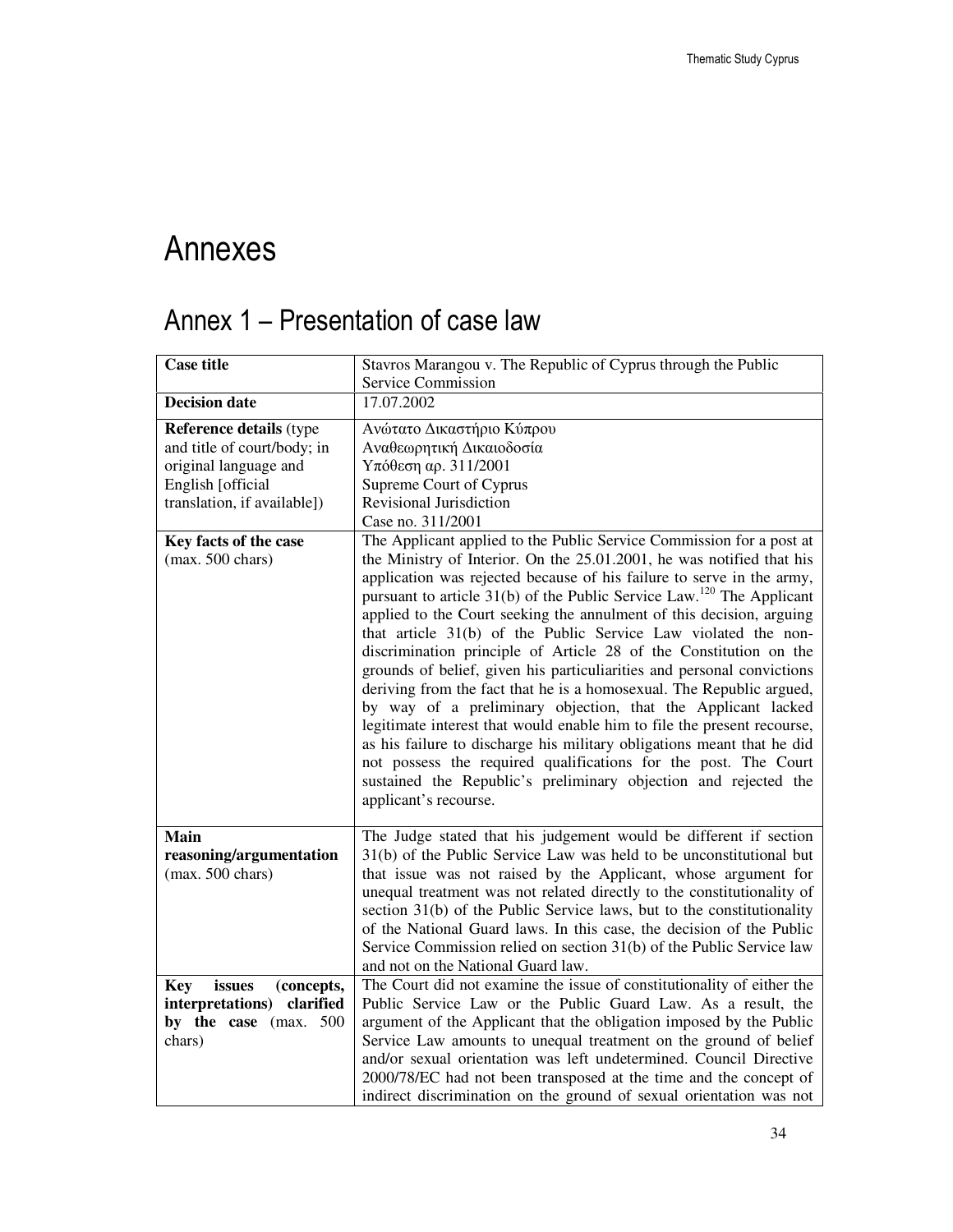|                                      | expressly provided in any other law. Neither the applicant nor the<br>court made use of the anti-discrimination provision of the<br>Constitution (which does not expressly cover sexual orientation but<br>covers "any other ground whatsoever"), in spite of the fact that there |
|--------------------------------------|-----------------------------------------------------------------------------------------------------------------------------------------------------------------------------------------------------------------------------------------------------------------------------------|
|                                      | is case $law121$ establishing that constitutional rights are directly<br>enforceable.                                                                                                                                                                                             |
|                                      |                                                                                                                                                                                                                                                                                   |
| <b>Results</b> (sanctions)<br>and    | The appellant did not claim discrimination on the ground of sexual                                                                                                                                                                                                                |
| kev<br>consequences<br><sub>or</sub> | orientation, presumably since the law transposing 2000/78/EC had                                                                                                                                                                                                                  |
| implications of the case             | not been transposed by then. The ground of discrimination invoked                                                                                                                                                                                                                 |
| $(max. 500 \text{ chars})$           | was "belief as a result of the particuliarities and convictions of the                                                                                                                                                                                                            |
|                                      | applicant who was a homosexual". The question of the                                                                                                                                                                                                                              |
|                                      | constitutionality of the obligation of homosexuals to perform military                                                                                                                                                                                                            |
|                                      | service was not addressed.                                                                                                                                                                                                                                                        |

<sup>121</sup> Yiallourou v. Evgenios Nicolaou, Supreme court case, Appeal No. 9331 (08.05.2001).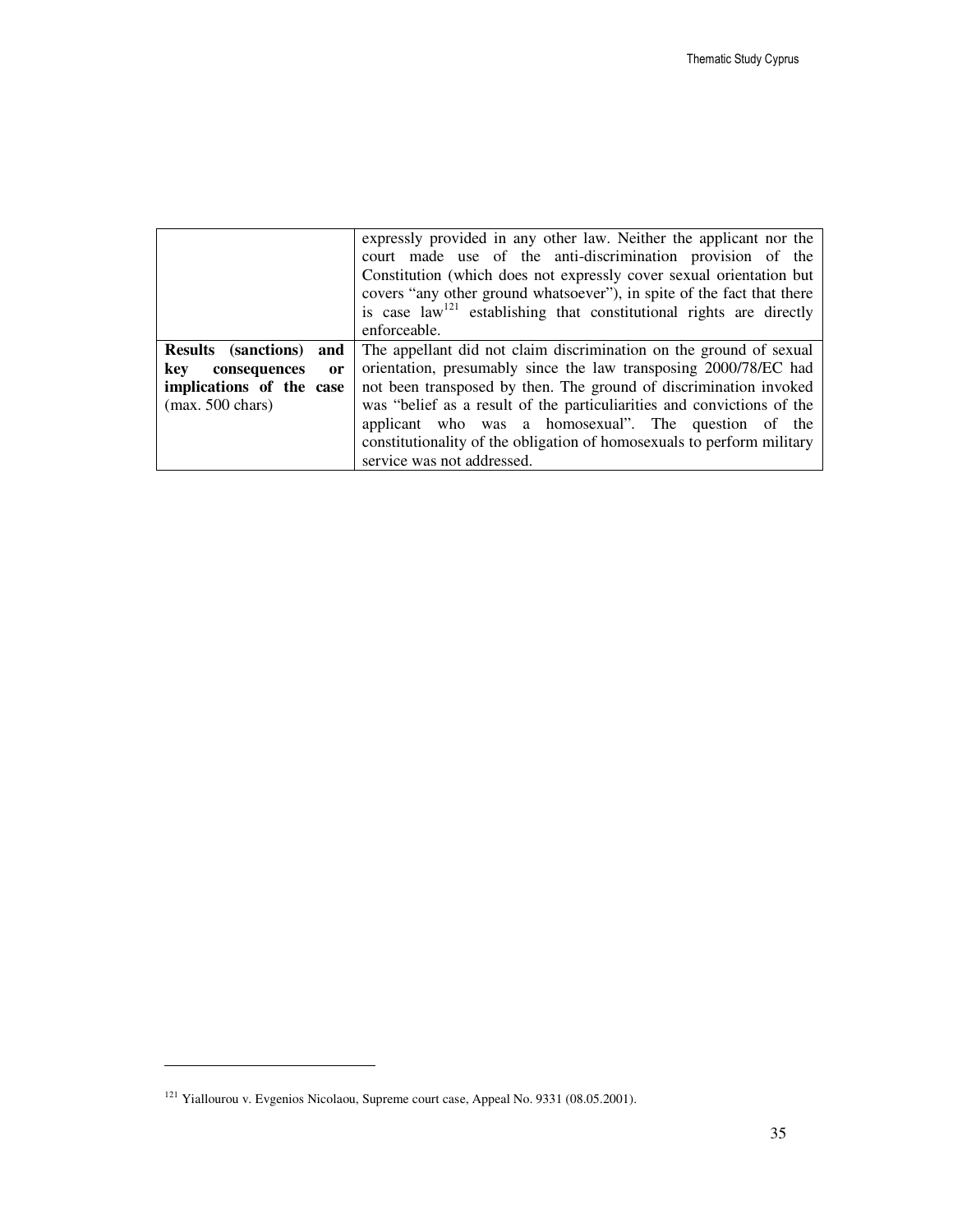Original text of the decision:

### ΑΝΩΤΑΤΟ ∆ΙΚΑΣΤΗΡΙΟ ΚΥΠΡΟΥ ΑΝΑΘΕΩΡΗΤΙΚΗ ∆ΙΚΑΙΟ∆ΟΣΙΑ

Υπόθεση Αρ. 311/2001

#### ΓΑΒΡΙΗΛΙ∆Η, ∆.

#### Αναφορικά µε το Άρθρο 146 του Συντάγµατος

#### ΣΤΑΥΡΟΥ ΜΑΡΑΓΚΟΥ, εκ Λευκωσίας

Αιτητή

Και

Κυπριακής ∆ηµοκρατίας µέσω Επιτροπής ∆ηµόσιας Υπηρεσίας

Καθ*'* ης η αίτηση

17.7.2002

Για τον αιτητή: κ. Σ. ∆ράκος.

Για την καθ' ης η αίτηση: κα Γ. Ερωτοκρίτου, Εισαγγελέας της ∆ηµοκρατίας.

ΑΠΟΦΑΣΗ

Στις 11.9.2000, ο αιτητής υπέβαλε αίτηση για διορισµό στη θέση Τεχνικού, Τµήµα Πολεοδοµίας και Οίκησης, Υπουργείο Εσωτερικών.

Στις 25.1.2001, η καθ' ης η αίτηση πληροφόρησε τον αιτητή ότι αποφάσισε ότι δεν µπορούσε να του προσφέρει διορισµό στην εν λόγω θέση, αφού δεν είχε εκπληρώσει τις στρατιωτικές του υποχρεώσεις, ούτε είχε απαλλαγεί νοµίµως από αυτές όπως προβλέπεται ρητά στο άρθρο 31(β) του περί ∆ηµοσίας Υπηρεσίας Νόµου 1990 έως (Αρ.2) του 2000.

Η πιο πάνω απόφαση της καθ' ης η αίτηση είναι το αντικείµενο της προσφυγής.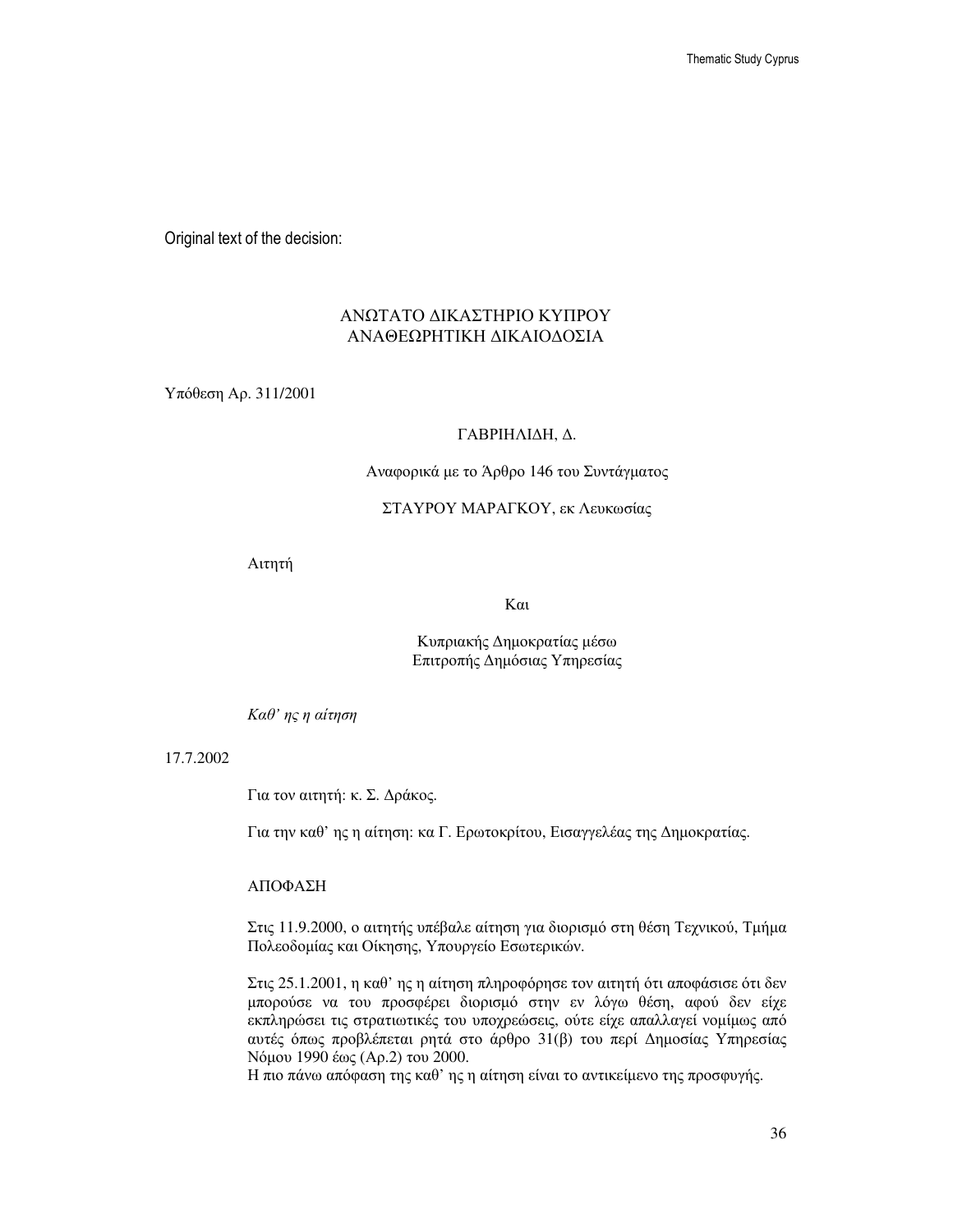Η δικηγόρος της καθ' ης η αίτηση πρόβαλε την προδικαστική ένσταση ότι ο αιτητής δεν έχει έννοµο συµφέρον να προσβάλει την επίδικη απόφαση καθότι όντως δεν έχει εκπληρώσει τις στρατιωτικές του υποχρεώσεις, ούτε έχει απαλλαγεί νοµίµως από αυτές, όπως προβλέπεται στο άρθρο 31(β).

Με την προδικαστική ένσταση διαφώνησε ο δικηγόρος του αιτητή. Επικαλέσθηκε αντισυνταγµατικότητα του άρθρου 31(β). Σύµφωνα µε την εισήγησή του, η αντισυνταγµατικότητα του άρθρου έγκειται στο ότι προσκρούει στο Άρθρο 28 του Συντάγµατος υπό την έννοια ότι δηµιουργεί ανισότητα βάσει (α) του φύλου (άνδρας ή γυναίκα), (β) της καταγωγής (Κύπριοι, Μαρωνίτες, Αρµένιοι, κλπ), (γ) της πολιτικής άποψης του αιτητή ότι η δηµιουργία της Εθνικής Φρουράς ήταν εσφαλµένη και αντισυνταγµατική και (δ) των ιδιαιτεροτήτων και/ή πεποιθήσεων του αιτητή, ο οποίος είναι οµοφυλόφιλος.

Η προδικαστική ένσταση ευσταθεί. Εφόσον ο αιτητής δεν έχει εκπληρώσει τις στρατιωτικές του υποχρεώσεις, ούτε έχει απαλλαγεί νοµίµως από αυτές, είναι πρόδηλο ότι δεν κατέχει τα απαιτούµενα προσόντα για διορισµό στη ∆ηµόσια Υπηρεσία. Εκτός εάν το άρθρο 31(β) ήθελε κριθεί αντισυνταγµατικό. Τέτοιο όµως ζήτηµα δεν εγείρεται, στην πραγµατικότητα, µε την εισήγηση του δικηγόρου του αιτητή. Η περί ανισότητας εισήγηση του δικηγόρου του αιτητή, όπως εξειδικεύεται, δεν συνδέεται άµεσα µε την συνταγµατικότητα του άρθρου 31(β). Συνδέεται άµεσα µε την συνταγµατικότητα και/ή τον τρόπο εφαρµογής των περί Εθνικής Φρουράς Νόµων, θέµατα τα οποία δεν υπεισέρχονται για εξέταση στην προκειµένη περίπτωση εφόσον εκείνο το οποίο εφάρµοσε η καθ' ης η αίτηση ήταν το άρθρο 31(β) και όχι τους περί Εθνικής Φρουράς Νόµους. Η περί αντισυνταγµατικότητας επιχειρηµατολογία θα ήταν σχετική αν αντικείµενο της προσφυγής ήταν απόφαση για κλήση του αιτητή προς εκπλήρωση στρατιωτικών υποχρεώσεων ή άρνηση απαλλαγής του από αυτές.

Η προσφυγή απορρίπτεται ως απαράδεκτη µε έξοδα εις βάρος του αιτητή*.*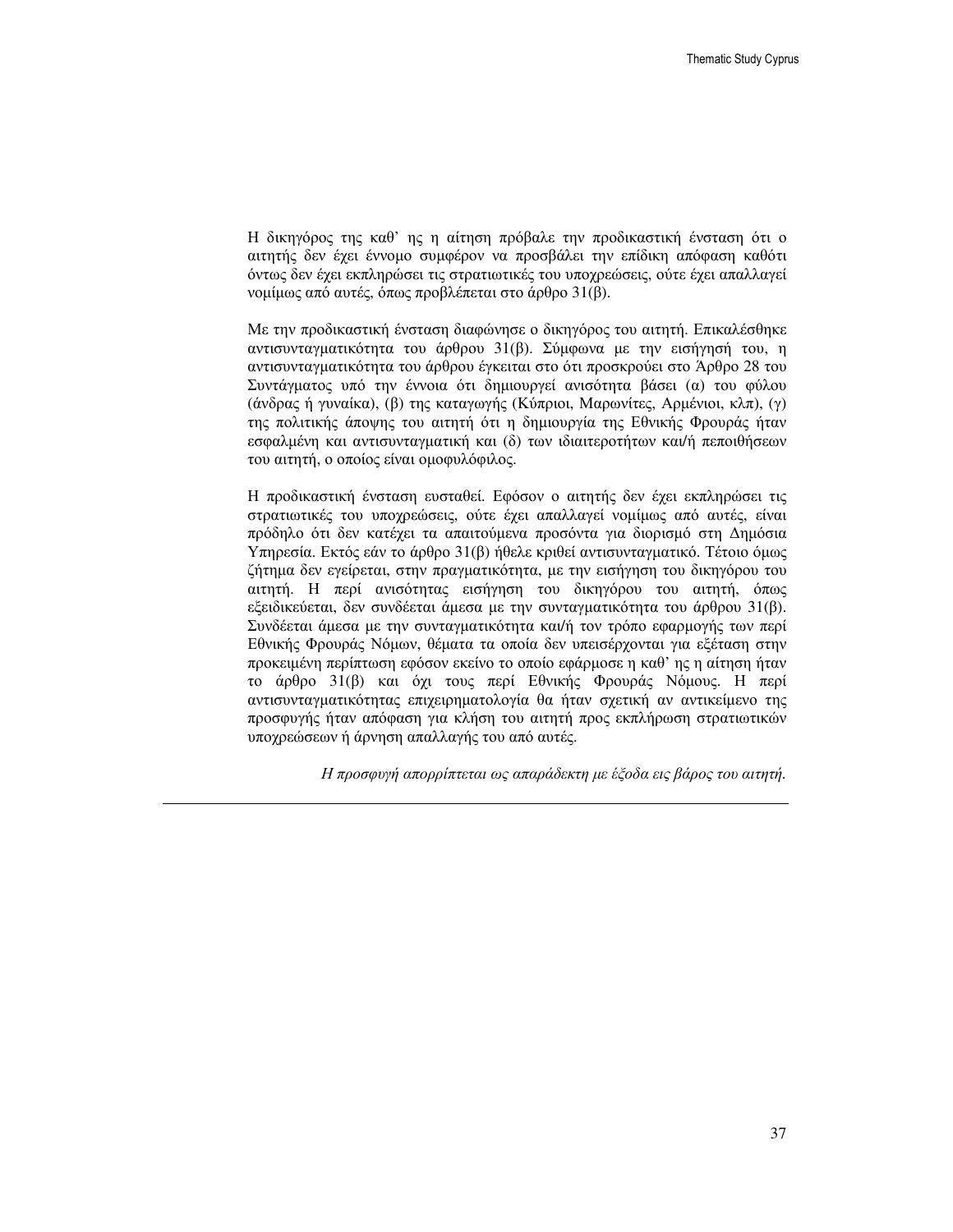| <b>Case title</b>                                                                                                                                                                                 | Stavros Marangou v. The Republic of Cyprus through the Public                                                                                                                                                                                                                                                                                                                                                                                                                                                                                                                                                                                                                                                                                                                                                                                                                                                                                                                                                                                                                                                     |
|---------------------------------------------------------------------------------------------------------------------------------------------------------------------------------------------------|-------------------------------------------------------------------------------------------------------------------------------------------------------------------------------------------------------------------------------------------------------------------------------------------------------------------------------------------------------------------------------------------------------------------------------------------------------------------------------------------------------------------------------------------------------------------------------------------------------------------------------------------------------------------------------------------------------------------------------------------------------------------------------------------------------------------------------------------------------------------------------------------------------------------------------------------------------------------------------------------------------------------------------------------------------------------------------------------------------------------|
|                                                                                                                                                                                                   | Service Commission                                                                                                                                                                                                                                                                                                                                                                                                                                                                                                                                                                                                                                                                                                                                                                                                                                                                                                                                                                                                                                                                                                |
| <b>Decision date</b>                                                                                                                                                                              | 03.11.2006                                                                                                                                                                                                                                                                                                                                                                                                                                                                                                                                                                                                                                                                                                                                                                                                                                                                                                                                                                                                                                                                                                        |
| <b>Reference details (type</b><br>and title of court/body; in<br>original language and<br>English [official<br>translation, if available])<br>Key facts of the case<br>$(max. 500 \text{ chars})$ | Ανώτατο Δικαστήριο Κύπρου<br>Δευτεροβάθμια Δικαιοδοσία<br>Αναθεωρητική Έφεση αρ. 3729<br>Supreme Court of Cyprus<br>Revisional Jurisdiction<br>Appeal no. 3729<br>This is an appeal against the previous decision of the Supreme Court<br>which had dismissed the Appellant's recourse to set aside the Public<br>Service Commission's decision not to offer the Applicant a post at at<br>the Department of Road Transport. The decision was based on article<br>31(b) of the Public Service Law 1990 N. 1/90, which requires<br>applicants for public posts to have lawfully discharged all military<br>obligtations. The Applicant also challenged the validity of the interim<br>judgement of the trial Judge by which an application by the Applicant<br>to amend the legal grounds of his recourse was rejected. The<br>application for amendment aimed at introducing to the recourse the<br>legal grounds that sections 4, 7 and 8 of the National Guards Laws<br>(which set out the procedure for discharge from the army) are<br>unconstitutional because they infringe articles 6, 8, 15, 18 and 25 of |
|                                                                                                                                                                                                   | the Constitution <sup>122</sup> on the grounds that they establish unequal<br>treatment between citizens belonging to different social groups,<br>because the procedure prescribed in the National Guard laws for<br>establishing his identity as a homosexual was degrading and<br>humiliating.                                                                                                                                                                                                                                                                                                                                                                                                                                                                                                                                                                                                                                                                                                                                                                                                                  |
| <b>Main</b><br>reasoning/argumentation<br>$(max. 500 \text{ chars})$                                                                                                                              | The Court reiterated that questions of unconstitutionality must be<br>raised with sufficient clarity and in quite unequivocal terms. The<br>motion of relief of the recourse did not contain the required<br>specialisation that would enable the judicial review of the laws under<br>question; the general invocation of a legal provision<br>as<br>unconstitutional is not sufficient. In any case the Court stated that the<br>vague allegations contended by the Applicant were actually related to<br>the military service in the National Guard and not to the object of the                                                                                                                                                                                                                                                                                                                                                                                                                                                                                                                               |

 $122$  Article 6 prohibits discrimination by any laws or any bodies against any person; article 8 provides that no person shall be subjected to torture or to inhuman or degrading punishment or treatment; article 15 guarantees the right to respect for private and family life; article 18 guarantees the right to freedom of thought and conscience; and article 25 right to practice any profession or to carry on any occupation, trade or business.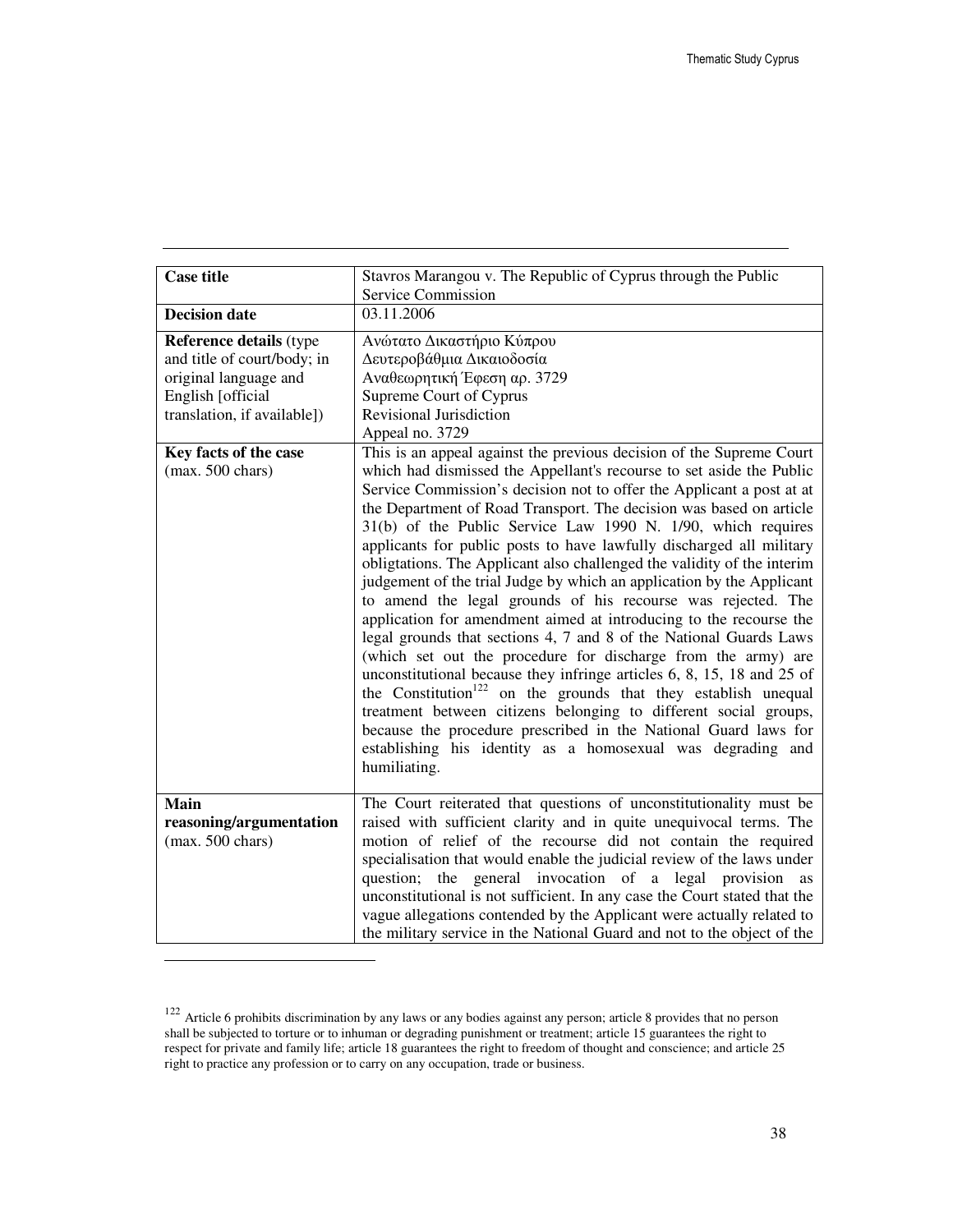|                                                                                                                                    | recourse at hand, which was the appointment at a public post. The<br>Court agreed with the findings of the trial Judge.                                                                                                                                                                                                                                                                                                                                                                                                                                                                                                                                                                                                                                                                                                                                                                                                                                                                                                                                                                    |
|------------------------------------------------------------------------------------------------------------------------------------|--------------------------------------------------------------------------------------------------------------------------------------------------------------------------------------------------------------------------------------------------------------------------------------------------------------------------------------------------------------------------------------------------------------------------------------------------------------------------------------------------------------------------------------------------------------------------------------------------------------------------------------------------------------------------------------------------------------------------------------------------------------------------------------------------------------------------------------------------------------------------------------------------------------------------------------------------------------------------------------------------------------------------------------------------------------------------------------------|
| issues<br>(concepts,<br><b>Key</b><br>interpretations)<br>clarified<br>by the case (max. 500<br>chars)                             | The Appeal Court invoked procedural reasons and did not address the<br>issue of constitutionality of either the Public Service Law or the<br>National Guard Law. As a result, the argument of the Applicant that<br>the obligation imposed by the Public Service Law amounts to<br>unequal treatment as regards his beliefs and particularities as a<br>homosexual was not examined. The appeal failed and was dismissed<br>by the Court. The question of the constitutionality of the obligation to<br>perform the military service in cases of homosexuals was left<br>undetermined.                                                                                                                                                                                                                                                                                                                                                                                                                                                                                                     |
| (sanctions)<br><b>Results</b><br>and<br>consequences<br>kev<br><b>or</b><br>implications of the case<br>$(max. 500 \text{ chars})$ | The Court's decision to disallow the application to change the legal<br>basis of the appeal inevitably results in the applicant altogether<br>losing his right to challenge the decision by which his employment<br>application was turned down, because the Constitution (article 146)<br>sets a 75 days' limitation for challenging administrative decisions.<br>However, given that the application to change the legal basis was<br>sought in order to introduce constitutional articles which had been in<br>force since 1960, then the court's decision to disallow this application<br>deprives the appellant of a line of argumentation which he could have<br>brought forwarded in the first instance. Strangely enough, the<br>appellant did not invoke Law 58(I)/2004 which had meanwhile been<br>encated and which transposes Directive 2000/78/EC.Had the<br>appellant tried to introduce in his legal arguments a new law which<br>had meanwhile come into force, then the court's decision to disallow<br>the change of legal argumentation would have led to an injustice. |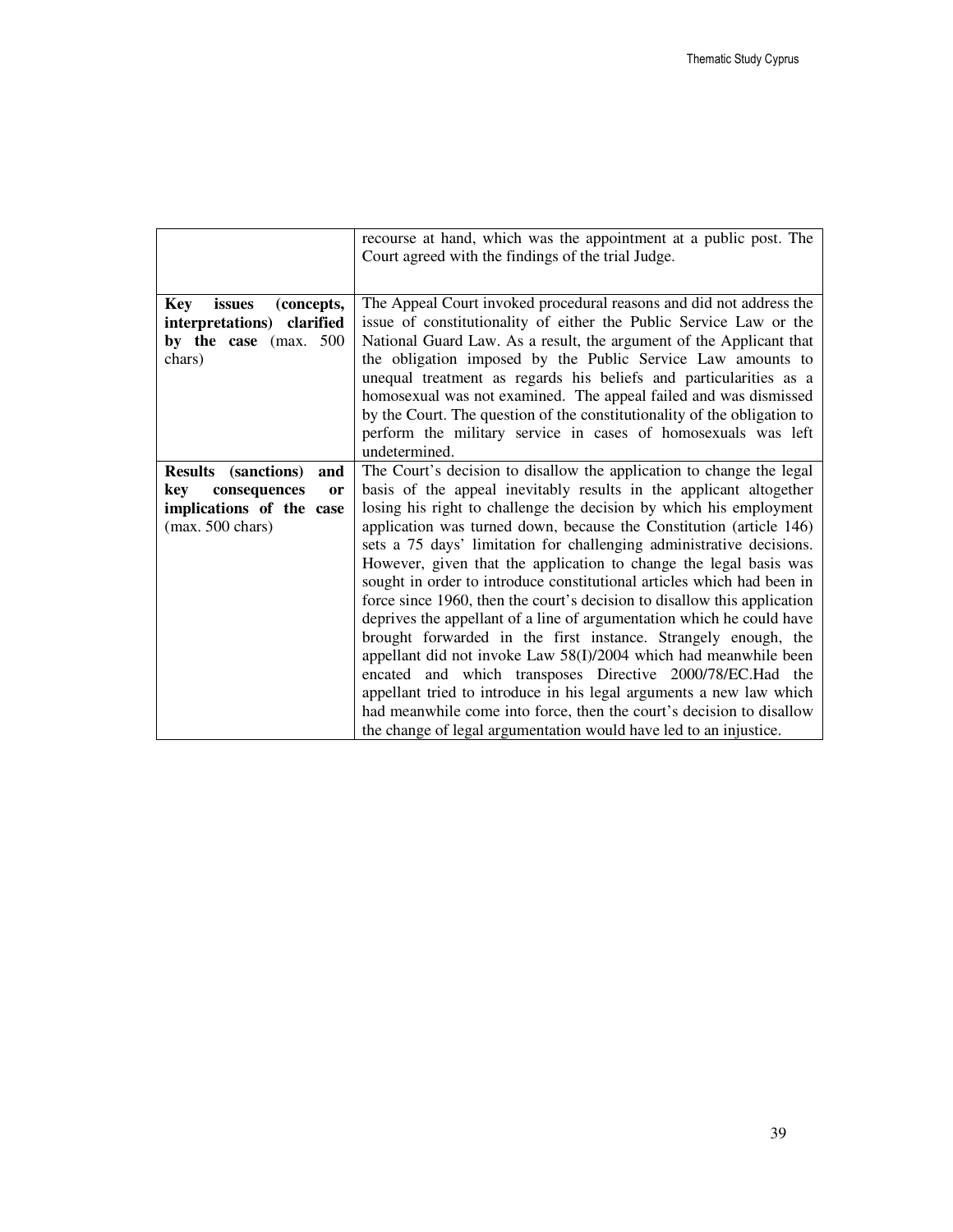Original text of the above decision:

### ΑΝΩΤΑΤΟ ∆ΙΚΑΣΤΗΡΙΟ ΚΥΠΡΟΥ ∆ΕΥΤΕΡΟΒΑΘΜΙΑ ∆ΙΚΑΙΟ∆ΟΣΙΑ

*(*Αναθεωρητική ΄Εφεση Αρ*. 3729)*

3 Νοεµβρίου, 2006

### [ΚΩΝΣΤΑΝΤΙΝΙ∆ΗΣ, ΝΙΚΟΛΑΙ∆ΗΣ, ΗΛΙΑ∆ΗΣ, ΚΡΑΜΒΗΣ, ΧΑΤΖΗΧΑΜΠΗΣ, ∆/στές]

#### ΣΤΑΥΡΟΣ ΜΑΡΑΓΚΟΣ,

Εφεσείων

v.

### ΚΥΠΡΙΑΚΗΣ ∆ΗΜΟΚΡΑΤΙΑΣ, ΜΕΣΩ ΕΠΙΤΡΟΠΗΣ ∆ΗΜΟΣΙΑΣ ΥΠΗΡΕΣΙΑΣ,

Εφεσίβλητης*.*

Σ*.* ∆ράκος*,* για τον Εφεσείοντα.

Μ*.* Σπηλιωτοπούλου*,* για την Εφεσίβλητη.

ΚΩΝΣΤΑΝΤΙΝΙ∆ΗΣ**,** ∆.: Την οµόφωνη απόφαση του ∆ικαστηρίου θα δώσει ο ∆ικαστής Κραµβής.

ΚΡΑΜΒΗΣ**,** ∆**.**: O εφεσείων υπέβαλε χωριστές αιτήσεις για διορισµό στις θέσεις Βοηθού Λειτουργού Αεροπορικών Κινήσεων, Τµήµα Πολιτικής Αεροπορίας και Ελεγκτή Μεταφορών, Τµήµα Οδικών Μεταφορών. Η Επιτροπή ∆ηµόσιας Υπηρεσίας (Ε∆Υ) µε επιστολές της ηµεροµηνίας 10.7.2001 και 11.9.2001 αντίστοιχα, πληροφόρησε τον αιτητή πως δεν ήταν δυνατό να του προσφερθεί διορισµός επειδή δεν είχε εκπληρώσει τις στρατιωτικές του υποχρεώσεις ούτε και είχε νοµίµως απαλλαγεί από αυτές, για να δικαιούται διορισµό στη ∆ηµόσια Υπηρεσία, σύµφωνα µε το άρθρο 31(β) του περί ∆ηµόσιας Υπηρεσίας Νόµου του 1990, Ν. 1/90. Εναντίον των πιο πάνω αποφάσεων της Ε∆Υ ο εφεσείων άσκησε ανεπιτυχώς προσφυγή. Η υπό κρίση έφεση, έχει ως αντικείµενο την απόφαση µε την οποία απορρίφθηκε η προσφυγή. Με αυτή, αµφισβητείται επίσης η ορθότητα ενδιάµεσης απόφασης µε την οποία απορρίφθηκε αίτηση για τροποποίηση των νοµικών λόγων της προσφυγής.

Η αίτηση για τροποποίηση, στόχευε στην εισαγωγή εισήγησης ότι οι πρόνοιες των άρθρων 4, 7 και 8 των περί Εθνικής Φρουράς Νόµων είναι αντισυνταγµατικές καθότι παραβιάζουν τα άρθρα 6, 8, 15, 18 και 25 του Συντάγµατος δηµιουργώντας άνιση µεταχείριση µεταξύ των πολιτών οι οποίοι ανήκουν σε διαφορετικές κοινωνικές οµάδες. Ο εφεσείων, ο οποίος είναι οµοφυλόφιλος, ισχυρίστηκε προς υποστήριξη της αίτησης ότι η προβλεπόµενη από το νόµο διαδικασία προς διαπίστωση της συγκεκριµένης ιδιότητας, ενέχει το στοιχείο της ταπεινωτικής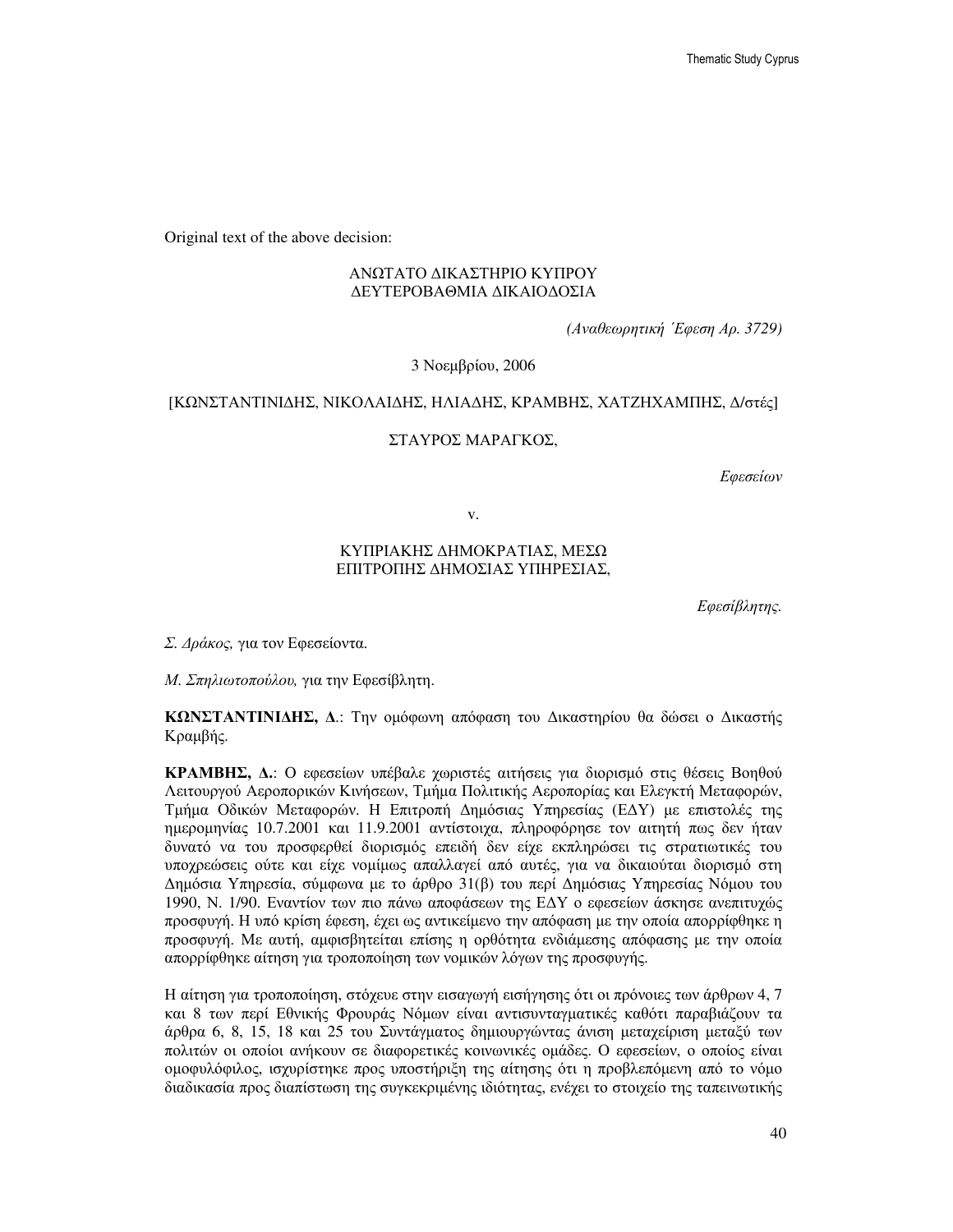µεταχείρισης του υποκείµενου, κατά παράβαση των άρθρων 3, 8 και 9 της Ευρωπαϊκής Σύµβασης Ανθρωπίνων ∆ικαιωµάτων. ∆ήλωσε πως δεν υπέχει υποχρέωση στρατιωτικής θητείας αλλά ούτε και είναι διατεθειµένος, για τους λόγους που επικαλέστηκε, να υποβάλει αίτηµα απαλλαγής, όπως προβλέπεται στον περί της Εθνικής Φρουράς Νόµο.

Η αίτηση για τροποποίηση απορρίφθηκε αφού κρίθηκε ότι αυτή στόχευε στην εισαγωγή νέων επίδικων θεµάτων που αφορούσαν στην εκπλήρωση των στρατιωτικών υποχρεώσεων του εφεσείοντα και στο δικαίωµα απαλλαγής του από την Εθνική Φρουρά, ζητήµατα άσχετα µε το αντικείµενο και τα επίδικα θέµατα της προσφυγής.

Η ενδιάµεση απόφαση στην αίτηση για τροποποίηση, τροχιοδρόµησε την κρίση επί της ουσίας της προσφυγής. Η προσφυγή απορρίφθηκε για τον προφανή λόγο ότι ο εφεσείων δεν πληρούσε βασική προϋπόθεση του νόµου για διορισµό στη ∆ηµόσια Υπηρεσία και συνεπώς δεν µπορούσε να του είχε προσφερθεί τέτοιος διορισµός από την Ε∆Υ.

Προβάλλεται ως λόγος έφεσης ότι δεν εξετάστηκε θέµα αντισυνταγµατικότητας του άρθρου 31(β) του περί ∆ηµόσιας Υπηρεσίας Νόµου για το οποίο όµως, ο δικηγόρος του αιτητή επιχειρηµατολόγησε κατά την έφεση. Το θέµα ορθά δεν εξετάστηκε αφού δεν ήταν επίδικο. Η γενική και αόριστη αναφορά στο δικόγραφο της προσφυγής ότι οι προσβαλλόµενες αποφάσεις είναι αντίθετες προς το Σύνταγµα δεν συνάδει καθόλου µε ό,τι απαιτούν οι σχετικές δικονομικές διατάξεις<sup>[1]</sup> και οι αρχές της νομολογίας<sup>[2]</sup> που διέπουν το θέμα της εξέτασης συνταγµατικότητας νόµου. Ελλείπει παντελώς από το δικόγραφο της αίτησης η αναγκαία εξειδίκευση η οποία θα καθιστούσε εφικτή την εξέταση του σηµαντικού αυτού νοµικού θέµατος. Σύµφωνα µε την πάγια νοµολογία, η συνταγµατικότητα νόµου ή κανονισµού, συνιστά νοµικό θέµα ιδιάζουσας σηµασίας και σπουδαιότητας το οποίο καθίσταται επίδικο µόνο κατόπιν επακριβούς προσδιορισµού του άρθρου του νόµου ή του κανονισµού που αµφισβητείται καθώς και της συνταγµατικής διάταξης προς την οποία προσκρούει το συγκεκριµένο άρθρο ή ο κανονισµός. Η γενική επίκληση διάταξης νόµου ως αντίθετης προς το Σύνταγµα δεν είναι αρκετή. Για να καταστεί το θέµα επίδικο, πρέπει αυτό να εγείρεται σύµφωνα µε τις δικονοµικές διατάξεις και να αποφασίζεται ύστερα από εξαντλητική επιχειρηµατολογία. Στην προκείµενη περίπτωση δεν υπήρξε καν τέτοια επίκληση. Το γεγονός ότι το θέµα είχε ακροθιγώς αναφερθεί στη γραπτή αγόρευση του δικηγόρου του αιτητή δεν το καθιστούσε εγειρόµενο προς εξέταση. Η αγόρευση αποτελεί το µέσο για την έκθεση της επιχειρηµατολογίας υπέρ της αποδοχής των λόγων ακύρωσης και όχι υποκατάστατο της στοιχειοθέτησής τους. Βλ. Παπαδόπουλος ν*.* Ιωσηφίδη κα *(2002) 3* ΑΑ∆ *601* και Λεωφ*.*  Λευκωσίας Λτδ ν*.* ∆ηµοκρατίας *(1999) 3* ΑΑ∆ *56.*

Για τους λόγους που έχουν ήδη εξηγηθεί, η νοµική θεµελίωση των αποφάσεων που προσβλήθηκαν µε την προσφυγή, παρέµεινε ανεπηρέαστη. Κάθε άλλη επιχειρηµατολογία που αναπτύχθηκε από πλευράς αιτητή µε άξονα την αντισυνταγµατικότητα της συγκεκριµένης διάταξης και µε προέκταση σε αόριστες και ασαφείς εισηγήσεις περί αντισυνταγµατικότητας του νόµου περί Εθνικής Φρουράς, ήταν χωρίς νοµική θεµελίωση και χωρίς συνάρτηση προς το αντικείµενο της προσφυγής, γεγονός που οδήγησε στην απόρριψη της εφόσον δεν υπήρχαν προς εξέταση άλλοι βάσιµοι λόγοι ακύρωσης.

Ο κ. ∆ράκος υπέβαλε εισήγηση ότι εσφαλµένα επιδικάστηκαν έξοδα σε βάρος του πελάτη του. Ανέφερε συναφώς ότι στον τοµέα της Αναθεωρητικής ∆ικαιοδοσίας του Ανωτάτου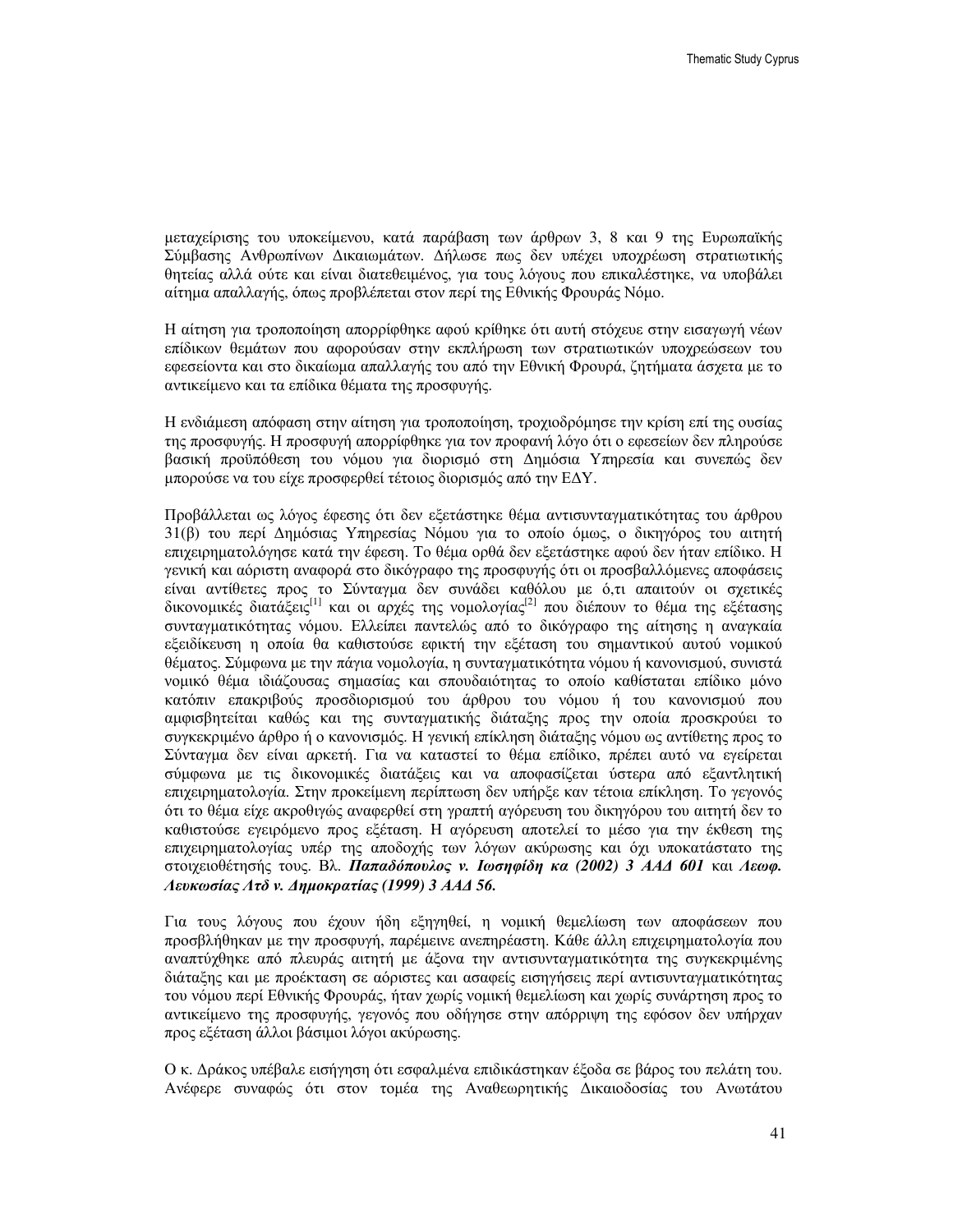∆ικαστηρίου δεν θα πρέπει να επιδικάζονται έξοδα σε βάρος του αποτυχόντα αιτητή ο οποίος, σε κάθε περίπτωση, προσφεύγει στο ∆ικαστήριο µε σκοπό τον έλεγχο της νοµιµότητας συγκεκριµένης πράξης της διοίκησης η οποία τον επηρεάζει. Η πρακτική επιδίκασης εξόδων σε βάρος του αποτυχόντα αιτητή συνιστά γενικά τροχοπέδη στο δικαίωµα των διοικουµένων για πρόσβαση στο ∆ικαστήριο προς διάγνωση της νοµιµότητας των πράξεων της διοίκησης και είναι αντίθετη προς ανάλογη πρακτική του Ευρωπαϊκού ∆ικαστηρίου Ανθρωπίνων ∆ικαιωµάτων όπου σε καµιά περίπτωση επιδικάζονται έξοδα εναντίον πολιτών των οποίων το διάβηµα αποτυγχάνει.

Στη Χατζηγεωργίου ν*.* ∆ηµοκρατίας *(1999) 3* ΑΑ∆ *23* συγκεφαλαιώνονται οι αρχές της νοµολογίας που αφορούν στην επιδίκαση εξόδων στο πεδίο της αναθεωρητικής δικαιοδοσίας και οι παράµετροι άσκησης της διακριτικής ευχέρειας του ∆ικαστηρίου. Στην προκείµενη περίπτωση, ο συνάδελφος µας που εκδίκασε την προσφυγή, άσκησε τη διακριτική του εξουσία σύµφωνα µε τις καθιερωµένες αρχές και θεωρούµε πως δεν δικαιολογείται οποιαδήποτε επέµβαση ούτε συντρέχουν βέβαια οι προϋποθέσεις για άλλη προσέγγιση.

Η έφεση αποτυγχάνει και απορρίπτεται µε έξοδα**.**

Η έφεση αποτυγχάνει και απορρίπτεται µε έξοδα*.*

[1] Καν*. 7* του ∆ιαδικαστικού Κανονισµού του Ανωτάτου Συνταγµατικού ∆ικαστηρίου*.* [2] ∆ηµοκρατία ν*.* Πογιατζή *(1992) 3* ΑΑ∆ *196* Παφίτη ν*.* ∆ηµοκρατίας κα *(1996) 3* ΑΑ∆ *522 Latomia Estate Ltd* κα ν*.* ∆ηµοκρατίας *(2001) 3(*Β*) 672* Κλεάνθους ν*.* ∆ηµοκρατίας *(2003) 3* ΑΑ∆ *256.*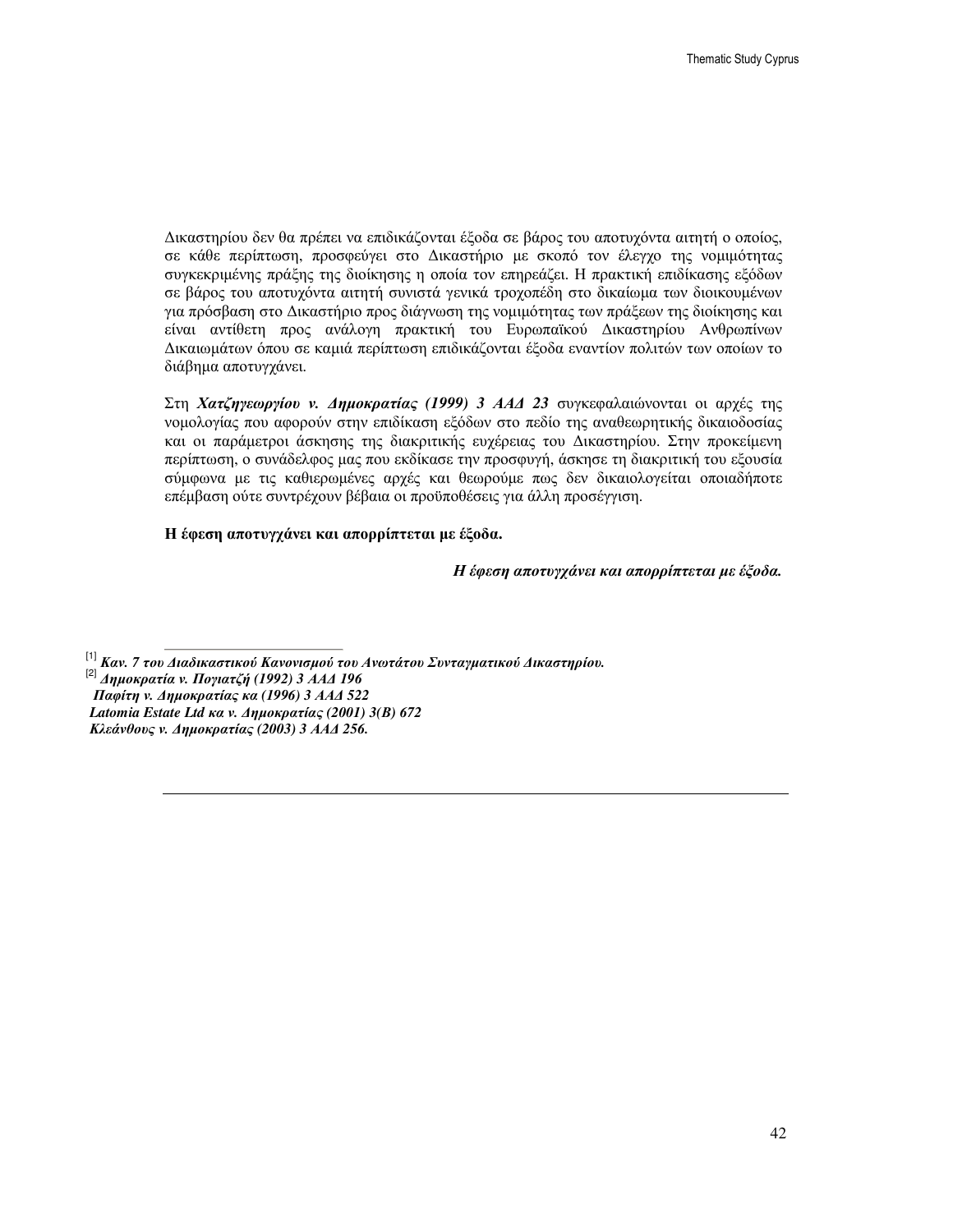| <b>Case title</b>                                                                                                                   | Panicos Koutsoudis v. The Police                                                                                                                                                                                                                                                                                                                                                                                                                                                                                                                                                                                                                                                                                                                                                                                                                                                                                                                                                                                                                                                                                                                                                                                                                                                                    |
|-------------------------------------------------------------------------------------------------------------------------------------|-----------------------------------------------------------------------------------------------------------------------------------------------------------------------------------------------------------------------------------------------------------------------------------------------------------------------------------------------------------------------------------------------------------------------------------------------------------------------------------------------------------------------------------------------------------------------------------------------------------------------------------------------------------------------------------------------------------------------------------------------------------------------------------------------------------------------------------------------------------------------------------------------------------------------------------------------------------------------------------------------------------------------------------------------------------------------------------------------------------------------------------------------------------------------------------------------------------------------------------------------------------------------------------------------------|
| <b>Decision date</b>                                                                                                                | 01.11.2005                                                                                                                                                                                                                                                                                                                                                                                                                                                                                                                                                                                                                                                                                                                                                                                                                                                                                                                                                                                                                                                                                                                                                                                                                                                                                          |
| Reference details (type<br>and title of court/body; in<br>original language and<br>English [official<br>translation, if available]) | Ανώτατο Δικαστήριο Κύπρου<br>Ποινική Έφεση Αρ. 10/2005<br>Supreme Court of Cyprus<br>Criminal Appeal No. 10/2005                                                                                                                                                                                                                                                                                                                                                                                                                                                                                                                                                                                                                                                                                                                                                                                                                                                                                                                                                                                                                                                                                                                                                                                    |
| Key facts of the case<br>$(max. 500 \text{ chars})$                                                                                 | The Appellant owned a night club with all necessary licenses for its<br>lawful operation, including licenses for the sale of alcohol and the use<br>of loud-speakers. The Appellant applied for the renewal of these<br>licenses before their expiration but the competent authority (the<br>Municipality of Larnaca) failed to renew or to issue new licenses.<br>The Police prosecuted the Appellant for offences related to the use of<br>loud-speakers and the sale of alcohol without a license. In the<br>meantime, the Municipality of Larnaca issued the said licenses. The<br>Appellant admitted the offences but was still sentenced to a fine of<br>1,500 Cyprus Pounds (Euros 2,563) for the use of loud-speakers and<br>350 Cyprus Pounds (Euros 598) for the sale of intoxicating liquor<br>without a license. The Appellant then applied to the Appeal Court,<br>seeking to set aside the judgement of the trial Court. The Appellant<br>argued that the fines imposed on him were manifestly excessive<br>having regard to the circumstances of the case. He also complained<br>that the behaviour of the Municipality of Larnaca and the Police<br>towards him was negative and hostile due to the fact that he was<br>homosexual and that his club was frequented by homosexuals. |
| <b>Main</b><br>reasoning/argumentation<br>$(max. 500 \text{ chars})$                                                                | The Court reiterated the principles justifying the interference of the<br>Court of Appeal in an appeal against sentence, according which the<br>Court of Appeal will only interfere with a sentence if it is apparent<br>that the trial Court misdirected itself either on the facts or the law; or,<br>that the Court, in considering a sentence, allowed itself to be<br>influenced by external factors which should not affect the sentence;<br>or, if it is made to appear that the sentence imposed is manifestly<br>excessive in the circumstances of the particular case.<br>In the case at hand, the Court of Appeal acknowledged that the<br>mitigating factors of the case (i.e. the fact that the licenses had not<br>been promptly renewed through no fault of the applicant) were not<br>taken into account by the trial Court, pointing out that the Prosecution<br>knew these circumstances but chose to deal with the case in an<br>unfavourable manner. There was an erroneous judgement of facts that<br>led to the imposition of a manifestly excessive sentence.                                                                                                                                                                                                                |
| issues<br><b>Key</b><br>(concepts,<br>interpretations)<br>clarified<br>by the case<br>(max.<br>500                                  | The court touched upon the issue of the negative and hostile approach<br>of the authorities towards homosexuals, although it could not under<br>the circumstances produce a ruling of discrimination on the ground of                                                                                                                                                                                                                                                                                                                                                                                                                                                                                                                                                                                                                                                                                                                                                                                                                                                                                                                                                                                                                                                                               |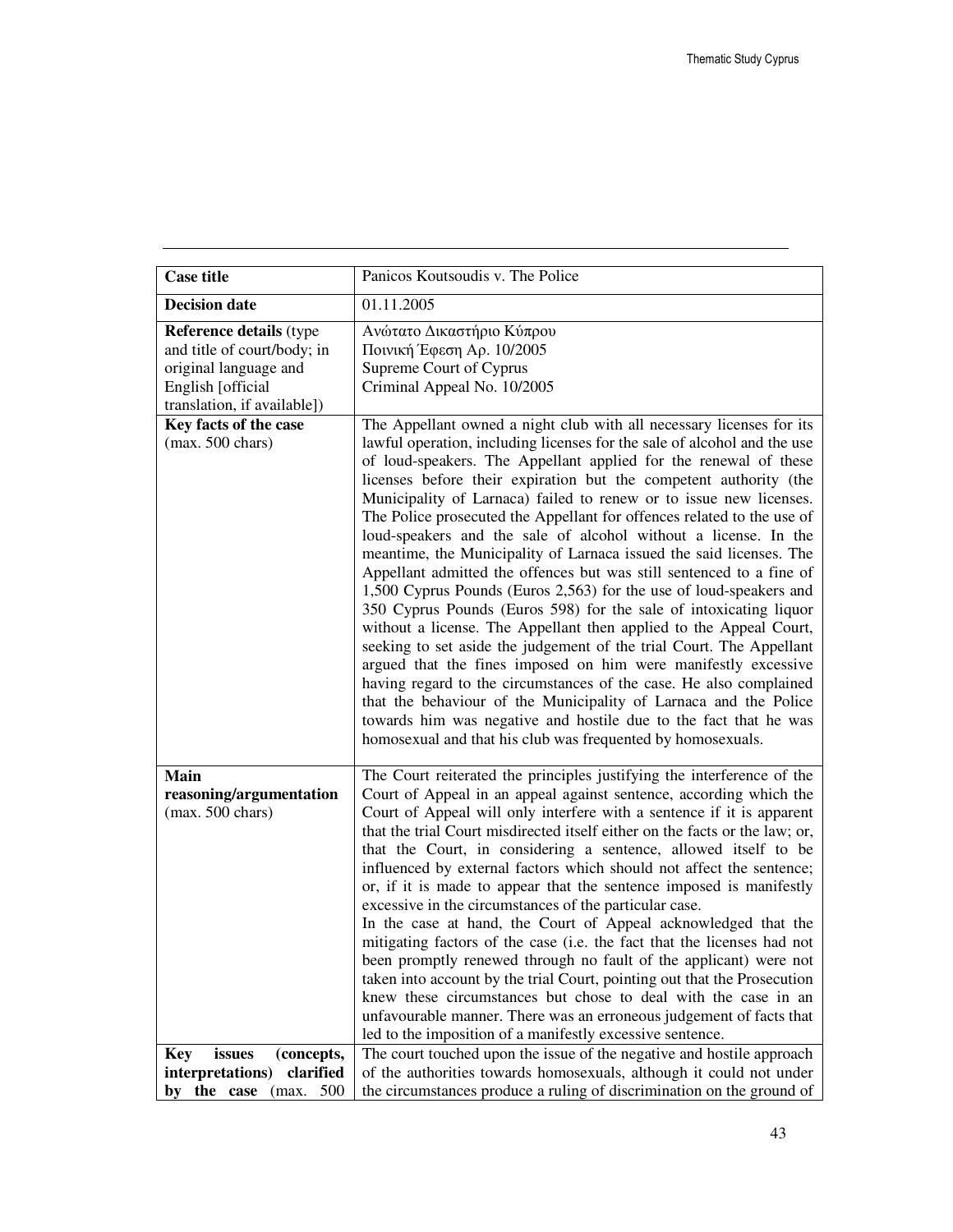| chars)                     | sexual orientation, since the case was an appeal against a trial court<br>decision. Nevertheless, the Appeal Court refrained from commenting<br>on the general issue of state's attitude towards homosexuality and<br>remains confined to the circumstance of the case. |
|----------------------------|-------------------------------------------------------------------------------------------------------------------------------------------------------------------------------------------------------------------------------------------------------------------------|
| <b>Results</b> (sanctions) | <b>and</b>   For the reasons stated above, the appeal was successful. The fines                                                                                                                                                                                         |
| kev<br>consequences<br>or  | were replaced by a 1000 Cyprus Pounds' guarantee of the Appellant                                                                                                                                                                                                       |
| implications of the case   | that he will abide by the legislation regulating the operation of                                                                                                                                                                                                       |
| $(max. 500 \text{ chars})$ | entertainment clubs                                                                                                                                                                                                                                                     |

Original text of the above decision:

#### 1 Νοεµβρίου, 2005

### [ΝΙΚΟΛΑΪ∆ΗΣ, ΚΡΑΜΒΗΣ, ΦΩΤΙΟΥ, ∆/στές]

#### ΠΑΝΙΚΟΣ ΚΟΥΤΣΟΥ∆ΗΣ,

Εφεσείων*,*

v.

### ΑΣΤΥΝΟΜΙΑΣ,

Εφεσίβλητης*.*

*(*Ποινική Έφεση Αρ*. 10/2005)*

Ποινή ― Χρήση µεγαφώνων και πώληση οινοπνευµατωδών ποτών χωρίς άδεια ― Εφεσείων*,*  ιδιοκτήτης κέντρου αναψυχής ζήτησε ανανέωση */* έκδοση νέων αδειών πριν τη λήξη των υφισταµένων*,* οι αρµόδιοι παρέλειψαν να προβούν στα δέοντα παρά τις επανειληµµένες οχλήσεις του και τελικά ο εφεσείων εξασφάλισε από τον αρµόδιο ∆ήµο τις άδειες που ζητούσε ― Οι καταγγελίες εναντίον του εφεσείοντος αφορούσαν τη χρονική περίοδο που µεσολάβησε µέχρι την έκδοση */* ανανέωση των αδειών ― Επιβολή ποινής προστίµου *£1.500* στην κατηγορία για χρήση µεγαφώνων χωρίς άδεια και ποινών προστίµου *£350* στην κατηγορία για πώληση οινοπνευµατωδών ποτών χωρίς άδεια ― Κρίθηκαν έκδηλα υπερβολικές*,* λόγω εσφαλµένης εκτίµησης γεγονότων και αντικαταστάθηκαν κατ*'* έφεση µε δέσµευση του εφεσείοντος µε εγγύηση *£1000* για δύο χρόνια*.*

Ποινή ― Επιµέτρηση ― Ο προσδιορισµός της ποινής και η επιµέτρηση του ύψους της ποινής αποτελούν πρωταρχική ευθύνη του πρωτόδικου ∆ικαστηρίου ― Προϋποθέσεις επέµβασης του Εφετείου*.*

Ο εφεσείων, συνιδιοκτήτης και συνδιαχειριστής του κέντρου αναψυχής ''SECRETS'' στη Λάρνακα, κρίθηκε ένοχος µετά από παραδοχή σε δύο κατηγορίες που αφορούσαν στη χρήση µεγαφώνων και στην πώληση οινοπνευµατωδών ποτών χωρίς άδεια κατά παράβαση των σχετικών νοµοθετικών και κανονιστικών διατάξεων. Στην επιµέτρηση της ποινής λήφθηκαν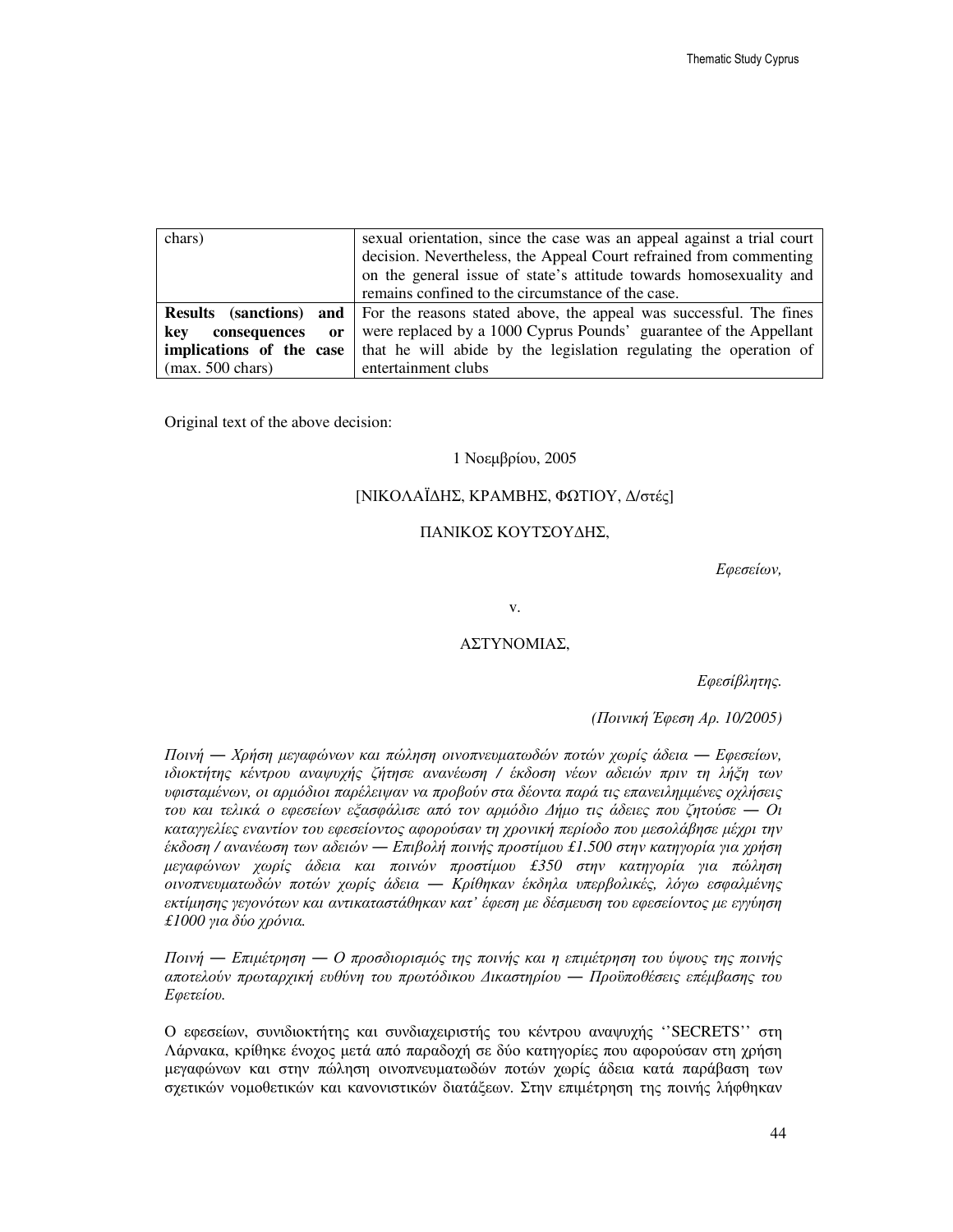υπόψη ακόµα 19 υποθέσεις που αφορούσαν παρόµοια αδικήµατα και διαπράχθηκαν κατά διάφορες ηµεροµηνίες µεταξύ Μαΐου 2004 και Σεπτεµβρίου 2004 στο ίδιο κέντρο. Στην κατηγορία για χρήση µεγαφώνων χωρίς άδεια, το ∆ικαστήριο επέβαλε στον εφεσείοντα ποινή προστίµου £1500 και στην κατηγορία για πώληση οινοπνευµατωδών ποτών χωρίς άδεια, πρόστιµο £350.

Με την παρούσα έφεση επιδιώκεται ο παραµερισµός της πρωτόδικης απόφασης µε τη δικαιολογία ότι οι χρηµατικές ποινές είναι έκδηλα υπερβολικές. Ο εφεσείων υποστήριξε ότι η καθυστέρηση στην έγκαιρη έκδοση των αδειών οφειλόταν στη στάση γενικά που τήρησαν έναντί του ο ∆ήµος Λάρνακας και η Αστυνοµία που δεν ήταν µόνο αρνητική αλλά και εχθρική επειδή ο ίδιος είναι οµοφυλόφιλος και στο κέντρο του σύχναζαν οµοφυλόφιλα άτοµα.

#### Αποφασίστηκε ότι*:*

1. Ο εφεσείων έπρεπε να τύχει ευνοϊκότερου χειρισµού κάτω από τις περιστάσεις της παρούσας υπόθεσης και του πνεύµατος που δηµιουργούν οι αρχές της χρηστής διοίκησης. Στην παρούσα περίπτωση, ο εφεσείων δεν περιφρόνησε τις διαδικασίες που προβλέπουν ο νόµος και οι κανονισµοί ούτε και συνειδητά επέλεξε να ακολουθήσει το δρόµο της παρανοµίας. Αυτά τα στοιχεία που αποτελούν σοβαρούς µετριαστικούς παράγοντες δεν λήφθηκαν δεόντως υπόψη από το πρωτόδικο ∆ικαστήριο µε αποτέλεσµα το ∆ικαστήριο να οδηγηθεί στην επιβολή έκδηλα υπερβολικών ποινών.

2. Οι ποινές προστίµου σε κάθε κατηγορία αντικαθίστανται µε δέσµευση του εφεσείοντος µε εγγύηση £1000 για δύο χρόνια από σήµερα τήρησης των νόµων και των κανονισµών που διέπουν τη λειτουργία των κέντρων αναψυχής.

> Η έφεση επιτράπηκε*.* Οι ποινές προστίµου αντικαταστάθηκαν ως ανωτέρω*.* ∆εν εκδόθηκε διαταγή για έξοδα*.*

Αναφερόµενες υποθέσεις*:*

*Philippou v. Republic (1983) 2 C.L.R. 245,*

Γεωργίου ν*.* Αστυνοµίας *(1991) 2* Α*.*Α*.*∆*. 525,*

Μιχαήλ κ*.*ά*.* ν*.* Αστυνοµίας *(1997) 2* Α*.*Α*.*∆*. 362.*

#### Έφεση εναντίον Ποινής**.**

Έφεση από τον εφεσείοντα, συνιδιοκτήτη και συνδιαχειριστή κέντρου αναψυχής στη Λάρνακα, εναντίον της απόφασης του Επαρχιακού ∆ικαστηρίου Λάρνακας (Υπόθεση Αρ. 7822/04) ηµερ. 11/12//04, µε την οποία βρέθηκε ένοχος, κατόπιν παραδοχής, σε δύο κατηγορίες για αδικήµατα που διαπράχθηκαν στις 7.5.2004 και αφορούσαν στη χρήση µεγαφώνων και στην πώληση οινοπνευµατωδών ποτών χωρίς άδεια κατά παράβαση των σχετικών νοµοθετικών και κανονιστικών διατάξεων και του επιβλήθηκαν, στην κατηγορία για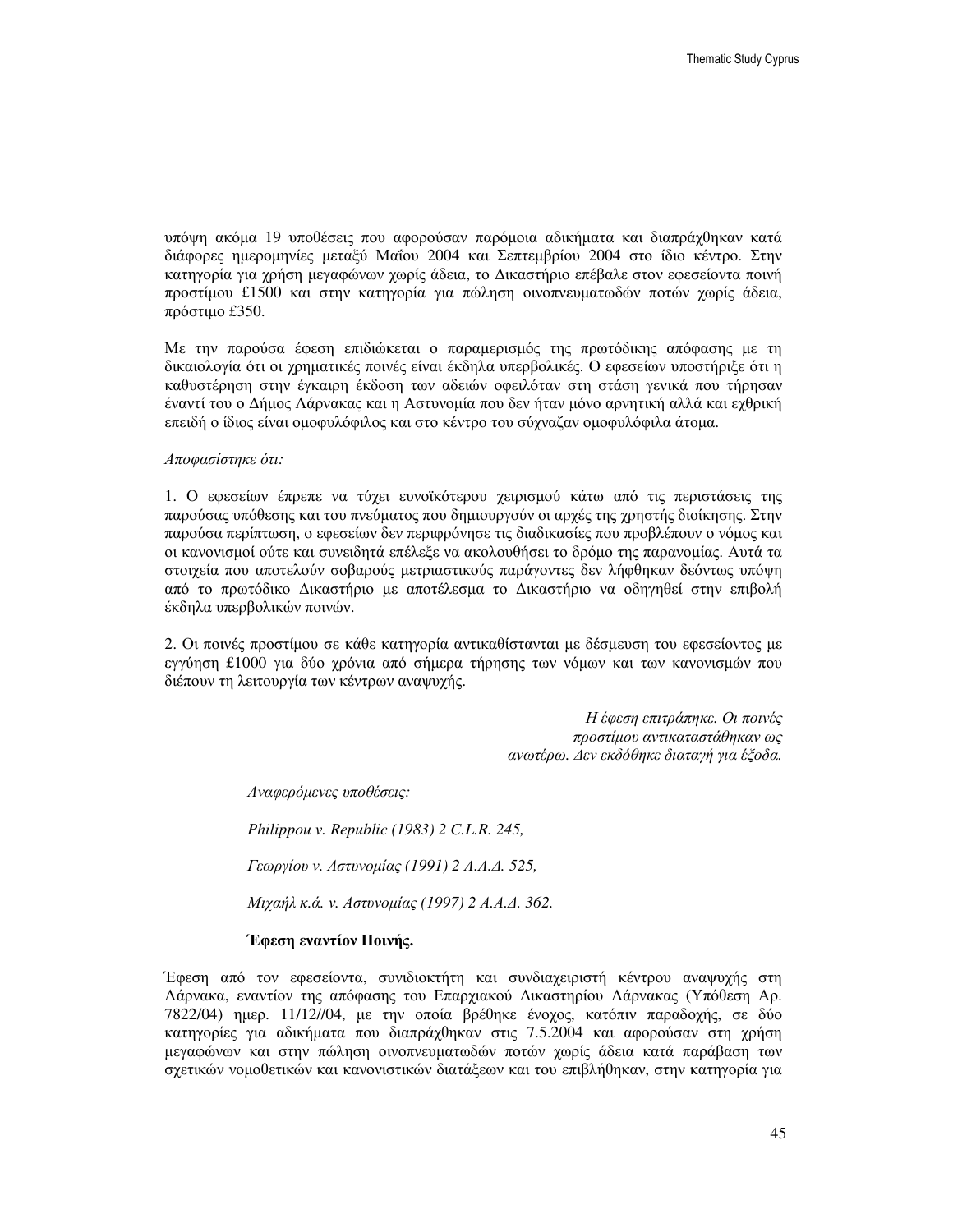χρήση µεγαφώνων χωρίς άδεια, ποινή προστίµου £1500 και στην κατηγορία για πώληση οινοπνευµατωδών ποτών χωρίς άδεια, πρόστιµο £350, ως ποινών έκδηλα υπερβολικών.

Ν*.* ∆αµιανού για Χ*.* Κυριακίδη*,* για τον Εφεσείοντα.

Ε*.* Ζαχαριάδου*,* για την Εφεσίβλητη.

*Cur. adv. vult.*

ΝΙΚΟΛΑΪ∆ΗΣ, ∆.: Την οµόφωνη απόφαση του ∆ικαστηρίου θα δώσει ο ∆ικαστής Α. Κραµβής.

ΚΡΑΜΒΗΣ**,** ∆**.**: Ο εφεσείων ήταν συνιδιοκτήτης και συνδιαχειριστής του κέντρου αναψυχής "SECRETS" στη Λάρνακα. Για τη νόµιµη λειτουργία του κέντρου κατείχε τις απαιτούµενες άδειες, συµπεριλαµβανοµένων των αδειών χρήσης µεγαφώνων και πώλησης οινοπνευµατωδών ποτών οι οποίες εξ ορισµού, λήγουν πάντα τη 12η Μαρτίου. Ο εφεσείων ζήτησε κανονικά την ανανέωση/έκδοση νέων αδειών πριν από τη λήξη τους. Οι αρµόδιοι παρέλειψαν να προβούν στα δέοντα παρά τις επανειληµµένες οχλήσεις του εφεσείοντα το δε κέντρο, συνέχισε να λειτουργεί µε ληγµένες τις υφιστάµενες άδειες. Ενόψει τούτου, η αστυνοµία προέβη σε αλλεπάλληλες κατηγορίες εναντίον του εφεσείοντα για παραβάσεις απορρέουσες από τη µη έκδοση/ανανέωση των πιο πάνω αδειών. Πάγια θέση του εφεσείοντα ήταν ότι το κέντρο του πληρούσε όλα τα κριτήρια και προϋποθέσεις για την έκδοση των αδειών και τη συνέχιση της νόµιµης λειτουργίας του. Παρά ταύτα, ο ∆ήµος Λάρνακας, αρνήθηκε την έκδοση άδειας διατήρησης του υποστατικού και αρνήθηκε επίσης να συστήσει στο Επαρχιακό Συµβούλιο την έκδοση άδειας πώλησης οινοπνευµατωδών ποτών. Εναντίον των πιο πάνω αποφάσεων του ∆ήµου, ο εφεσείων άσκησε προσφυγές στο Ανώτατο ∆ικαστήριο. Στη συνέχεια, περί το Σεπτέµβριο 2004, ο ∆ήµος Λάρνακας, ανακαλώντας ουσιαστικά τις προηγούµενες αποφάσεις του, αποφάσισε την έκδοση των αδειών που ζητούσε ο εφεσείων. Κατά τη χρονική περίοδο που µεσολάβησε µέχρι την έκδοση/ανανέωση των αδειών έγιναν οι καταγγελίες που προαναφέραµε και εναντίον του εφεσείοντα ασκήθηκε ποινική δίωξη. Το κατηγορητήριο περιλάµβανε δύο κατηγορίες για αδικήµατα που διαπράχθηκαν στις 7.5.2004 και αφορούσαν στη χρήση µεγαφώνων και στην πώληση οινοπνευµατωδών ποτών χωρίς άδεια κατά παράβαση των σχετικών νοµοθετικών και κανονιστικών διατάξεων. Ο εφεσείων παραδέχθηκε τις κατηγορίες και κατά την επιµέτρηση της ποινής λήφθηκαν υπόψη ακόµα 19 υποθέσεις που αφορούσαν παρόµοια αδικήµατα που διαπράχθηκαν κατά διάφορες ηµεροµηνίες µεταξύ Μαΐου 2004 και Σεπτεµβρίου 2004 στο ίδιο κέντρο. Στην κατηγορία για χρήση µεγαφώνων χωρίς άδεια, το ∆ικαστήριο επέβαλε στον εφεσείοντα ποινή προστίµου £1500 και στην κατηγορία για πώληση οινοπνευµατωδών ποτών χωρίς άδεια, πρόστιµο £350.

Με την παρούσα έφεση, επιδιώκεται ο παραµερισµός της πρωτόδικης απόφασης µε τη δικαιολογία ότι οι χρηµατικές ποινές είναι έκδηλα υπερβολικές. Υποστηρίχθηκε συναφώς ότι η µη έκδοση/ανανέωση των αδειών δεν οφειλόταν σε υπαιτιότητα του εφεσείοντα ο οποίος έπραξε ό,τι νόµιµα µπορούσε να πράξει για την έγκαιρη εξασφάλιση των αδειών και ότι η καθυστέρηση οφειλόταν αποκλειστικά στην αδράνεια των αρµόδιων να προωθήσουν τις προβλεπόµενες διαδικασίες για τη διεξαγωγή των απαραίτητων ελέγχων και επιθεωρήσεων. Ο εφεσείων θεωρεί ότι η στάση που γενικά τήρησαν έναντι του ο ∆ήµος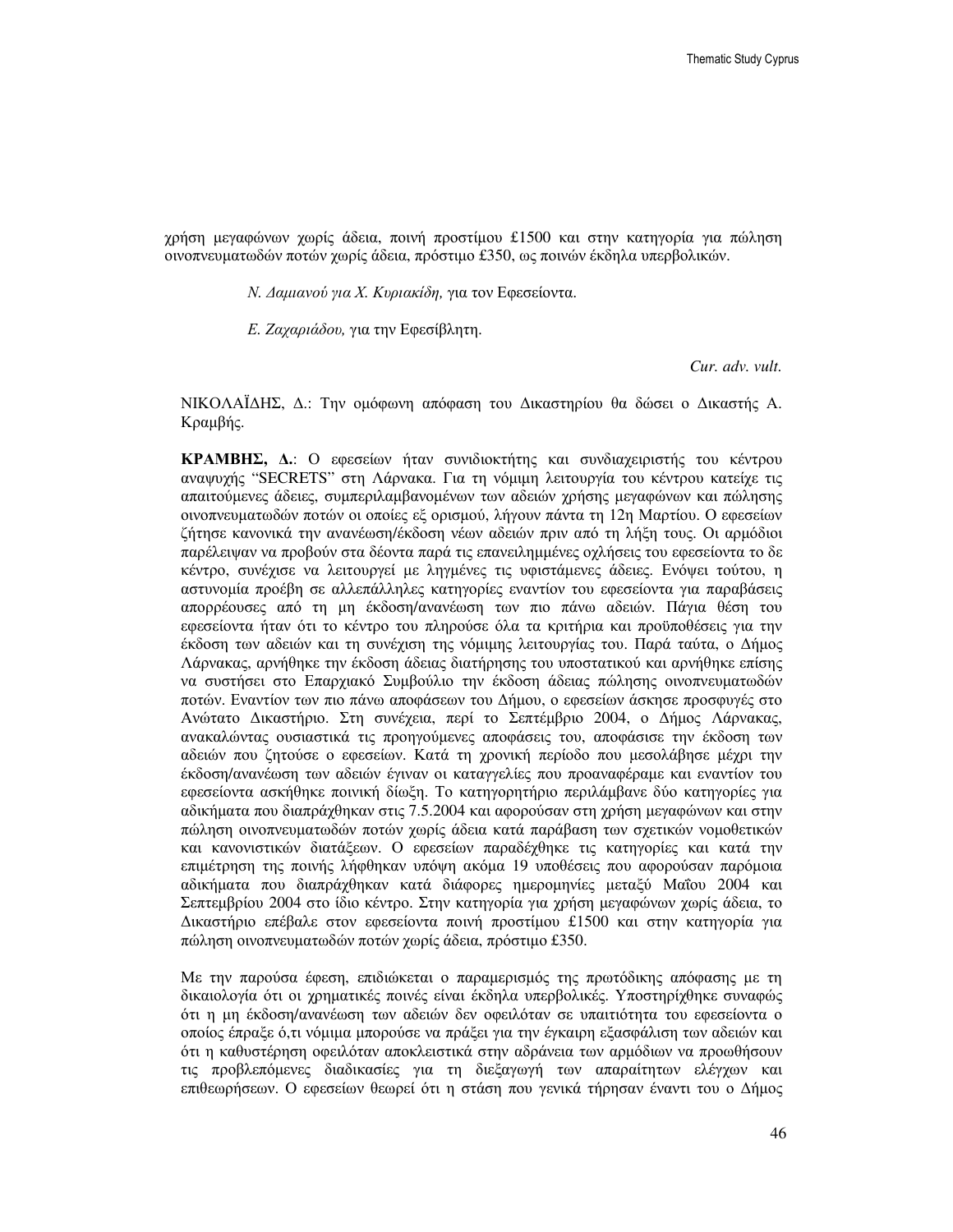Λάρνακας και η αστυνοµία ήταν όχι µόνο αρνητική αλλά και εχθρική επειδή ο ίδιος είναι οµοφυλόφιλος και στο κέντρο του σύχναζαν οµοφυλόφιλα άτοµα. Αναφέρθηκε ενδεικτικά ότι εκκρεµούσας της εξέτασης του θέµατος της έκδοσης των αδειών, ο εφεσείων συνελήφθηκε τέσσερις φορές για παρόµοιες περιπτώσεις και αδικαιολόγητα κρατήθηκε για πολλές ώρες στον αστυνοµικό σταθµό παρότι σε κάθε περίπτωση, παραδεχόταν εξ αρχής τη διάπραξη των αδικηµάτων.

Τα πιο πάνω γεγονότα, που ας σηµειωθεί είναι αναντίλεκτα, αποτέλεσαν παράγοντες µετριαστικούς της ποινής. Στην εκκαλούµενη απόφαση αναφέρεται ότι προτού ο εφεσείων συνεχίσει τη λειτουργία του κέντρου όφειλε να εξασφαλίσει τις άδειες «... ... ... ... και σε περίπτωση που οι αρµόδιες αρχές καταχρώντο την εξουσία τους, να προσφύγει αµέσως στο Ανώτατο ∆ικαστήριο, πράγµα το οποίο, όπως έχω αναφέρει πιο πάνω, έχει πράξει αλλά µετά από πάροδο κάποιου χρόνου.» Παρενθετικά σηµειώνουµε ότι το δικαστήριο, διέταξε την επιστροφή των ποτών που είχαν κατασχεθεί και κρατούνταν ως τεκµήρια ενόψει του γεγονότος ότι το κέντρο λειτουργούσε πλέον κανονικά.

Ο προσδιορισµός της ποινής και η επιµέτρηση του ύψους της αποτελούν πρωταρχική ευθύνη του πρωτόδικου δικαστηρίου. Το Εφετείο επεµβαίνει για να αντικαταστήσει την πρωτόδικη κρίση µε τη δική του στις περιπτώσεις όπου διαπιστώνεται,

(α) εσφαλµένη καθοδήγηση του πρωτόδικου δικαστηρίου αναφορικά µε τα γεγονότα ή το νόµο ή και τα δύο, ή

(β) πρόσδοση σηµασίας σε εξωγενείς παράγοντες στον καθορισµό της ποινής, ή

(γ) η ποινή εµφανίζεται έκδηλα υπερβολική ή έκδηλα ανεπαρκής εφόσον η έκδηλη υπερβολή αναδύεται εξ αντικειµένου µε τη διαστολή µεταξύ αδικήµατος και τιµωρίας. Βλ. *Philippou v. Republic (1983) 2 C.L.R. 245,* Γεωργίου ν*.* Αστυνοµίας *(1991) 2* Α*.*Α*.*∆*. 525*  και Μιχαήλ κ*.*ά*.* ν*.* Αστυνοµίας *(1997) 2* Α*.*Α*.*∆*. 362*.

Το προβλεπόµενο από το νόµο ανώτατο όριο της ποινής είναι ένας από τους παράγοντες που προσδιορίζουν το βαθµό της σοβαρότητας του αδικήµατος. Το µέγιστο ύψος της ποινής που προβλέπεται από το νόµο αποτελεί την αφετηρία για σκοπούς επιµέτρησης της ποινής. Ωστόσο, η κάθε υπόθεση πρέπει να κρίνεται µε βάση τα δικά της γεγονότα και περιστατικά. Στην παρούσα υπόθεση το δεσπόζον πραγµατικό γεγονός είναι ότι για τη νόµιµη λειτουργία του κέντρου "SECRETS" στη Λάρνακα, ο εφεσείων εξασφάλισε εξαρχής όλες τις προβλεπόµενες από το νόµο και τους κανονισµούς άδειες και προτού αυτές λήξουν, ζήτησε έγκαιρα την ανανέωση τους δηλώνοντας έτσι και το αυτονόητο, ότι δηλαδή, το κέντρο ήταν έτοιμο για τις αναγκαίες επιθεωρήσεις οι οποίες αποτελούσαν προϋπόθεση για την έκδοση/ανανέωση των επίδικων αδειών. Προκύπτει επίσης από τα γεγονότα ότι ο εφεσείων επανειληµµένα αποτάθηκε προς το ∆ήµο Λάρνακας για την προώθηση των αιτήσεων του χωρίς όµως αποτέλεσµα. Από τον ίδιο δεν ζητήθηκε να πράξει οτιδήποτε για να συµµορφωθεί προς τα απαιτούµενα και αυτός να αρνήθηκε. Προφανώς, η Κατηγορούσα Αρχή, γνώριζε ότι η καθυστέρηση που είχε µεσολαβήσει µέχρι την έκδοση των αδειών δεν οφειλόταν στον εφεσείοντα. Κάτω από αυτές τις περιστάσεις και το πνεύµα που δηµιουργούν οι αρχές της χρηστής διοίκησης, θεωρούµε πως το θέµα έπρεπε να τύχει διαφορετικού χειρισµού, ευνοϊκότερου για τον εφεσείοντα. Εδώ δεν είναι η περίπτωση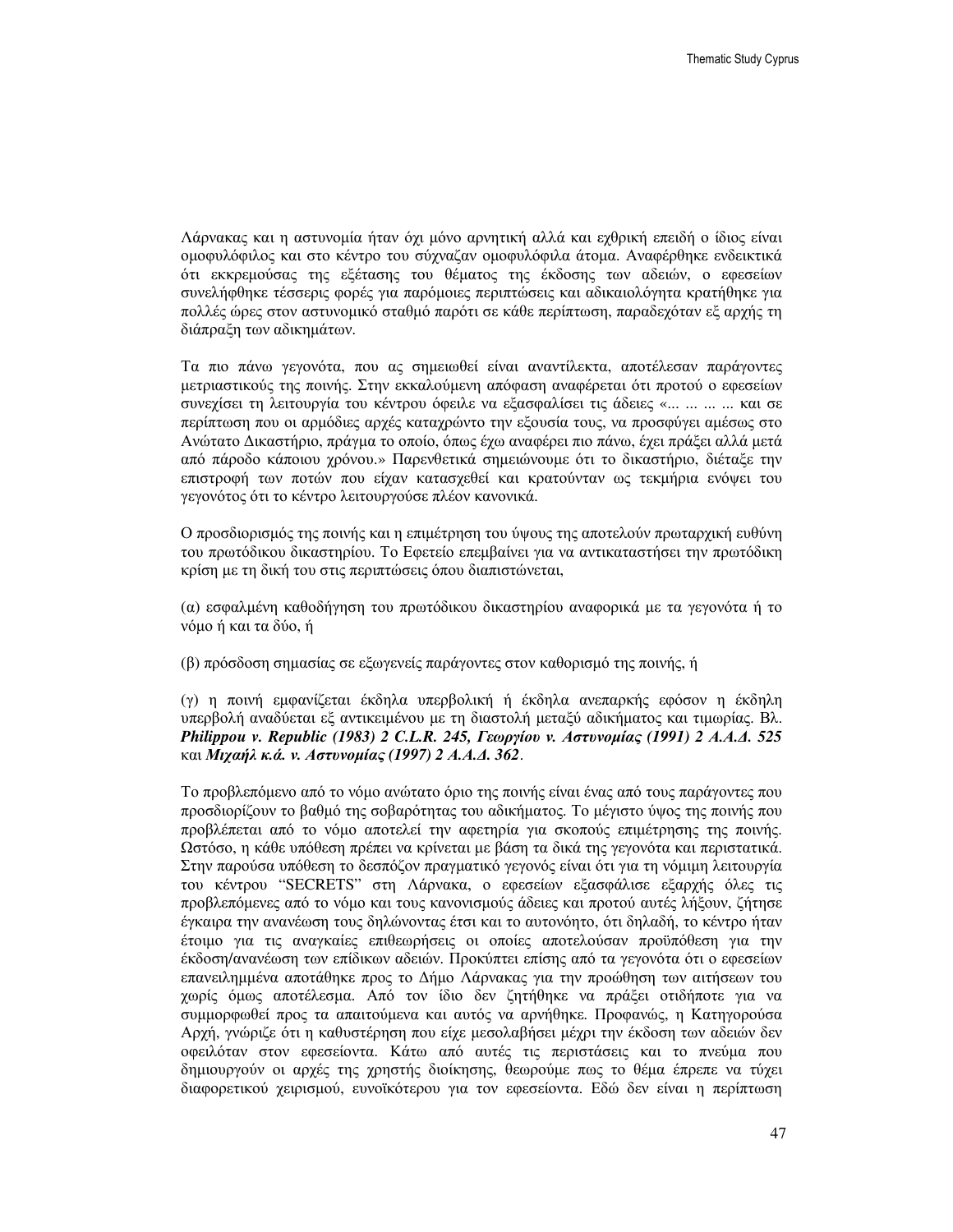ατόµου που περιφρόνησε τις διαδικασίες που προβλέπουν ο νόµος και οι κανονισµοί και συνειδητά επέλεξε να ακολουθήσει το δρόµο της παρανοµίας. Αυτά ακριβώς τα στοιχεία που οπωσδήποτε αποτελούν σοβαρούς µετριαστικούς παράγοντες, φαίνεται πως διέλαθαν της προσοχής του πρωτόδικου δικαστηρίου. Προδήλως υπήρξε εσφαλµένη εκτίµηση των γεγονότων που οδήγησε στην επιβολή έκδηλα υπερβολικών ποινών.

Υπό τις περιστάσεις, η έφεση επιτυγχάνει και η πρωτόδικη απόφαση παραµερίζεται. Οι ποινές προστίµου σε κάθε κατηγορία αντικαθίστανται µε δέσµευση του εφεσείοντα µε εγγύηση £1000 για δυο χρόνια από σήµερα να τηρεί τους νόµους και κανονισµούς που διέπουν τη λειτουργία των κέντρων αναψυχής. ∆εν εκδίδεται διαταγή για έξοδα.

> Η έφεση επιτρέπεται*.* Οι ποινές προστίµου αντικαθίστανται ως ανωτέρω*.* ∆εν εκδίδεται διαταγή για έξοδα*.*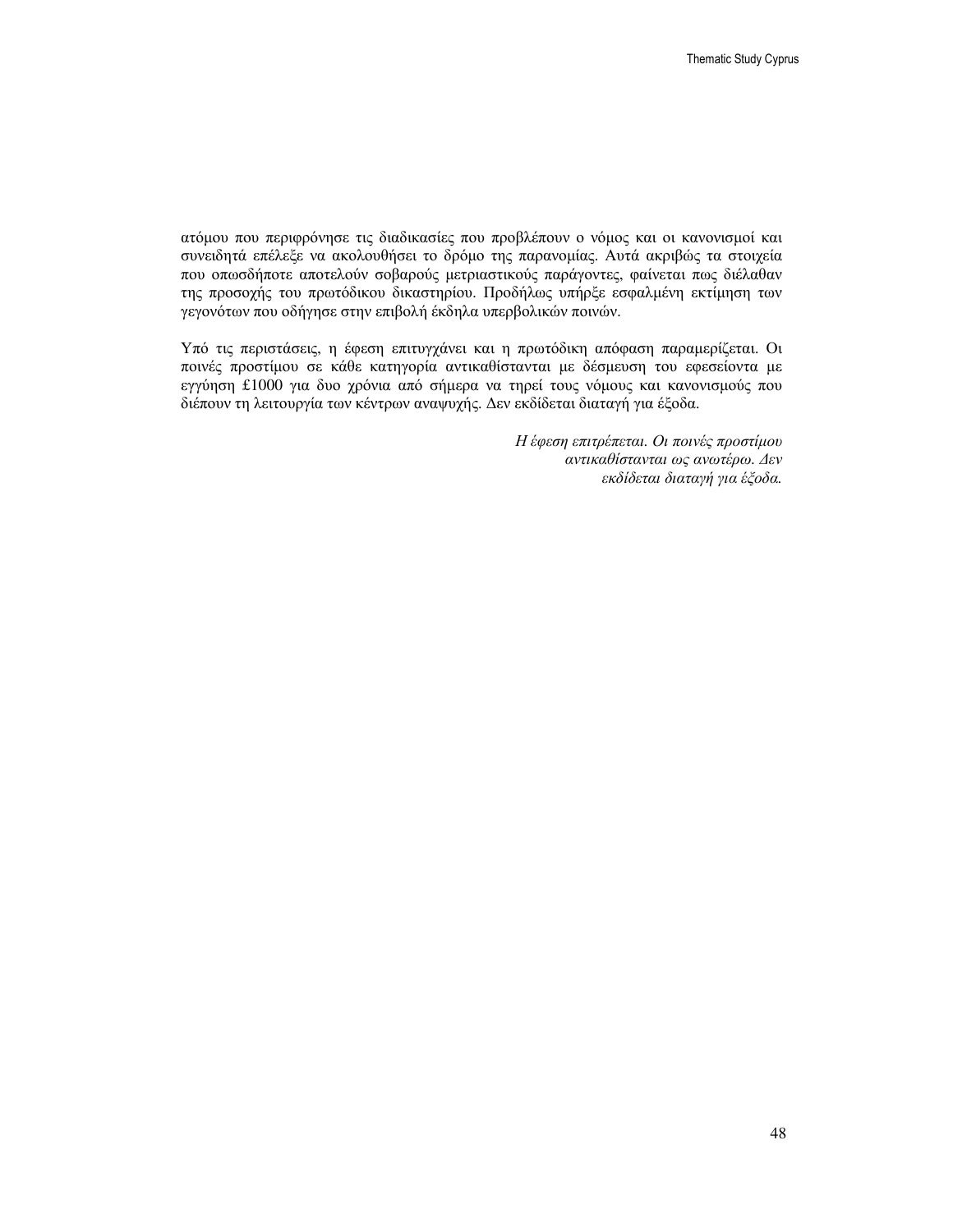# Annex 2 – Statistics

## Table 1: Implementation of Employment Directive 2000/78/EC

|                           | 2000         | 2001           | 2002           | 2003           | 2004         | 2005           | 2006           | 2007            | 2008           | 2009         |
|---------------------------|--------------|----------------|----------------|----------------|--------------|----------------|----------------|-----------------|----------------|--------------|
| Total complaints of       | $\Omega$     | $\Omega$       | $\Omega$       | $\theta$       | $\theta$     | $\Omega$       | $\Omega$       | 1               | 3              | 3            |
| discrimination on the     |              |                |                |                |              |                |                |                 |                |              |
| ground of sexual          |              |                |                |                |              |                |                |                 |                |              |
| orientation (equality     |              |                |                |                |              |                |                |                 |                |              |
| body, tribunals, courts   |              |                |                |                |              |                |                |                 |                |              |
| etc.): if possible        |              |                |                |                |              |                |                |                 |                |              |
| disaggregated             |              |                |                |                |              |                |                |                 |                |              |
| according to social       |              |                |                |                |              |                |                |                 |                |              |
| areas of discrimination   |              |                |                |                |              |                |                |                 |                |              |
| (employment,              |              |                |                |                |              |                |                |                 |                |              |
| education, housing,       |              |                |                |                |              |                |                |                 |                |              |
| goods and services etc.)  |              |                |                |                |              |                |                |                 |                |              |
| Total finding of          | $\Omega$     | $\Omega$       | $\theta$       | $\theta$       | $\theta$     | $\overline{0}$ | $\Omega$       | $0$ examined in | 3 Found        | Decisions    |
| Discrimination            |              |                |                |                |              |                |                | 2008 and made   | discrimination | pending      |
| confirmed (by equality    |              |                |                |                |              |                |                | recommendations | but            |              |
| body, tribunals, courts   |              |                |                |                |              |                |                |                 |                |              |
| etc.): if possible        |              |                |                |                |              |                |                |                 |                |              |
| disaggregated             |              |                |                |                |              |                |                |                 |                |              |
| according to social       |              |                |                |                |              |                |                |                 |                |              |
| areas of discrimination   |              |                |                |                |              |                |                |                 |                |              |
| (employment,              |              |                |                |                |              |                |                |                 |                |              |
| education, housing,       |              |                |                |                |              |                |                |                 |                |              |
| goods and services etc.)  |              |                |                |                |              |                |                |                 |                |              |
| National Number of        | $\mathbf{0}$ | $\overline{0}$ | $\overline{0}$ | $\overline{0}$ | $\mathbf{0}$ |                | $\overline{0}$ | $\overline{0}$  | $\theta$       | $\mathbf{0}$ |
| sanctions/compensation    |              |                |                |                |              |                |                |                 |                |              |
| payments issued (by       |              |                |                |                |              |                |                |                 |                |              |
| courts, tribunals,        |              |                |                |                |              |                |                |                 |                |              |
| equality bodies etc.): if |              |                |                |                |              |                |                |                 |                |              |
| possible disaggregated    |              |                |                |                |              |                |                |                 |                |              |
| according to social       |              |                |                |                |              |                |                |                 |                |              |
| areas of discrimination   |              |                |                |                |              |                |                |                 |                |              |
| (employment,              |              |                |                |                |              |                |                |                 |                |              |
| education, housing,       |              |                |                |                |              |                |                |                 |                |              |
| goods and services etc.)  |              |                |                |                |              |                |                |                 |                |              |
| National range of         | $\theta$     | $\Omega$       | $\theta$       | $\theta$       | $\theta$     | $\theta$       | $\theta$       | $\theta$        | $\Omega$       | $\theta$     |
| sanctions/compensation    |              |                |                |                |              |                |                |                 |                |              |
| payments (by courts,      |              |                |                |                |              |                |                |                 |                |              |
| tribunals, equality       |              |                |                |                |              |                |                |                 |                |              |
| bodies etc.): if possible |              |                |                |                |              |                |                |                 |                |              |
| disaggregated             |              |                |                |                |              |                |                |                 |                |              |
| according to social       |              |                |                |                |              |                |                |                 |                |              |
| areas of discrimination   |              |                |                |                |              |                |                |                 |                |              |
| (employment,              |              |                |                |                |              |                |                |                 |                |              |
| education, housing,       |              |                |                |                |              |                |                |                 |                |              |
| goods and services etc.)  |              |                |                |                |              |                |                |                 |                |              |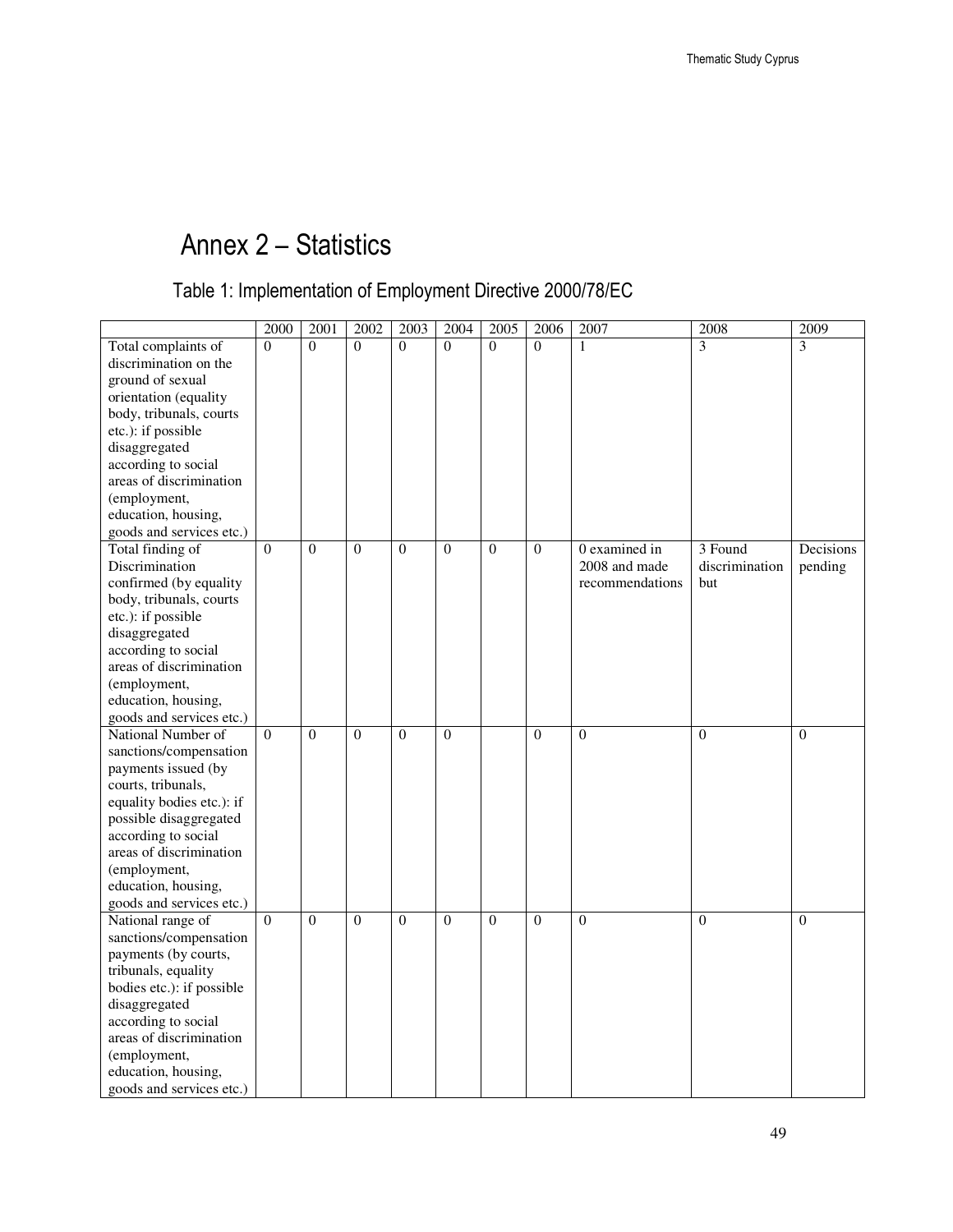### Table 2: Freedom of Movement

|                                                                                                                                                                                                                                                                                                                                      | 2000     | 2001     | 2002     | 2003           | 2004     | 2005     | 2006     | 2007                                               | 2008         | 2009                                                                              |
|--------------------------------------------------------------------------------------------------------------------------------------------------------------------------------------------------------------------------------------------------------------------------------------------------------------------------------------|----------|----------|----------|----------------|----------|----------|----------|----------------------------------------------------|--------------|-----------------------------------------------------------------------------------|
| Number of LGBT<br>partners of EU<br>citizens residing in<br>your country<br>falling under<br>Directive<br>2004/38/EC (i.e.,<br>LGBT partners<br>having exercised<br>their freedom of<br>movement as<br>granted to family<br>members of EU<br>citizens, whether<br>under Directive<br>2004/38/EC or<br>under previous<br>instruments) | $\Omega$ | $\theta$ | $\Omega$ | $\overline{0}$ | $\Omega$ | $\Omega$ | $\theta$ | N <sub>o</sub><br>infor<br>matio<br>navail<br>able | 2            | At least 2<br>(no other<br>informatio<br>n is<br>available<br>for these<br>cases) |
| Number of LGBT<br>partners who<br>claimed their right<br>to residence but<br>were denied this<br>right                                                                                                                                                                                                                               | $\Omega$ | $\theta$ | $\theta$ | $\theta$       | $\Omega$ | $\theta$ | $\Omega$ | At<br>least<br>1                                   | $\mathbf{1}$ | Decision<br>pending                                                               |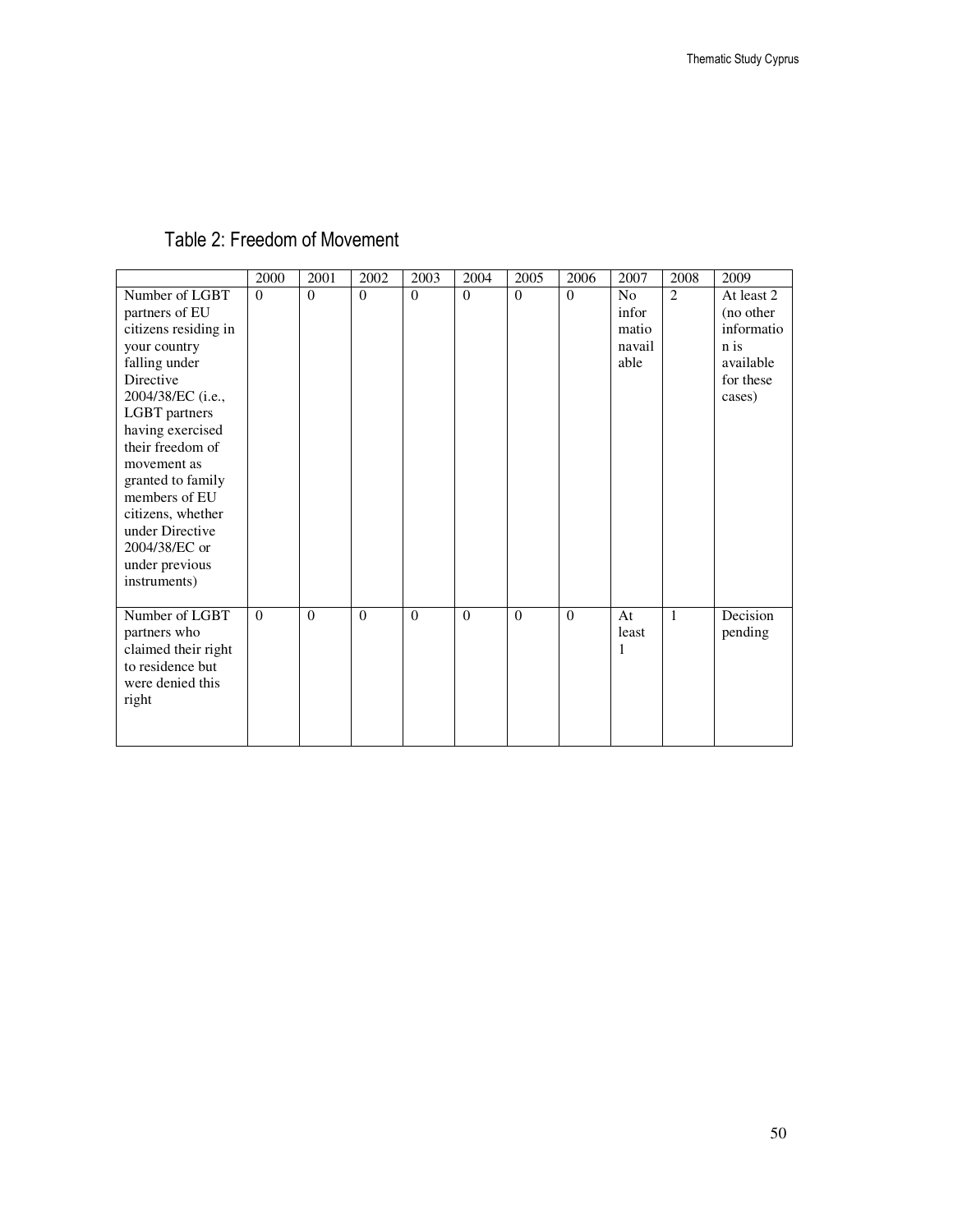| Table 3: Asylum and subsidiary protection |  |  |
|-------------------------------------------|--|--|
|-------------------------------------------|--|--|

|                                                                                                                                                                                                       | 2000                | 2001                | 2002                | 2003          | 2004                | 2005                    | 2006                | 2007                | 2008                | 2009                |
|-------------------------------------------------------------------------------------------------------------------------------------------------------------------------------------------------------|---------------------|---------------------|---------------------|---------------|---------------------|-------------------------|---------------------|---------------------|---------------------|---------------------|
| Number of LGBT<br>individuals<br>benefiting from<br>asylum/subsidiary<br>protection due to<br>persecution on the<br>ground of sexual<br>orientation                                                   | $\theta$            | $\Omega$            | $\theta$            | $\Omega$      | $\overline{0}$      | $\overline{0}$          | $\theta$            | 1                   | $\overline{0}$      | $\theta$            |
| Number of LGBT<br>individuals who<br>were denied the<br>right to asylum or<br>to subsidiary<br>protection despite<br>having invoked the<br>fear of persecution<br>on grounds of<br>sexual orientation | <b>Not</b><br>known | <b>Not</b><br>known | <b>Not</b><br>known | Not.<br>known | <b>Not</b><br>known | <b>at</b><br>least<br>1 | <b>Not</b><br>known | <b>Not</b><br>known | <b>Not</b><br>known | <b>Not</b><br>known |

## Table 4: Family reunification

|                                                                                                                                                           | 2000     | 2001     | 2002     | 2003     | 2004     | 2005     | 2006     | 2007     | 2008                   | 2009 |
|-----------------------------------------------------------------------------------------------------------------------------------------------------------|----------|----------|----------|----------|----------|----------|----------|----------|------------------------|------|
| Number of LGBT partners<br>of third country nationals<br>residing in your country<br>benefiting from family<br>reunification                              | $\Omega$ | $\Omega$ | $\Omega$ | $\theta$ | $\Omega$ | $\Omega$ | $\Omega$ | $\Omega$ | N <sub>o</sub><br>data | 1    |
| Number of LGBT partners<br>of third country nationals<br>residing in your country who<br>were denied the right to<br>benefit from family<br>reunification | $\Omega$ | $\Omega$ | $\Omega$ | $\theta$ | $\Omega$ | $\Omega$ | $\Omega$ | 1        | N <sub>o</sub><br>data | 1    |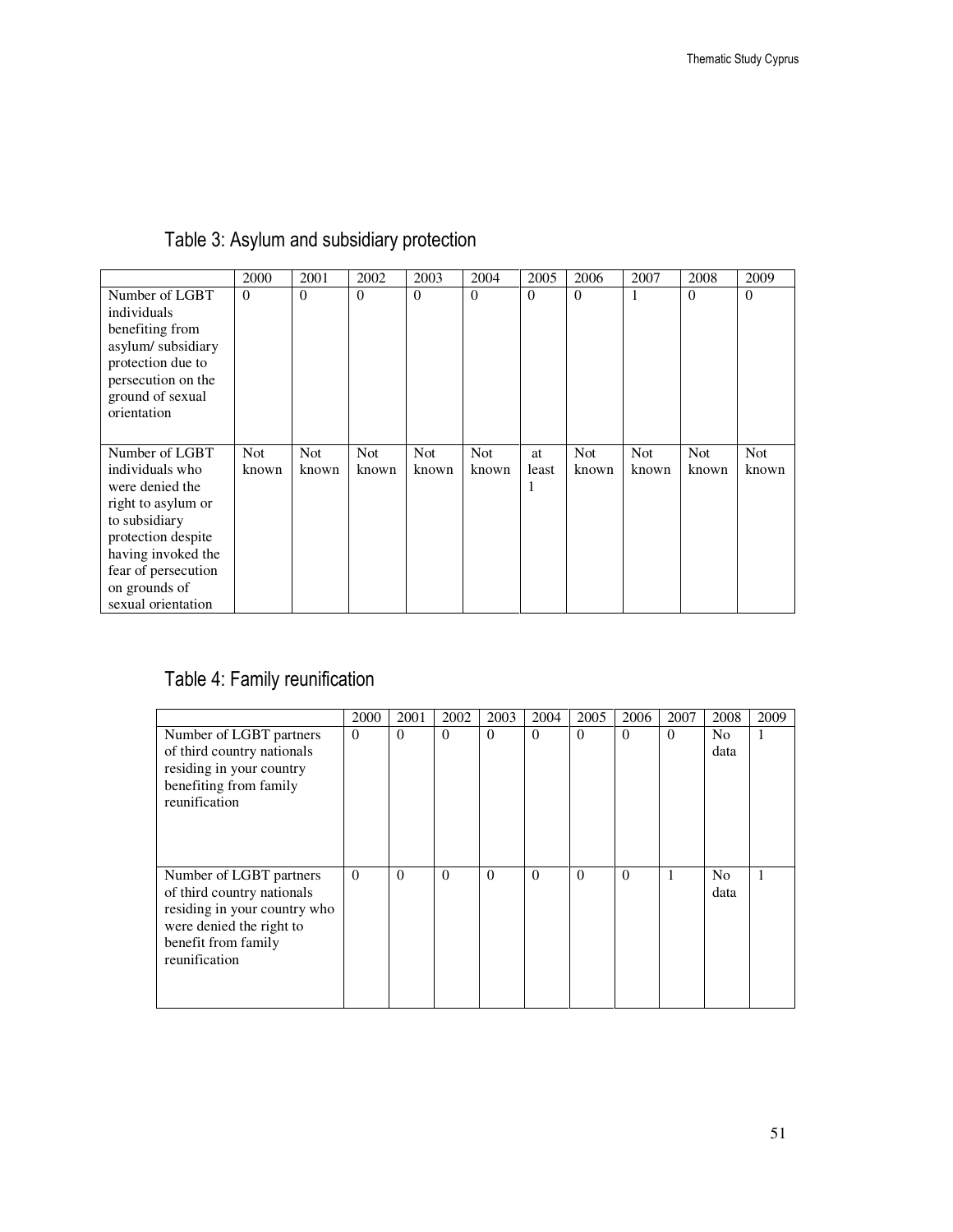### Table 5: Freedom of Assembly

|                                                                                                 | 2000     | 2001     | 2002     | 2003     | 2004     | 2005     | 2006     | 2007     | 2008     | 2009     |
|-------------------------------------------------------------------------------------------------|----------|----------|----------|----------|----------|----------|----------|----------|----------|----------|
| Number of demonstrations<br>in favour of tolerance of<br>LGBT people, gay pride<br>parades, etc | $\Omega$ | $\Omega$ | $\theta$ | $\theta$ | $\Omega$ | $\theta$ | $\Omega$ | $\theta$ | $\theta$ | $\theta$ |
| Number of demonstrations<br>against tolerance of LGBT<br>people.                                | $\Omega$ | $\Omega$ | 0        | $\Omega$ | $\Omega$ | $\Omega$ | 0        | $\Omega$ | $\Omega$ | $\Omega$ |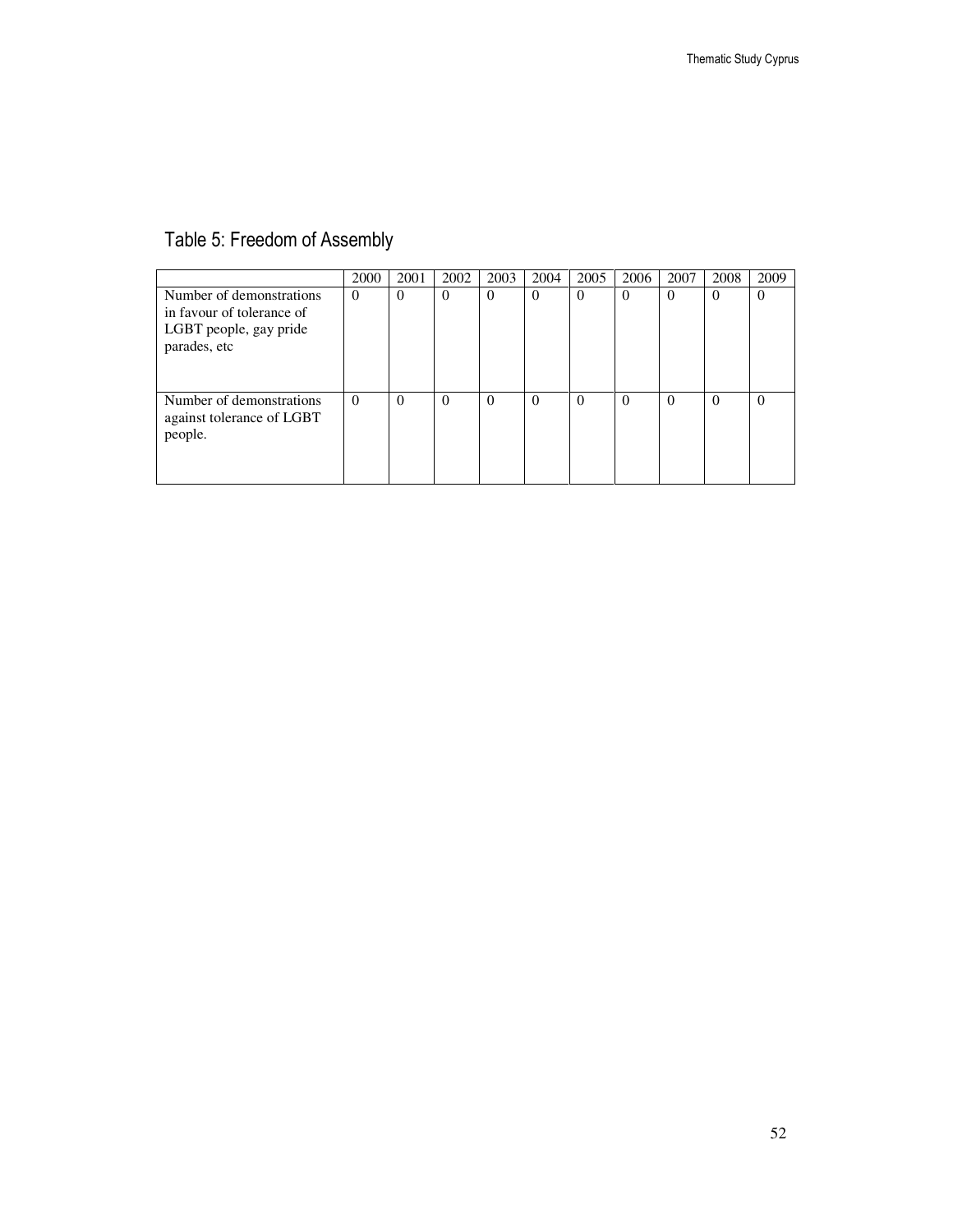### Table 6: Hate Speech and Criminal Law

|                                                                                                                                                                                                                                            | 2000     | 2001     | 2002     | 2003     | 2004     | 2005     | 2006     | 2007     | 2008 | 2009 |
|--------------------------------------------------------------------------------------------------------------------------------------------------------------------------------------------------------------------------------------------|----------|----------|----------|----------|----------|----------|----------|----------|------|------|
| Number of criminal court<br>cases regarding homophobic<br>hate speech initiated<br>(number of prosecutions)                                                                                                                                | $\Omega$ | $\Omega$ | $\Omega$ | $\Omega$ | $\Omega$ | $\theta$ | $\Omega$ | $\theta$ |      |      |
| Number of convictions<br>regarding homophobic hate<br>speech (please indicate range<br>of sanctions ordered)                                                                                                                               | $\Omega$ | $\Omega$ | $\theta$ | $\theta$ | $\Omega$ | $\Omega$ | $\theta$ |          |      |      |
| Range of sanctions issued<br>for homophobic hate speech                                                                                                                                                                                    | n/a      | n/a      | n/a      | n/a      | n/a      | n/a      | n/a      | n/a      |      |      |
| Number of non-criminal<br>court cases initiated for<br>homophobic statements                                                                                                                                                               | $\Omega$ | $\Omega$ | $\theta$ | $\theta$ | $\Omega$ | $\Omega$ | $\theta$ | $\theta$ |      |      |
| Number of non-criminal<br>court cases initiated for<br>homophobic statements<br>which were successfully<br>completed (leading to a<br>decision in favour of the<br>plaintiff, even if no sanctions<br>other than symbolic were<br>imposed) | $\Omega$ | $\Omega$ | $\theta$ | $\Omega$ | $\Omega$ | $\Omega$ | $\Omega$ | $\Omega$ |      |      |

|                               | 2000 | 2001 | 2002 | 2003 | 2004 | 2005 | 2006 | 2007 | 2008 | 2009 |
|-------------------------------|------|------|------|------|------|------|------|------|------|------|
| Number of criminal court      |      |      |      |      |      |      |      |      |      |      |
| decisions in which            |      |      |      |      |      |      |      |      |      |      |
| homophobic motivation was     |      |      |      |      |      |      |      |      |      |      |
| used as an aggravating factor |      |      |      |      |      |      |      |      |      |      |
| in sentencing                 |      |      |      |      |      |      |      |      |      |      |